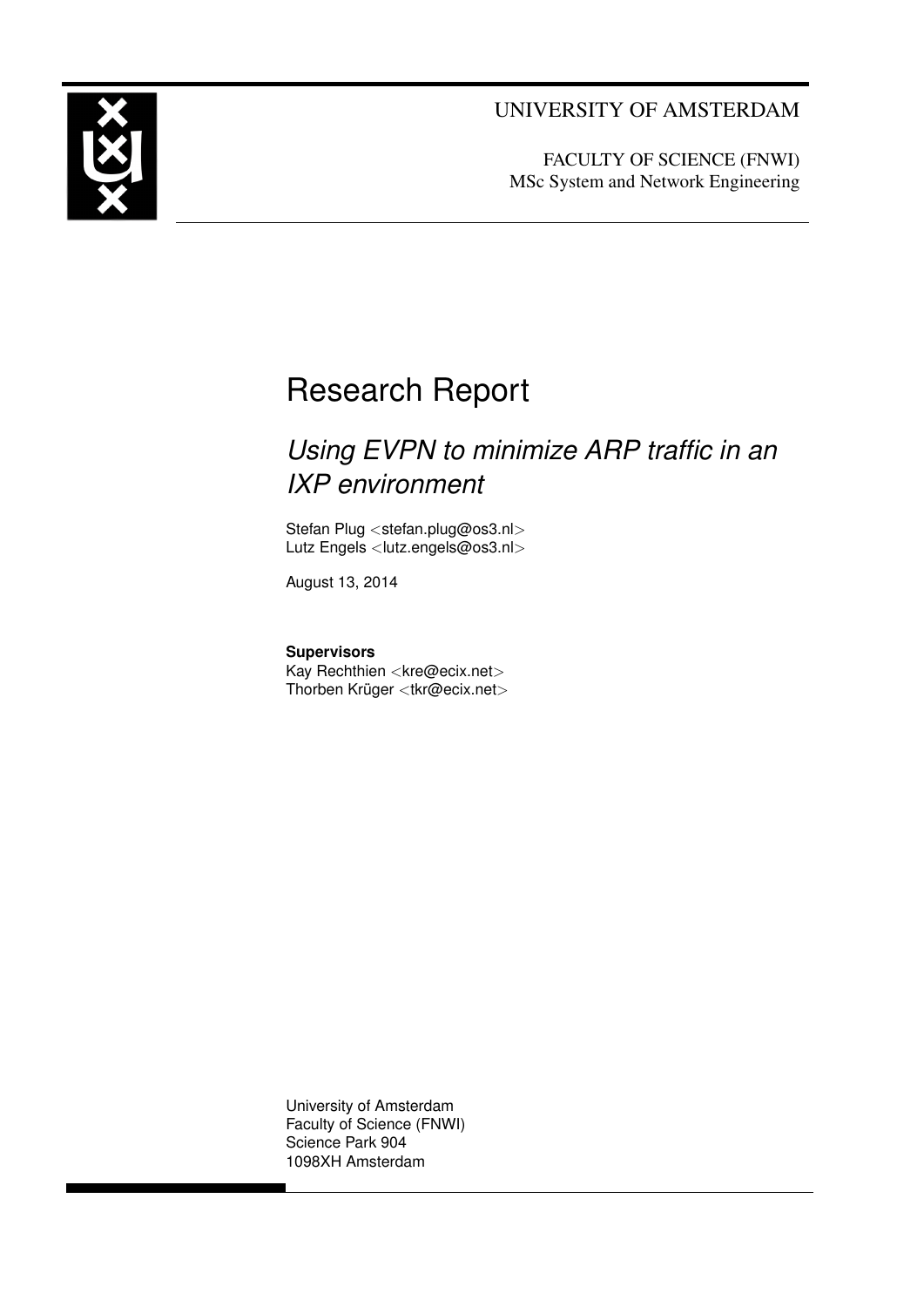# **Abstract**

The goal of this research project is to investigate whether *[Ethernet Virtual Private](#page-4-0) Network* [\(EVPN\),](#page-4-0) a promising *[Internet Engineering Task Force](#page-4-1)* (IETF) draft, is a viable solution to the *[Address Resolution Protocol](#page-4-2)* (ARP) problem as experienced by *[Internet eXchange Points](#page-4-3)* (IXP) using a *[Multi Protocol Label Switching](#page-5-0)* (MPLS) and *[Virtual Private LAN Service](#page-5-1)* (VPLS) based peering network.

To accomplish this we designed a small scale [IXP-](#page-4-3)like network integrating an Alcatel-Lucent *[SROS-VM based Route Reflector](#page-5-2)* (vRR) *[Virtual Machine](#page-5-3)* (VM) image, which contains an early implementation of [EVPN.](#page-4-0) In three defined scenarios (*Scenario 1: VPLS, no ARP Sponge*, *Scenario 2: VPLS, ARP Sponge* and *Scenario 3: EVPN ARP proxy enabled*) we gathered data to provide the base for comparing the impact of [EVPN'](#page-4-0)s [ARP](#page-4-2) proxy to that of a typical current [IXP](#page-4-3) environment.

Due to the early stage of [EVPN'](#page-4-0)s implementation it was not yet possible to add [MAC](#page-4-4) to [IP](#page-4-5) information. This functionality is needed to enable *[Provider Edge](#page-5-4)* (PE) devices to start [ARP](#page-4-2) proxying. However, we did succeed in updating [MAC](#page-4-4) to [IP](#page-4-5) information by crafting our own *[Multi Protocol BGP](#page-4-6)* (MP-BGP) update containing the required information.

As described in Chapter [4.4,](#page-29-0) [EVPN](#page-4-0) can be used to eliminate [ARP](#page-4-2) broadcasts on a [IXP](#page-4-3) peering network using the fact that an [IXP](#page-4-3) peering network only contains devices known to the administrator(s). This knowledge can be used to statically add [MAC](#page-4-4) to [IP](#page-4-5) information to the [PE](#page-5-4) devices.

Future research is needed on the performance hit of [EVPN](#page-4-0) [ARP](#page-4-2) proxy on a [PE](#page-5-4) device. The outcome of that research can tell us more about whether a [PE](#page-5-4) device should ignore or respond in the case that it receives an [ARP](#page-4-2) request for an unreachable known *[Customer Edge](#page-4-7)* (CE) device, and an unknown [CE](#page-4-7) device.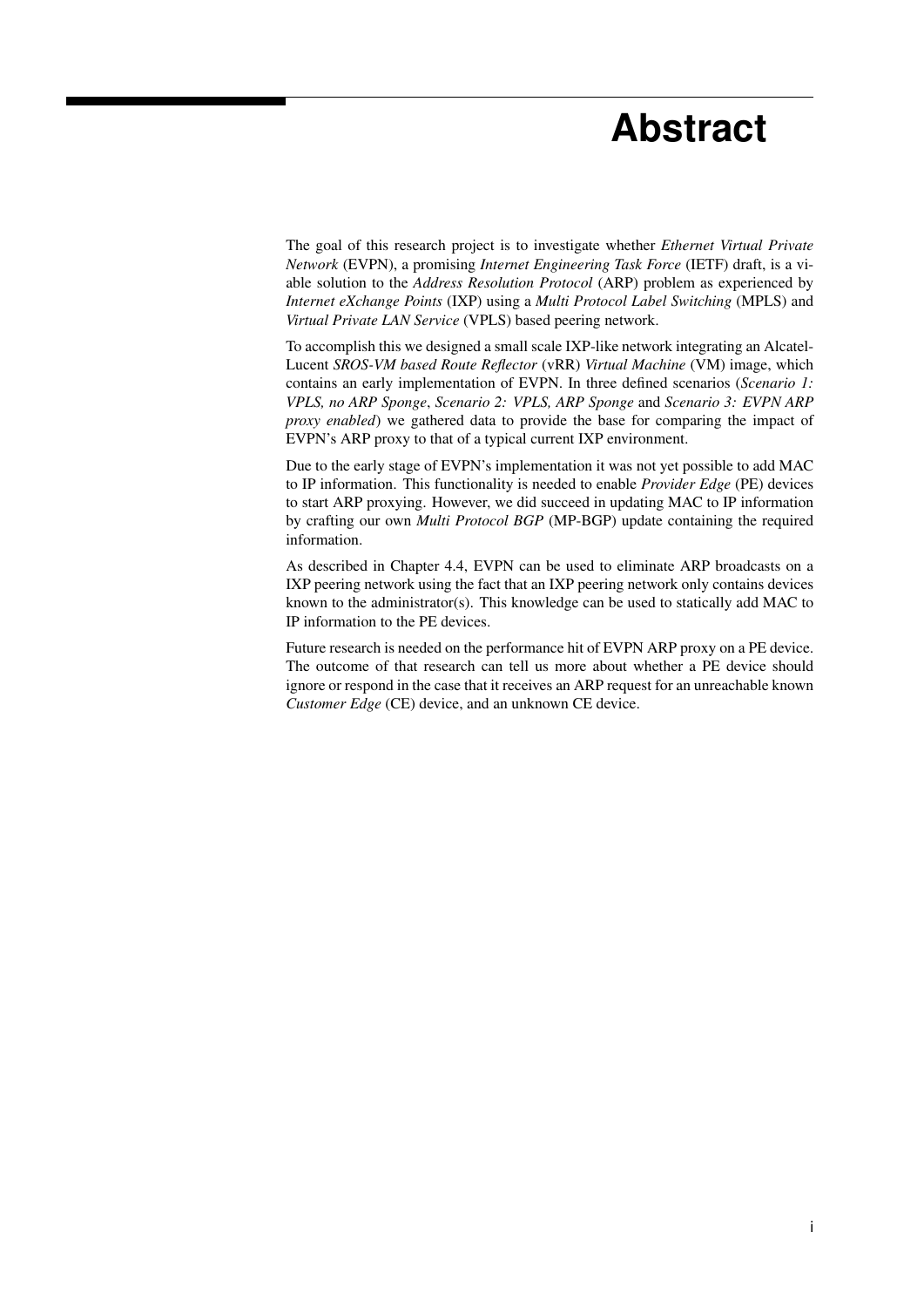# **Contents**

<span id="page-2-0"></span>

| 1 |     | <b>Introduction</b>                                                                                                                                                                                                                                                                                                                                                                                                                                                                                 | 1              |
|---|-----|-----------------------------------------------------------------------------------------------------------------------------------------------------------------------------------------------------------------------------------------------------------------------------------------------------------------------------------------------------------------------------------------------------------------------------------------------------------------------------------------------------|----------------|
|   | 1.1 |                                                                                                                                                                                                                                                                                                                                                                                                                                                                                                     | $\mathbf{1}$   |
|   | 1.2 |                                                                                                                                                                                                                                                                                                                                                                                                                                                                                                     | $\overline{c}$ |
| 2 |     | <b>Background</b>                                                                                                                                                                                                                                                                                                                                                                                                                                                                                   | 3              |
|   | 2.1 |                                                                                                                                                                                                                                                                                                                                                                                                                                                                                                     | 3              |
|   |     | 2.1.1<br>MPLS                                                                                                                                                                                                                                                                                                                                                                                                                                                                                       | 3              |
|   |     | 2.1.2                                                                                                                                                                                                                                                                                                                                                                                                                                                                                               | 3              |
|   |     | 2.1.3                                                                                                                                                                                                                                                                                                                                                                                                                                                                                               | $\overline{3}$ |
|   |     |                                                                                                                                                                                                                                                                                                                                                                                                                                                                                                     | $\overline{4}$ |
|   |     | 2.1.4                                                                                                                                                                                                                                                                                                                                                                                                                                                                                               |                |
|   |     | 2.1.5                                                                                                                                                                                                                                                                                                                                                                                                                                                                                               | $\overline{4}$ |
|   | 2.2 | $EVPN$                                                                                                                                                                                                                                                                                                                                                                                                                                                                                              | $\overline{4}$ |
|   |     | 2.2.1                                                                                                                                                                                                                                                                                                                                                                                                                                                                                               | $\overline{4}$ |
|   |     | 2.2.2                                                                                                                                                                                                                                                                                                                                                                                                                                                                                               | 5              |
|   | 2.3 |                                                                                                                                                                                                                                                                                                                                                                                                                                                                                                     | 8              |
| 3 |     | <b>Test Setup</b>                                                                                                                                                                                                                                                                                                                                                                                                                                                                                   | 9              |
|   | 3.1 |                                                                                                                                                                                                                                                                                                                                                                                                                                                                                                     | 9              |
|   | 3.2 | Router VMs                                                                                                                                                                                                                                                                                                                                                                                                                                                                                          | 9              |
|   |     | 3.2.1                                                                                                                                                                                                                                                                                                                                                                                                                                                                                               | 9              |
|   | 3.3 |                                                                                                                                                                                                                                                                                                                                                                                                                                                                                                     | 10             |
|   |     | 3.3.1                                                                                                                                                                                                                                                                                                                                                                                                                                                                                               | 10             |
|   |     | 3.3.2                                                                                                                                                                                                                                                                                                                                                                                                                                                                                               | 11             |
|   | 3.4 |                                                                                                                                                                                                                                                                                                                                                                                                                                                                                                     | 15             |
|   |     | 3.4.1                                                                                                                                                                                                                                                                                                                                                                                                                                                                                               |                |
|   |     |                                                                                                                                                                                                                                                                                                                                                                                                                                                                                                     | 15             |
|   | 3.5 |                                                                                                                                                                                                                                                                                                                                                                                                                                                                                                     | 16             |
| 4 |     | <b>Results</b>                                                                                                                                                                                                                                                                                                                                                                                                                                                                                      | 19             |
|   | 4.1 |                                                                                                                                                                                                                                                                                                                                                                                                                                                                                                     | 19             |
|   | 4.2 |                                                                                                                                                                                                                                                                                                                                                                                                                                                                                                     | 20             |
|   |     | 4.2.1<br>Scenario 1: VPLS, no ARP Sponge                                                                                                                                                                                                                                                                                                                                                                                                                                                            | 20             |
|   |     | 4.2.2<br>Scenario 2: VPLS, ARP Sponge                                                                                                                                                                                                                                                                                                                                                                                                                                                               | 21             |
|   |     | Scenario 3: EVPN ARP proxy enabled<br>4.2.3                                                                                                                                                                                                                                                                                                                                                                                                                                                         | 21             |
|   | 4.3 |                                                                                                                                                                                                                                                                                                                                                                                                                                                                                                     | 24             |
|   | 4.4 | EVPN ARP proxy usage analysis for IXPs $\ldots \ldots \ldots \ldots$                                                                                                                                                                                                                                                                                                                                                                                                                                | 24             |
|   |     |                                                                                                                                                                                                                                                                                                                                                                                                                                                                                                     |                |
| 5 |     | Conclusion                                                                                                                                                                                                                                                                                                                                                                                                                                                                                          | 26             |
|   | 5.1 |                                                                                                                                                                                                                                                                                                                                                                                                                                                                                                     | 26             |
|   | 5.2 | Research question<br>$\mathbf{1}_{\mathbf{1}_{\mathbf{1}}} \left( \mathbf{1}_{\mathbf{1}_{\mathbf{1}}} \left( \mathbf{1}_{\mathbf{1}_{\mathbf{1}}} \left( \mathbf{1}_{\mathbf{1}_{\mathbf{1}}} \left( \mathbf{1}_{\mathbf{1}_{\mathbf{1}}} \left( \mathbf{1}_{\mathbf{1}_{\mathbf{1}}} \left( \mathbf{1}_{\mathbf{1}_{\mathbf{1}}} \left( \mathbf{1}_{\mathbf{1}_{\mathbf{1}}} \left( \mathbf{1}_{\mathbf{1}_{\mathbf{1}}} \left( \mathbf{1}_{\mathbf{1}_{\mathbf{1}}} \left( \mathbf{1}_{\mathbf{$ | 26             |
|   | 5.3 |                                                                                                                                                                                                                                                                                                                                                                                                                                                                                                     | 27             |
| 6 |     | <b>Acknowledgments</b>                                                                                                                                                                                                                                                                                                                                                                                                                                                                              | 28             |
|   |     | <b>Bibliography</b>                                                                                                                                                                                                                                                                                                                                                                                                                                                                                 | 29             |
| A |     | <b>Unrelated findings</b>                                                                                                                                                                                                                                                                                                                                                                                                                                                                           | 30             |
| B |     | PE and PC configuration                                                                                                                                                                                                                                                                                                                                                                                                                                                                             | 31             |
|   |     |                                                                                                                                                                                                                                                                                                                                                                                                                                                                                                     |                |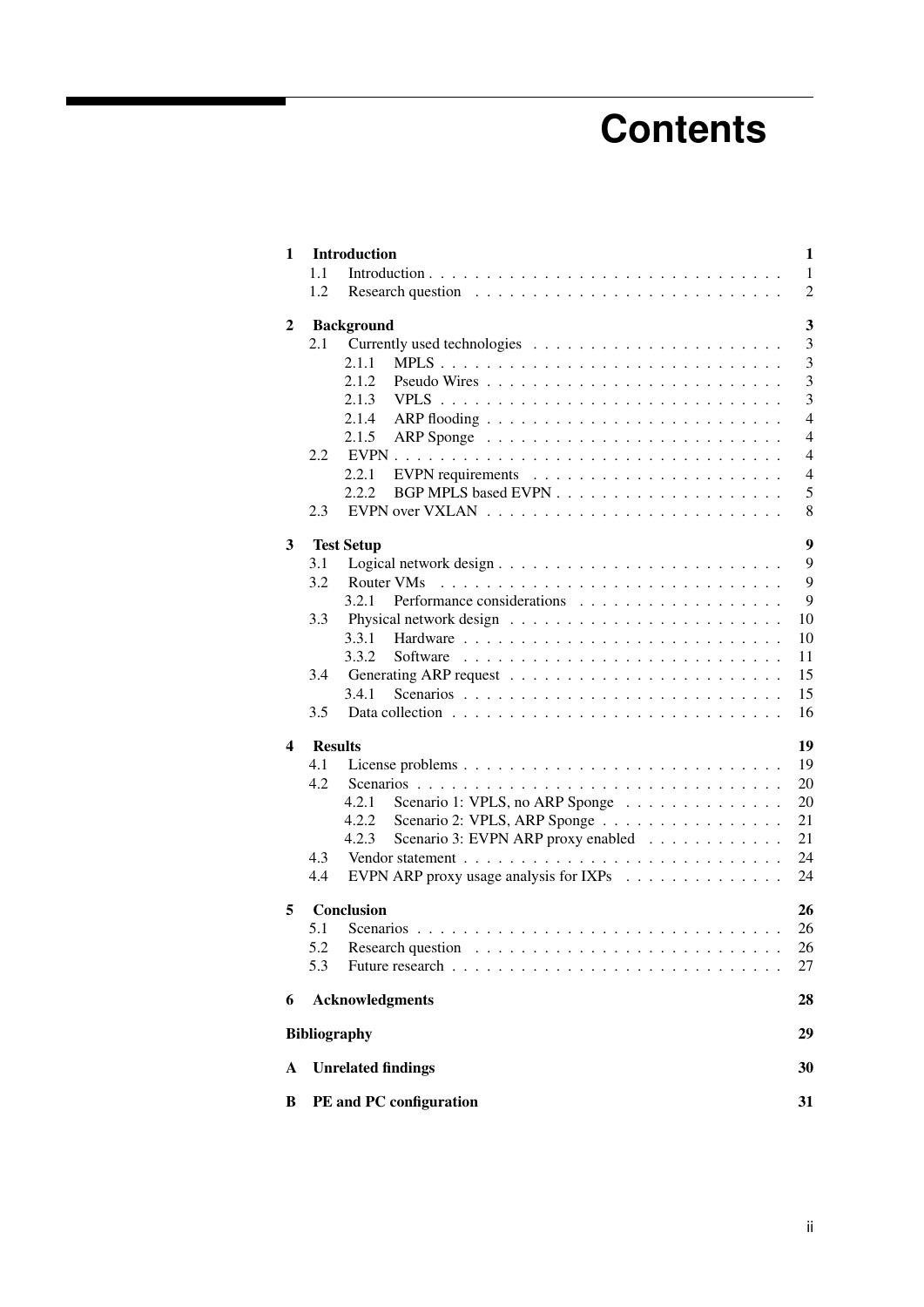# **Glossary**

<span id="page-3-6"></span><span id="page-3-5"></span><span id="page-3-4"></span><span id="page-3-3"></span><span id="page-3-2"></span><span id="page-3-1"></span><span id="page-3-0"></span>brctl ethernet bridge administration tool. [11](#page-16-1) collectd System statistics collection daemon. [16](#page-21-1) Ostinato network packet crafter/traffic generator and analyzer. [15,](#page-20-2) [16,](#page-21-1) [22,](#page-27-0) [30](#page-35-1) vanilla meaning uncustomized or unaltered. [5](#page-5-5) vconfig VLAN (802.1q) configuration program. [11,](#page-16-1) [12](#page-17-0) xte program that generates fake input. [16](#page-21-1)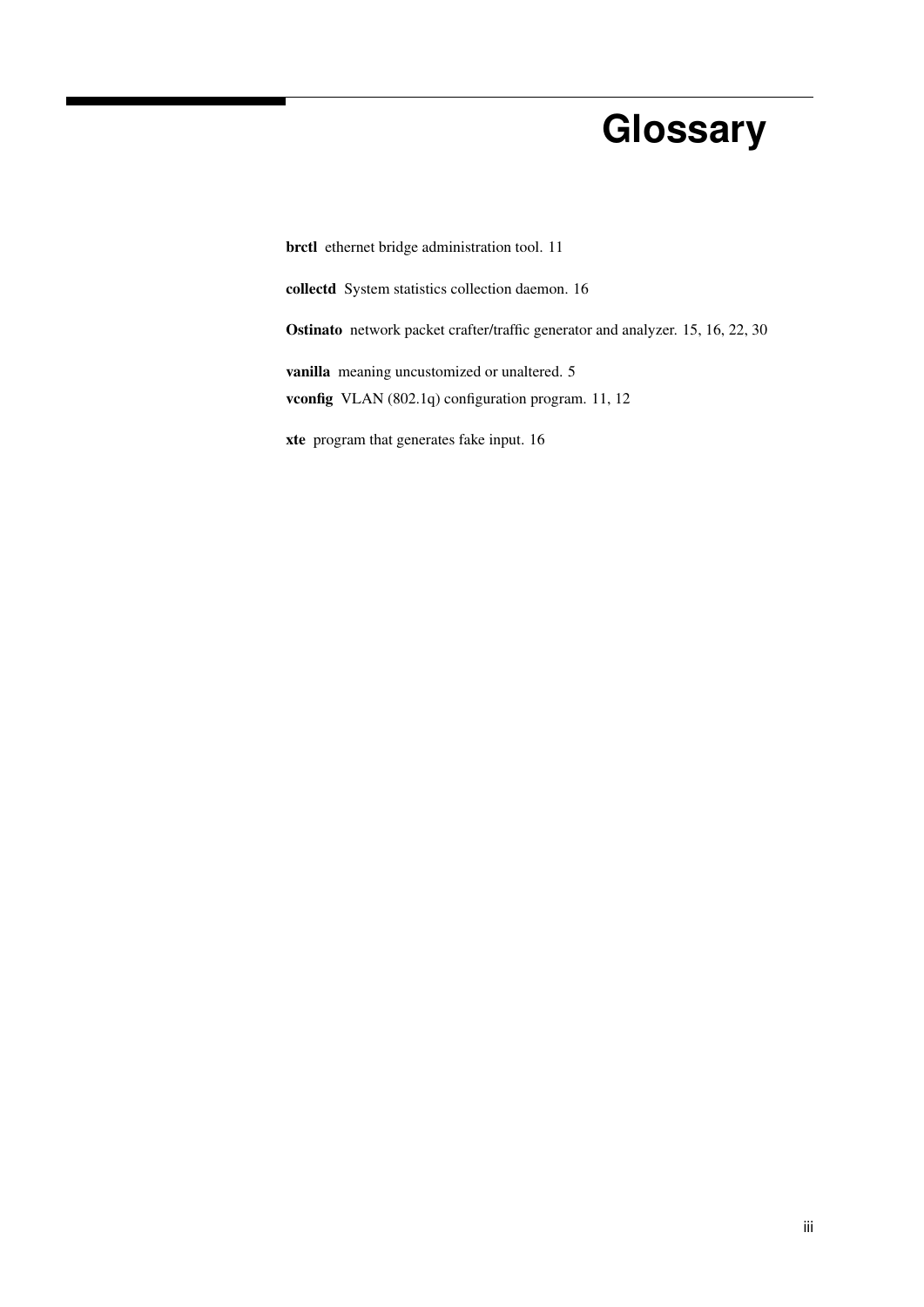# **Acronyms**

<span id="page-4-31"></span><span id="page-4-30"></span><span id="page-4-29"></span><span id="page-4-28"></span><span id="page-4-27"></span><span id="page-4-26"></span><span id="page-4-25"></span><span id="page-4-24"></span><span id="page-4-23"></span><span id="page-4-22"></span><span id="page-4-21"></span><span id="page-4-20"></span><span id="page-4-19"></span><span id="page-4-18"></span><span id="page-4-17"></span><span id="page-4-16"></span><span id="page-4-15"></span><span id="page-4-14"></span><span id="page-4-13"></span><span id="page-4-12"></span><span id="page-4-11"></span><span id="page-4-10"></span><span id="page-4-9"></span><span id="page-4-8"></span><span id="page-4-7"></span><span id="page-4-6"></span><span id="page-4-5"></span><span id="page-4-4"></span><span id="page-4-3"></span><span id="page-4-2"></span><span id="page-4-1"></span><span id="page-4-0"></span>AC Attachment Circuit. [4](#page-4-8) AFI Address Family Identifier. [7](#page-12-0) AMS-IX Amsterdam Internet eXchange. [1,](#page-0-0) [3,](#page-3-0) [28](#page-33-1) ARP Address Resolution Protocol. [i,](#page-0-1) [1,](#page-0-0) [3,](#page-3-0) [4,](#page-4-8) [6,](#page-11-0) [7,](#page-12-0) [9,](#page-14-4) [10,](#page-15-2) [15,](#page-20-2) [20,](#page-25-2) [21,](#page-26-2) [24](#page-29-2)[–28,](#page-33-1) [30](#page-35-1) ASIC Application-Specific Integrated Circuit. [4,](#page-4-8) [9](#page-14-4) BIRD BIRD Internet Routing Daemon. [10](#page-15-2) CE Customer Edge. [i,](#page-0-1) [1,](#page-0-0) [3](#page-3-0)[–10,](#page-15-2) [15,](#page-20-2) [20,](#page-25-2) [21,](#page-26-2) [23,](#page-28-0) [25–](#page-30-0)[27](#page-32-0) CLI Command Line Interface. [28](#page-33-1) CPM Control Processor Module. [9](#page-14-4) CPU Central Processing Unit. [1,](#page-0-0) [4,](#page-4-8) [9,](#page-14-4) [10,](#page-15-2) [16,](#page-21-1) [19](#page-24-2)[–21,](#page-26-2) [27](#page-32-0) CSV Comma-separated values. [16](#page-21-1) ECIX European Commercial Internet eXchange. [1,](#page-0-0) [10,](#page-15-2) [28](#page-33-1) ESI Ethernet Segment Identifier. [6,](#page-11-0) [7](#page-12-0) ET Ethernet Tag. [6,](#page-11-0) [8](#page-13-1) EVI EVPN Instance. [6](#page-11-0)[–8](#page-13-1) EVPN Ethernet Virtual Private Network. [i,](#page-0-1) [1,](#page-0-0) [2,](#page-2-0) [4–](#page-4-8)[10,](#page-15-2) [21,](#page-26-2) [23–](#page-28-0)[28,](#page-33-1) [30](#page-35-1) FCS Frame Check Sequence. [3,](#page-3-0) [5](#page-5-5) GUI Graphical User Interface. [15,](#page-20-2) [16](#page-21-1) ICMP Internet Control Message Protocol. [23](#page-28-0) IEEE Institute of Electrical and Electronics Engineers. [5,](#page-5-5) [6,](#page-11-0) [8](#page-13-1) IETF Internet Engineering Task Force. [i,](#page-0-1) [1,](#page-0-0) [5](#page-5-5) IP Internet Protocol. [i,](#page-0-1) [1,](#page-0-0) [2,](#page-2-0) [4,](#page-4-8) [6–](#page-11-0)[8,](#page-13-1) [10,](#page-15-2) [15,](#page-20-2) [21,](#page-26-2) [22,](#page-27-0) [24](#page-29-2)[–27](#page-32-0) ISP Internet Service Provider. [3](#page-3-0) IXP Internet eXchange Point. [i,](#page-0-1) [1–](#page-0-0)[4,](#page-4-8) [6,](#page-11-0) [7,](#page-12-0) [9,](#page-14-4) [19,](#page-24-2) [24,](#page-29-2) [26](#page-31-4)[–28](#page-33-1) KVM Kernel-based Virtual Machine. [11,](#page-16-1) [12,](#page-17-0) [14](#page-19-0) LDP Label Distribution Protocol. [3](#page-3-0) LSP Label Switched Path. [3](#page-3-0) MAC Media Access Control. [i,](#page-0-1) [1,](#page-0-0) [3–](#page-3-0)[8,](#page-13-1) [15,](#page-20-2) [21–](#page-26-2)[27](#page-32-0) MAC-VRF MAC Virtual Routing and Forwarding table. [6](#page-11-0) MP-BGP Multi Protocol BGP. [i,](#page-0-1) [1,](#page-0-0) [4–](#page-4-8)[8,](#page-13-1) [22,](#page-27-0) [23,](#page-28-0) [25](#page-30-0) MP\_UNREACH\_NLRI MP-BGP\_Unreachability\_Network Layer Reachability Information. [23,](#page-28-0) [25](#page-30-0)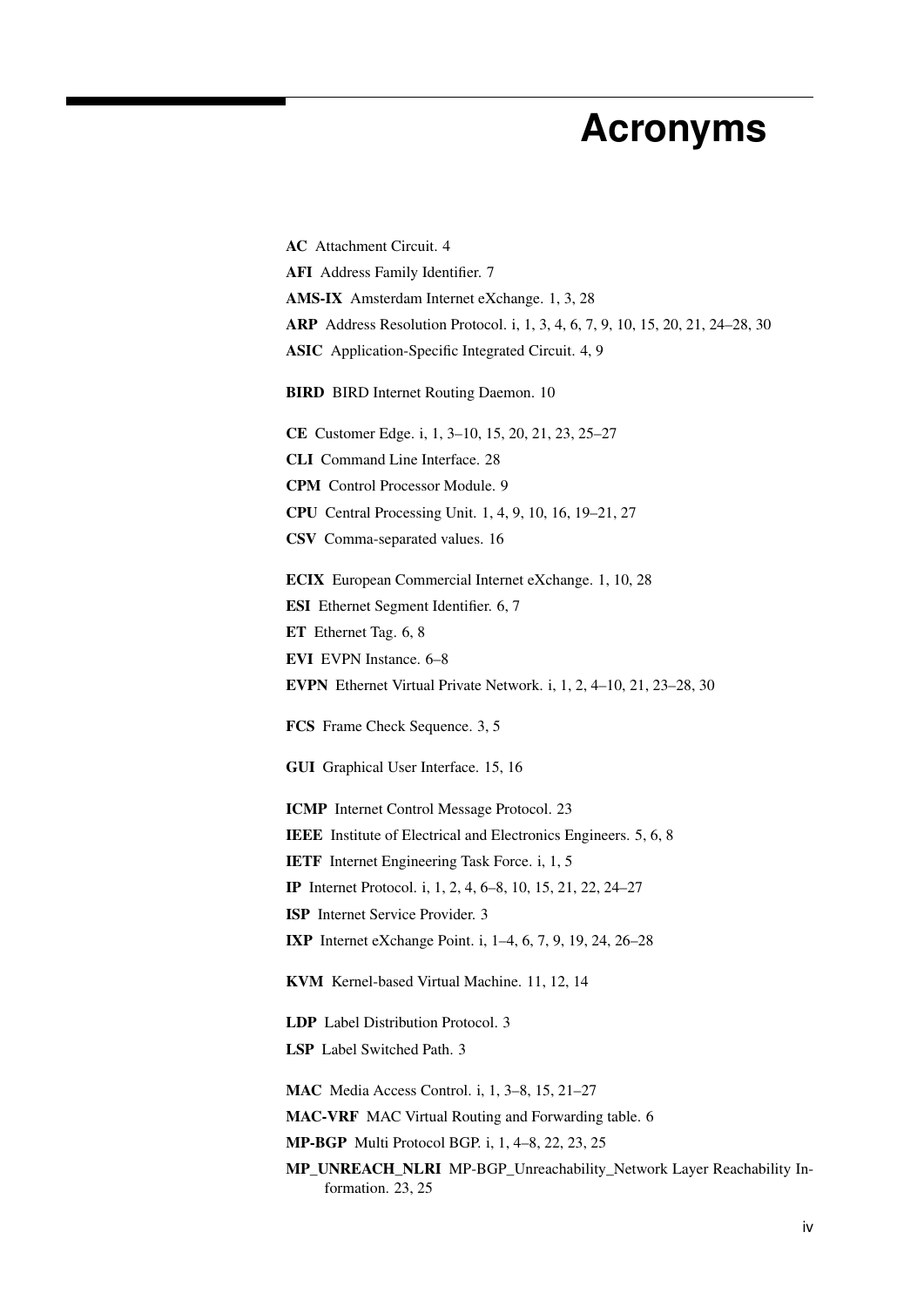<span id="page-5-11"></span><span id="page-5-7"></span><span id="page-5-5"></span><span id="page-5-0"></span>NDP Neighbour Discovery Protocol. [2](#page-2-0) NLRI Network Layer Reachability Information. [7](#page-12-0)

<span id="page-5-20"></span><span id="page-5-19"></span><span id="page-5-4"></span>P Provider. [10,](#page-15-2) [12](#page-17-0) PC Provider Core. [10,](#page-15-2) [22](#page-27-0) PE Provider Edge. [i,](#page-0-1) [1,](#page-0-0) [3](#page-3-0)[–7,](#page-12-0) [9,](#page-14-4) [10,](#page-15-2) [15,](#page-20-2) [19](#page-24-2)[–27](#page-32-0) PW PseudoWire. [3,](#page-3-0) [5](#page-5-5) PXC Photonic Cross Connect. [27](#page-32-0)

<span id="page-5-21"></span><span id="page-5-13"></span><span id="page-5-9"></span><span id="page-5-6"></span>RD Route Distinguisher. [7](#page-12-0) RFC Request For Comments. [1,](#page-0-0) [3](#page-3-0)[–5,](#page-5-5) [28](#page-33-1) RS Route Server. [4](#page-4-8)

<span id="page-5-12"></span><span id="page-5-10"></span>SAFI Subsequent Address Family Identifier. [7](#page-12-0)

<span id="page-5-18"></span>TG Traffic Generator. [9,](#page-14-4) [12,](#page-17-0) [15,](#page-20-2) [19,](#page-24-2) [21](#page-26-2)

<span id="page-5-16"></span>UDP User Datagram Protocol. [8,](#page-13-1) [10](#page-15-2)

<span id="page-5-17"></span><span id="page-5-15"></span><span id="page-5-14"></span><span id="page-5-8"></span><span id="page-5-3"></span><span id="page-5-2"></span><span id="page-5-1"></span>VLAN Virtual LAN. [8,](#page-13-1) [10,](#page-15-2) [12](#page-17-0) VM Virtual Machine. [i,](#page-0-1) [8](#page-13-1)[–10,](#page-15-2) [12,](#page-17-0) [14,](#page-19-0) [16,](#page-21-1) [19,](#page-24-2) [20,](#page-25-2) [24,](#page-29-2) [27](#page-32-0) VNI VXLAN Network Identifier. [8](#page-13-1) VPLS Virtual Private LAN Service. [i,](#page-0-1) [1](#page-0-0)[–5,](#page-5-5) [8,](#page-13-1) [10,](#page-15-2) [20,](#page-25-2) [26,](#page-31-4) [27](#page-32-0) VPN Virtual Private Network. [3,](#page-3-0) [7](#page-12-0) vRR SROS-VM based Route Reflector. [i,](#page-0-1) [9–](#page-14-4)[12,](#page-17-0) [14,](#page-19-0) [15,](#page-20-2) [17,](#page-22-0) [19](#page-24-2)[–21,](#page-26-2) [26](#page-31-4)[–28](#page-33-1) VXLAN Virtual eXtensible LAN. [8–](#page-13-1)[10,](#page-15-2) [23,](#page-28-0) [27](#page-32-0)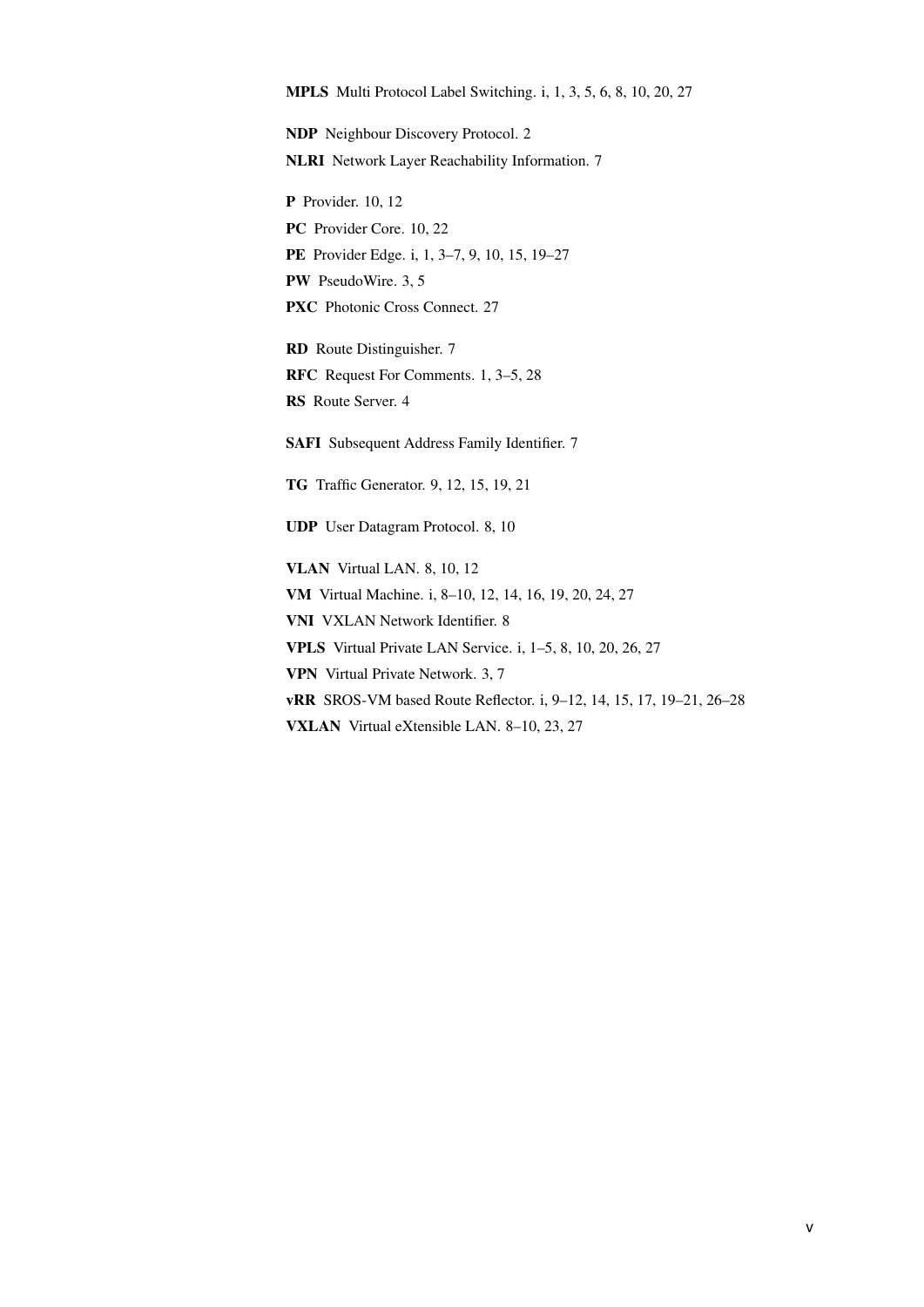# **Introduction**

# **1.1 Introduction**

<span id="page-6-0"></span>1

<span id="page-6-1"></span>A typical *[Internet eXchange Point](#page-4-3)* (IXP) provides access to a peering network. This peering network is usually set up in such a way as to be transparent and act as a single switch to the *[Customer Edge](#page-4-7)* (CE) devices, although in reality the peering network can span multiple devices and can be distributed throughout multiple geographic locations.

Currently [IXPs](#page-4-3), such as the *[European Commercial Internet eXchange](#page-4-9)* (ECIX) and the *[Amsterdam Internet eXchange](#page-4-10)* (AMS-IX), implement a *[Multi Protocol Label Switch](#page-5-0)ing* [\(MPLS\)](#page-5-0) and *[Virtual Private LAN Service](#page-5-1)* (VPLS) based peering network to provide their members with a single broadcast domain. [VPLS](#page-5-1) succeeds in creating a transparent overlay broadcast domain, which also inherits some problems encountered in broadcast domains, such as indiscriminate *[Address Resolution Protocol](#page-4-2)* (ARP) broadcasting. In larger peering networks [ARP](#page-4-2) traffic has led to serious performance problems to [CE](#page-4-7) devices [\[14\]](#page-34-1), as [ARP](#page-4-2) messages typically need to be processed by a device's [CPU](#page-4-11) rather than being dealt with on a lower level. An OpenFlow based solution [\[1\]](#page-34-2) has been proposed, as well as an [ARP](#page-4-2) Sponge, which has been implemented in the [AMS-IX](#page-4-10) network, where it reduced [ARP](#page-4-2) traffic nearly tenfold [\[14\]](#page-34-1).

Recently the *[Internet Engineering Task Force](#page-4-1)* (IETF) published [RFC](#page-5-6) 7209 [\[11\]](#page-34-3) which describes the requirements for *[Ethernet Virtual Private Network](#page-4-0)* (EVPN), which aims to address the "*new set of requirements that are not readily addressable by the current Virtual Private LAN Service (VPLS) solution*". Three interesting requirements in this document are described in Chapter 9 (Flood Suppression), these are:

- 1. "*(R11a) The solution SHOULD allow the network operator to choose whether unknown unicast frames are to be dropped or to be flooded. This attribute needs to be configurable on a per-service-instance basis.*"
- 2. "*(R11b) In addition, for the case where the solution is used for data-center interconnect, the solution SHOULD minimize the flooding of broadcast frames outside the confines of a given site. Of particular interest is periodic Address Resolution Protocol (ARP) traffic.*"
- 3. "*(R11c) Furthermore, the solution SHOULD eliminate any unnecessary flooding of unicast traffic upon topology changes, especially in the case of a multihomed site where the PEs have a priori knowledge of the backup paths for a given MAC address.*"

In particular item 2, (R11b), specifically mentions that an [EVPN](#page-4-0) solution should minimize [ARP](#page-4-2) traffic.

At the time of writing this report the most recent [IETF](#page-4-1) draft, which tries to meet the [EVPN](#page-4-0) requirements, is draft-ietf-l2vpn-evpn-07 [\[10\]](#page-34-4), which, among other things, proposes that the *[Provider Edge](#page-5-4)* (PE) devices use *[Multi Protocol BGP](#page-4-6)* (MP-BGP) to distribute [IP](#page-4-5) to [MAC](#page-4-4) information between each other and then act as [ARP](#page-4-2) proxies to their [CE](#page-4-7) devices.

The goal of this research project is to investigate whether [EVPN](#page-4-0) is a viable solution to the [ARP](#page-4-2) problem as experienced by [IXPs.](#page-4-3) To limit the scope of this project we will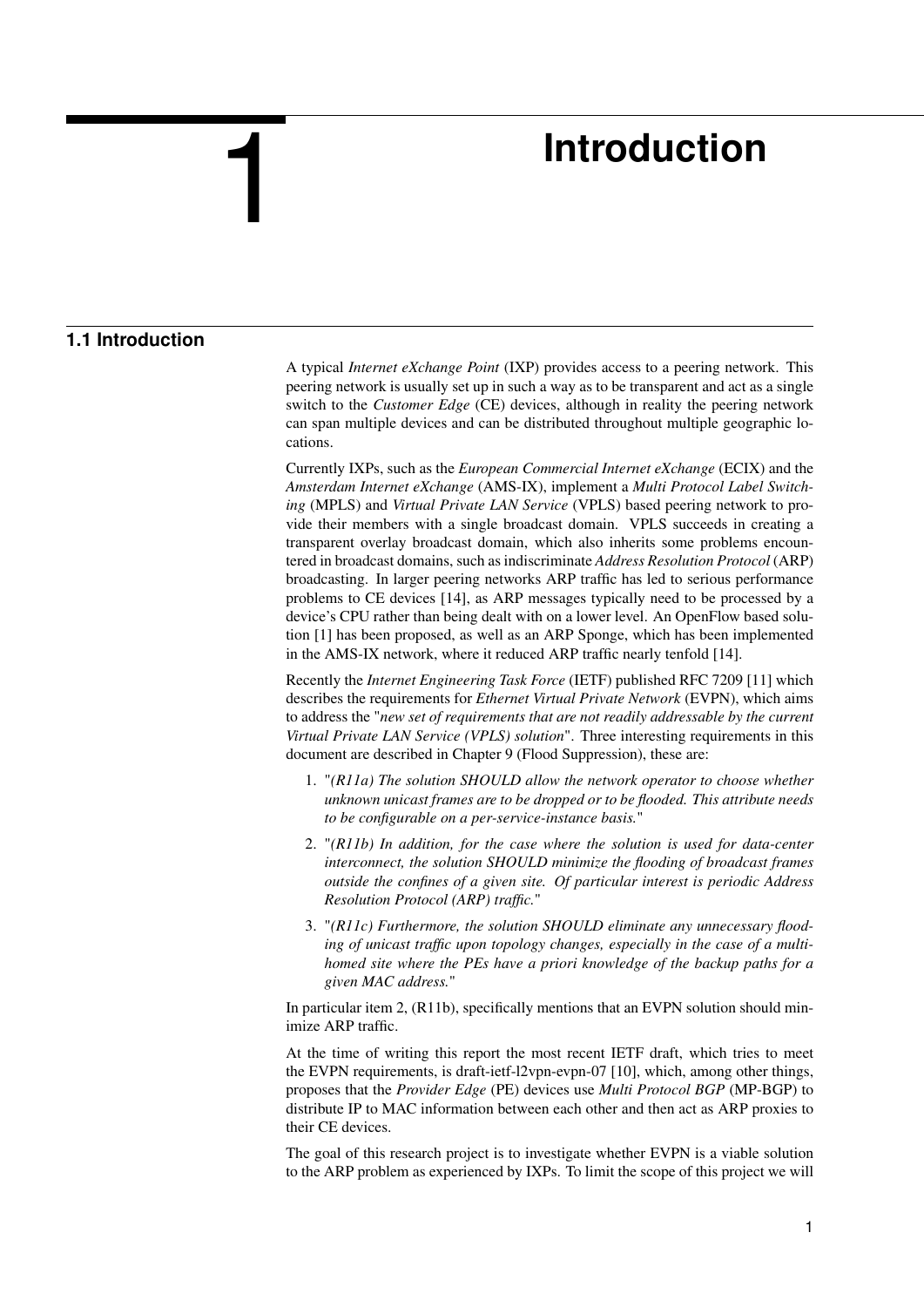# **1.2 Research question**

<span id="page-7-0"></span>To help us research [EVPN](#page-4-0) as stated in the previous section, we will endeavour to answer the following research question:

*"How can [EVPN](#page-4-0) supersede classical [VPLS-](#page-5-1)based techniques in a typical [IXP](#page-4-3) environment, particularly in terms of handling large broadcast domains?"*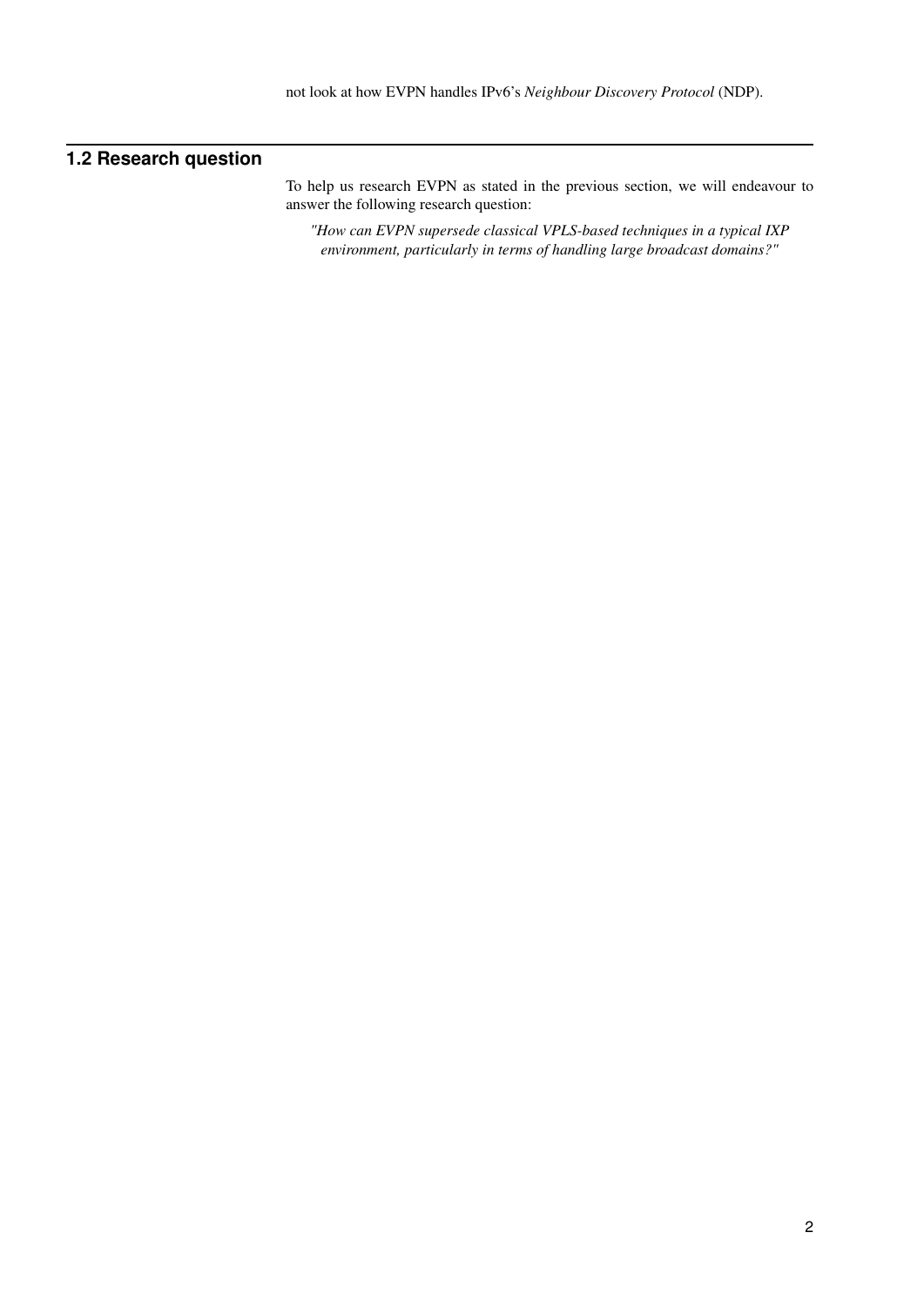# <span id="page-8-0"></span>2

# **Background**

# **2.1 Currently used technologies**

<span id="page-8-1"></span>As already stated in the introduction (Chapter [1\)](#page-6-0) an *[Internet eXchange Point](#page-4-3)* (IXP) provides access to a peering network, which ideally acts as a single broadcast domain to the connected parties. Popular protocols among IXPs to achieve this goal are *[Multi](#page-5-0) [Protocol Label Switching](#page-5-0)* (MPLS) [\[8\]](#page-34-5) combined with *[Virtual Private LAN Service](#page-5-1)* [\(VPLS\)](#page-5-1) [\[4\]](#page-34-6). To combat the large volume of *[Address Resolution Protocol](#page-4-2)* (ARP) traffic, which was causing problems on the *[Customer Edge](#page-4-7)* (CE) devices, the *[Amsterdam](#page-4-10) [Internet eXchange](#page-4-10)* (AMS-IX) developed and still uses an [ARP](#page-4-2) Sponge [\[13\]](#page-34-7).

## <span id="page-8-2"></span>**2.1.1 MPLS**

[MPLS](#page-5-0) [\[8\]](#page-34-5) is used to simplify the routing process of packets through a network. When a packet enters an [MPLS](#page-5-0) network, only the ingress and egress devices will analyse the traditional layer 3 header to determine the packet's next hop. The intermediate [MPLS](#page-5-0) devices will instead determine the packet's next hop through the [MPLS](#page-5-0) network base on an [MPLS](#page-5-0) label. This 20-bit [MPLS](#page-5-0) label resides in a 32-bit [MPLS](#page-5-0) header in between the layer 2 and layer 3 headers and is inserted here by the [MPLS](#page-5-0) ingress device.

Multiple *[Label Switched Paths](#page-4-12)* (LSP) can exist between the same [MPLS](#page-5-0) ingress and egress devices, making it possible to load balance traffic or to do more sophisticated traffic engineering schemes, such as creating layer 3 [MPLS](#page-5-0) *[Virtual Private Networks](#page-5-8)* [\(VPN\),](#page-5-8) which has made [MPLS](#page-5-0) popular in modern *[Internet Service Provider](#page-4-13)* (ISP) networks.

## <span id="page-8-3"></span>**2.1.2 Pseudo Wires**

An [IXP](#page-4-3) peering network should ideally act as if it were just a single switch to its [CE](#page-4-7) devices, as e.g. the [CE](#page-4-7) devices should all belong to the same broadcast domain. The use of *[PseudoWires](#page-5-9)* (PW) over [MPLS](#page-5-0) was proposed in [RFC3](#page-5-6)985 [\[9\]](#page-34-8), [RFC4](#page-5-6)447 [\[7\]](#page-34-9) and [RFC4](#page-5-6)448 [\[6\]](#page-34-10) to create a point to point layer 2 [VPN](#page-5-8) over an [MPLS](#page-5-0) network. A [PW](#page-5-9) creates a layer 2 [VPN](#page-5-8) by encapsulating the original layer 2 frame, optionally without the original *[Frame Check Sequence](#page-4-14)* (FCS) to save bandwidth, with an [MPLS](#page-5-0) label. Note that this is different from vanilla [MPLS](#page-5-0) described in [RFC3](#page-5-6)031 [\[8\]](#page-34-5) which instead encapsulates the layer 3 packet. When a traversing frame arrives at the end of the [PW](#page-5-9) then the [MPLS](#page-5-0) tag is stripped and a new [FCS](#page-4-14) is generated for, and appended to, the original layer 2 frame, which is then sent on its way.

## <span id="page-8-4"></span>**2.1.3 VPLS**

[RFC4](#page-5-6)762 [\[4\]](#page-34-6) "*describes a Virtual Private LAN Service (VPLS) solution using pseudowires*". [VPLS](#page-5-1) uses the *[Label Distribution Protocol](#page-4-15)* (LDP) to create a full mesh of [PWs](#page-5-9) between *[Provider Edge](#page-5-4)* (PE) devices for each 'virtual' broadcast domain. Whenever a [PE](#page-5-4) device receives a frame with an unknown source [MAC](#page-4-4) address it will associate the new [MAC](#page-4-4) address with the [PW](#page-5-9) it received the frame on.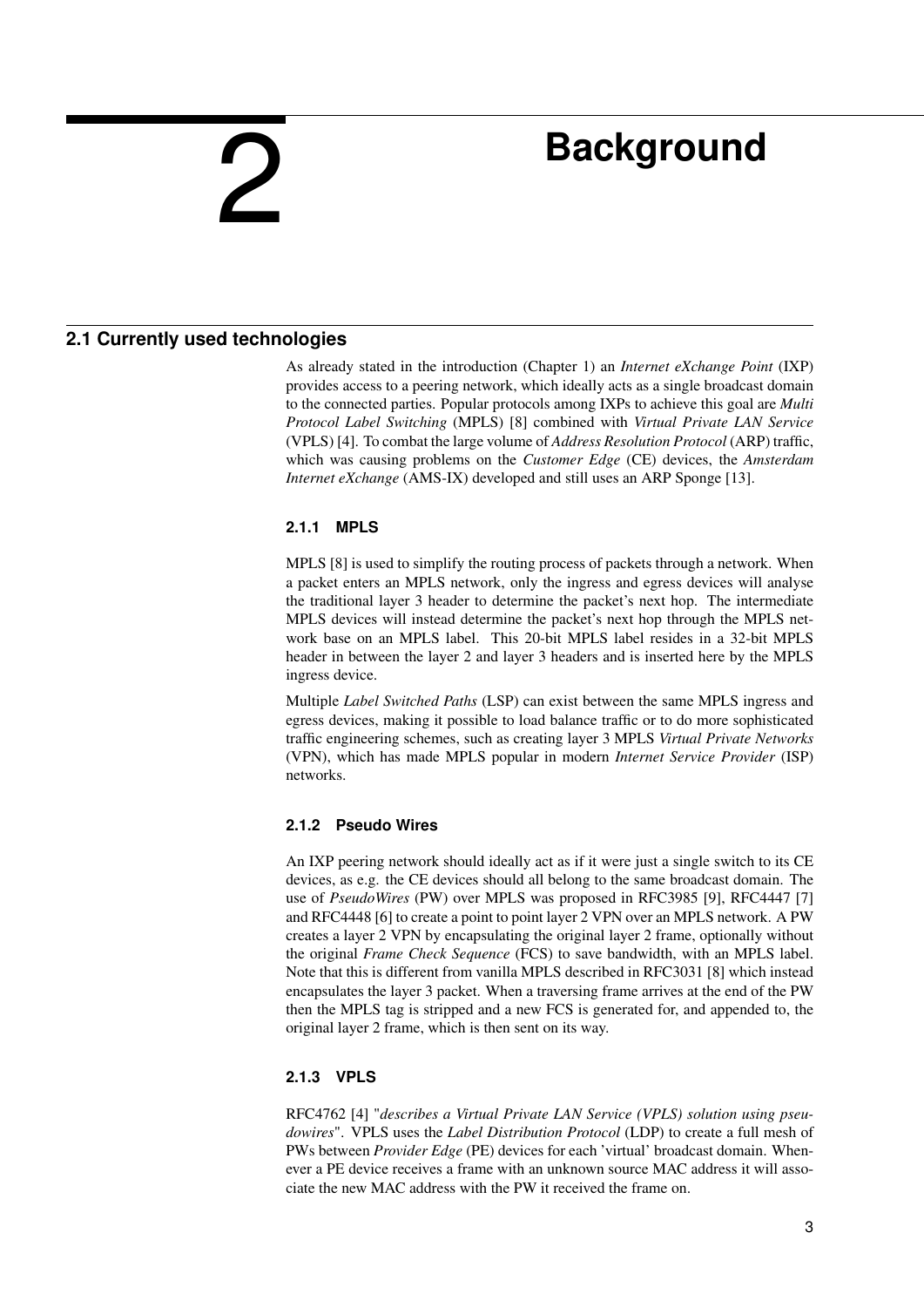### <span id="page-9-0"></span>**2.1.4 ARP flooding**

An interesting behaviour in regards to our research is how [VPLS](#page-5-1) behaves in the case of flooding. "*To achieve flooding within the service provider network, all unknown unicast, broadcast and multicast frames are flooded over the corresponding PWs to all PE nodes participating in the VPLS, as well as to all [ACs \[Attachment Circuits\].](#page-4-16)*" [\[4\]](#page-34-6). This is good switching practise as just like in a regular broadcast domain this enables both the [PE](#page-5-4) and [CE](#page-4-7) devices to discover the broadcast domain's members.

As a broadcast domain becomes larger the amount of [ARP](#page-4-2) traffic increases. Take for example an [IXP](#page-4-3) peering network with 100 members where each member either has a direct *[Multi Protocol BGP](#page-4-6)* (MP-BGP) peering with Member-1 or at least uses Member-1 as a next hop in one of their routes in the case that a *[Route Server](#page-5-10)* (RS) is used. When Member-1 fails then the remaining 99 members will eventually timeout their [ARP](#page-4-2) entry for Member-1 and will need to send a new [ARP](#page-4-2) request. When a member gets no reply to its [ARP](#page-4-2) request then it will periodically send a new request. Eventually there will be 99 members each sending out [ARP](#page-4-2) request broadcasts to find Member-1. Because of the fact that member devices do not process [ARP](#page-4-2) traffic in specialised *[Application-Specific Integrated Circuits](#page-4-17)* (ASIC) as is usually the case for normal traffic, each member has to spend costly [CPU](#page-4-11) cycles to process each [ARP](#page-4-2) request messages, even if they are not intended for it. This can lead to serious performance problems in large broadcast domains [\[14\]](#page-34-1).

### <span id="page-9-1"></span>**2.1.5 ARP Sponge**

An ARP Sponge listens for ARP request and keeps counters for all requested addresses. If an adjustable threshold of unanswered requests is registered, the ARP Sponge will generate a gratuitous ARP request using the requested host's [IP](#page-4-5) address and its own [MAC](#page-4-4) address. The requesting hosts will be satisfied and will stop sending [ARP-](#page-4-2)requests. By doing this, the amount of unwanted ARP traffic has shown be to reduced tenfold [\[14\]](#page-34-1).

## **2.2 EVPN**

<span id="page-9-2"></span>At the time of writing there are no ratified [RFCs,](#page-5-6) which describe an *[Ethernet Virtual](#page-4-0) [Private Network](#page-4-0)* (EVPN) specification. However, [RFC7](#page-5-6)209 [\[11\]](#page-34-3) was recently ratified, which describes what requirements a future [EVPN](#page-4-0) protocol should adhere to.

## <span id="page-9-3"></span>**2.2.1 EVPN requirements**

According to [RFC7](#page-5-6)209 an [EVPN](#page-4-0) solution should address some shortcomings in the current [VPLS](#page-5-1) solution. Three shortcomings, which are specifically mentioned, are:

- 1. "*multihoming with all-active forwarding is not supported*"
- 2. "*no existing solution to leverage Multipoint-to-Multipoint (MP2MP) Label Switched Paths (LSPs) for optimizing the delivery of multi-destination frames*"
- 3. "*the provisioning of VPLS, even in the context of BGP-based auto-discovery, requires network operators to specify various network parameters on top of the access configuration*"

Although the promise for multihoming with all-active forwarding which would allow a [CE](#page-4-7) device to load balance traffic between two or more [PE](#page-5-4) devices might be interesting to [IXPs,](#page-4-3) this research, however, will focus on the flood suppression requirements, namely:

- 1. "*(R11a) The solution SHOULD allow the network operator to choose whether unknown unicast frames are to be dropped or to be flooded. This attribute needs to be configurable on a per-service-instance basis.*"
- 2. "*(R11b) In addition, for the case where the solution is used for data-center interconnect, the solution SHOULD minimize the flooding of broadcast frames*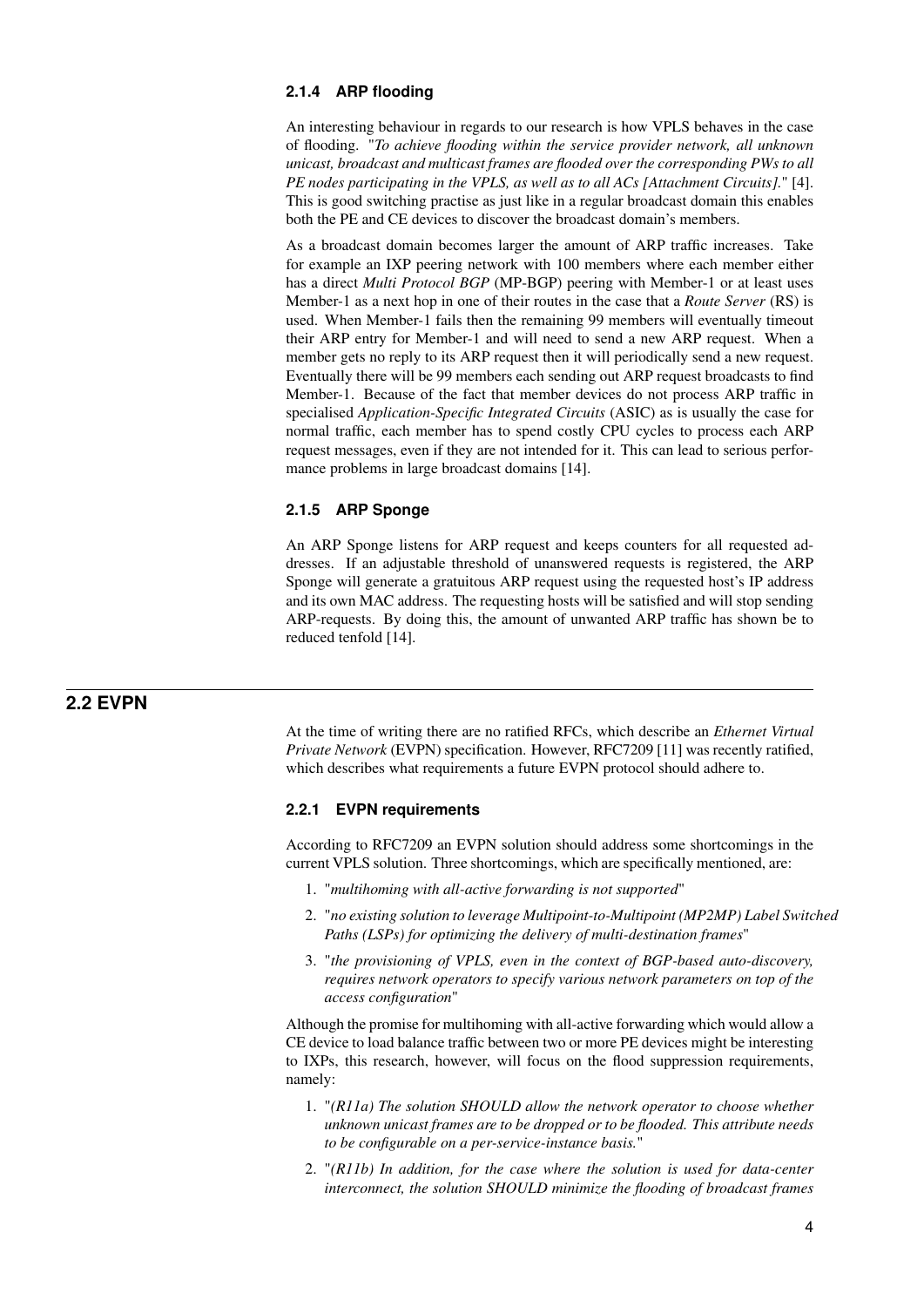*outside the confines of a given site. Of particular interest is periodic Address Resolution Protocol (ARP) traffic.*"

3. "*(R11c) Furthermore, the solution SHOULD eliminate any unnecessary flooding of unicast traffic upon topology changes, especially in the case of a multihomed site where the PEs have a priori knowledge of the backup paths for a given MAC address.*"

Several drafts have been proposed based on [RFC7](#page-5-6)209. It is important to note that an *[Internet Engineering Task Force](#page-4-1)* (IETF) draft is still work in progress. This means that this draft has not yet been ratified by the [IETF](#page-4-1) [\[2\]](#page-34-11). For this research it is therefore important to be aware of the referenced draft's specific revision number. This also means that research, like ours, might help to improve future revisions.

## <span id="page-10-0"></span>**2.2.2 BGP MPLS based EVPN**

Draft-ietf-l2vpn-evpn-07 [\[10\]](#page-34-4) was submitted on May 7th 2014 and describes a possible [EVPN](#page-4-0) solution using [MP-BGP](#page-4-6) and [MPLS](#page-5-0)

#### **Layer 2 tunnel**

In our opinion the current draft is not clear enough on how the actual layer 2 frames, which are sent by a [CE](#page-4-7) device, are transported by the [PE](#page-5-4) devices. The main confusion is whether the [MPLS](#page-5-0) labels are to be inserted before the layer 3 packet, or before the layer 2 frame. This confusion arises mainly due to the fact, that the draft uses the terms 'frame' and 'packet' indiscriminately, although both are data units associated with different layers. An example of this:

[p.11] "*Ethernet frames transported over IP/MPLS*"

[p.29] "The advertising PE uses this label when it receives an MPLS*encapsulated packet to perform forwarding based on the destination MAC address toward the CE*"

This combined with the fact that [vanilla](#page-3-1) [MPLS](#page-5-0) [\[8\]](#page-34-5) only mentions the encapsulation of layer 3 packets, and that the draft does not specifically mention that it differs from [vanilla](#page-3-1) [MPLS,](#page-5-0) makes this point rather ambiguous which could, and should, be avoided in a future [IETF](#page-4-1) [RFC.](#page-5-6)

We were in contact with with the authors of this draft and they told us that the layer 2 frame is indeed to be encapsulated. We are not sure whether, like in [PWs,](#page-5-9) the original [FCS](#page-4-14) is may be stripped before [MPLS](#page-5-0) encapsulation.

In response to our questions in the [IETF'](#page-4-1)s Layer 2 VPN working group, we were assured that these matters would be cleared up in the next revision. However, the new revision will not be ready in time to be referred to in this report.

#### <span id="page-10-1"></span>**Local and remote CE MAC learning**

[EVPN](#page-4-0) distinguishes between how [MAC](#page-4-4) addresses are learned depending on whether a [CE](#page-4-7) device is either directly connected to a [PE](#page-5-4) device, or whether the [CE](#page-4-7) device is behind another [PE](#page-5-4) device. When a [CE](#page-4-7) device is directly connected to a [PE,](#page-5-4) this is called *local learning* and can be accomplished using traditional *[Institute of Electrical](#page-4-18) [and Electronics Engineers](#page-4-18)* (IEEE) [MAC](#page-4-4) learning techniques on the data plane. Alternatively [PE](#page-5-4) devices may also use the control plane or management plane to learn the [MAC](#page-4-4) addresses of its directly connected [CE](#page-4-7) device.

When a [CE](#page-4-7) device is connected to a remote [PE](#page-5-4) device the original [PE](#page-5-4) device needs to learn the [CE](#page-4-7) device's [MAC](#page-4-4) address via the remote [PE](#page-5-4) device. This is called *remote learning*.

Contrary to standard [IEEE](#page-4-18) Ethernet learning, which is done in normal switching as well as in [VPLS,](#page-5-1) in [EVPN](#page-4-0) the remote [CE](#page-4-7) [MAC](#page-4-4) addresses are not learned in the data plane. They are not learned through the data frames themselves, but rather in the control plane using [MP-BGP.](#page-4-6) This allows network administrators to have greater control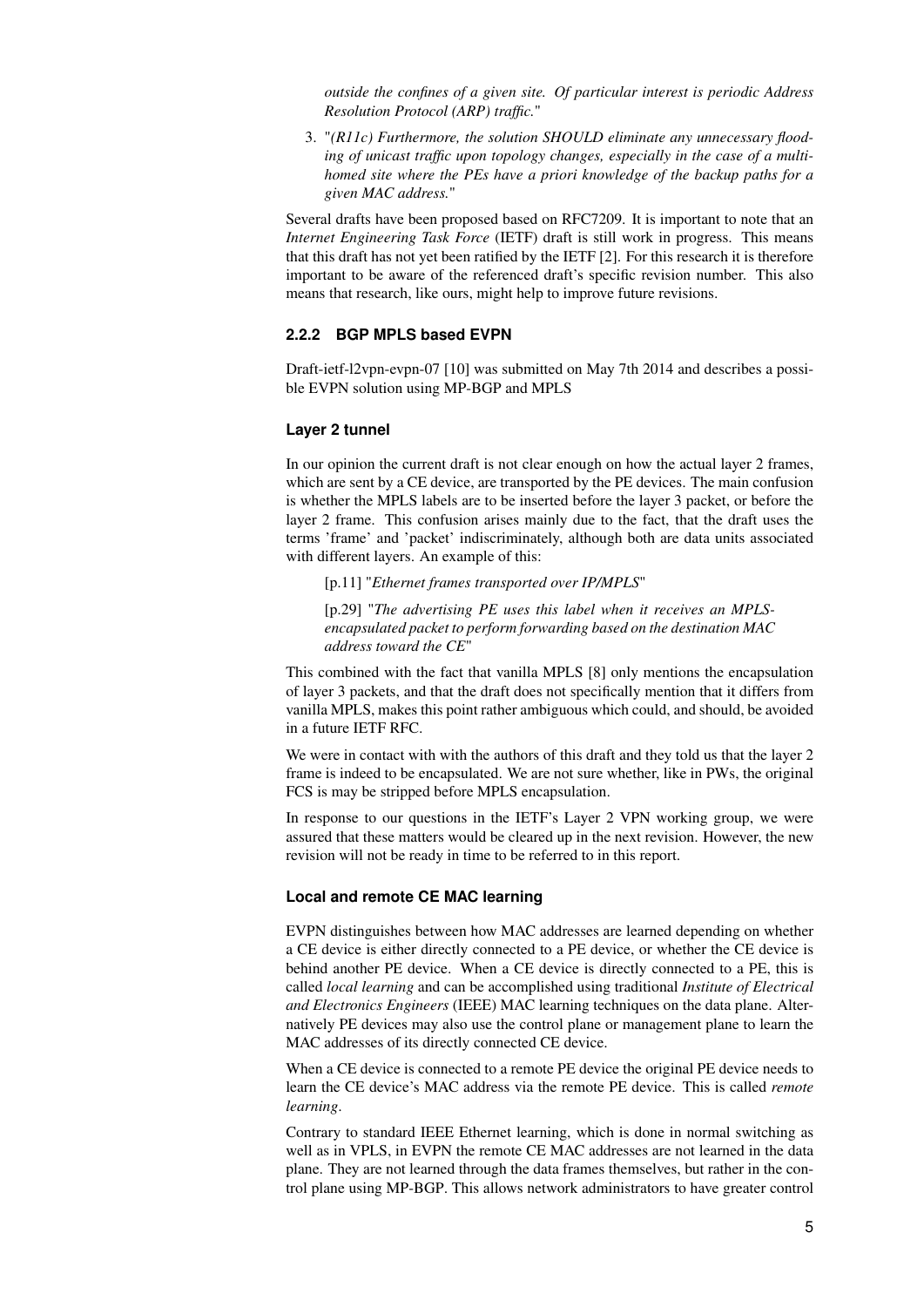<span id="page-11-0"></span>over which [MAC](#page-4-4) addresses a [PE](#page-5-4) learns and can also lead to interesting situations such as the one described in Chapter [4.2.3.](#page-28-1)

#### **EVI, MAC-VRF, ET, and ESI**

A [PE](#page-5-4) device can run multiple *[EVPN Instances](#page-4-19)* (EVI) and an [EVI](#page-4-19) can span multiple [PE](#page-5-4) devices. Each [PE](#page-5-4) device keeps a separate *[MAC Virtual Routing and Forwarding](#page-4-20) table* [\(MAC-VRF\)](#page-4-20) for each [EVI.](#page-4-19) Each [EVI](#page-4-19) consists of one or more broadcast domains, which are identified by an *[Ethernet Tag](#page-4-21)* (ET). An *[Ethernet Segment Identifier](#page-4-22)* (ESI) is used when a [CE](#page-4-7) device is multi-homed to multiple [PE](#page-5-4) devices and is used identify the set of Ethernet links used by a [CE](#page-4-7) device. [ESI](#page-4-22) 0 means that the [CE](#page-4-7) device is single homed. Figure [2.1](#page-11-1) shows how these terms look like in a hypothetical network.

#### *Figure 2.1: EVPN terminology*

<span id="page-11-1"></span>

An [IXP](#page-4-3) would only use 1 [EVI](#page-4-19) using only 1 [ET](#page-4-21) on their [PE](#page-5-4) devices if their goal is to create 1 unified peering network.

## <span id="page-11-2"></span>**EVPN MPLS labels**

When a [MAC](#page-4-4) address is advertised between [PE](#page-5-4) devices then the advertising, or 'downstream', [PE](#page-5-4) will also send an [MPLS](#page-5-0) label in the update, which will be associated to the advertised [MAC](#page-4-4) address. The [MPLS](#page-5-0) label to [MAC](#page-4-4) address association can happen in one of the following three ways.

- Per [EVI](#page-4-19) label assignment Each [MAC](#page-4-4) address in the same [EVI](#page-4-19) uses the same [MPLS](#page-5-0) label. This requires the [PE](#page-5-4) device to do an additional look up to find the egress port for this particular [MAC](#page-4-4) address. However, it does save on the amount of required labels.
- Per [<ESI,](#page-4-22) [ET>](#page-4-21) label assignment Each [ESI](#page-4-22)[/ET](#page-4-21) couple receives a unique [EVPN](#page-4-0) label.
- Per [MAC](#page-4-4) label assignment Each [MAC](#page-4-4) address is associated with a unique [MPLS](#page-5-0) label. When a [PE](#page-5-4) device receives a frame it only needs to look up the label to know which egress port to use.

#### **ARP proxy**

[EVPN'](#page-4-0)s key feature with respect to [ARP](#page-4-2) flood protection is, that not only can the [PE](#page-5-4) devices advertise [CE](#page-4-7) [MAC](#page-4-4) addresses, but optionally they can also send along the [IP](#page-4-5) address which belongs to that [MAC](#page-4-4) address. This information allows a [PE](#page-5-4) device to respond to a [CE](#page-4-7) device's [ARP](#page-4-2) discovery and prevent the broadcast to spread itself on the network. In figure [2.2](#page-12-1) we can see this scenario in three steps.

- 1. The [PE](#page-5-4) devices use [MP-BGP](#page-4-6) to advertise to each other the [MAC](#page-4-4) and [IP](#page-4-5) addresses of the [CE](#page-4-7) devices attached to them. The [PE](#page-5-4) devices can learn this information using standard [IEEE](#page-4-18) Ethernet learning procedures, or alternatively through the management plane.
- 2. [CE-](#page-4-7)01 sends out an [ARP](#page-4-2) discovery broadcast for 192.0.2.2.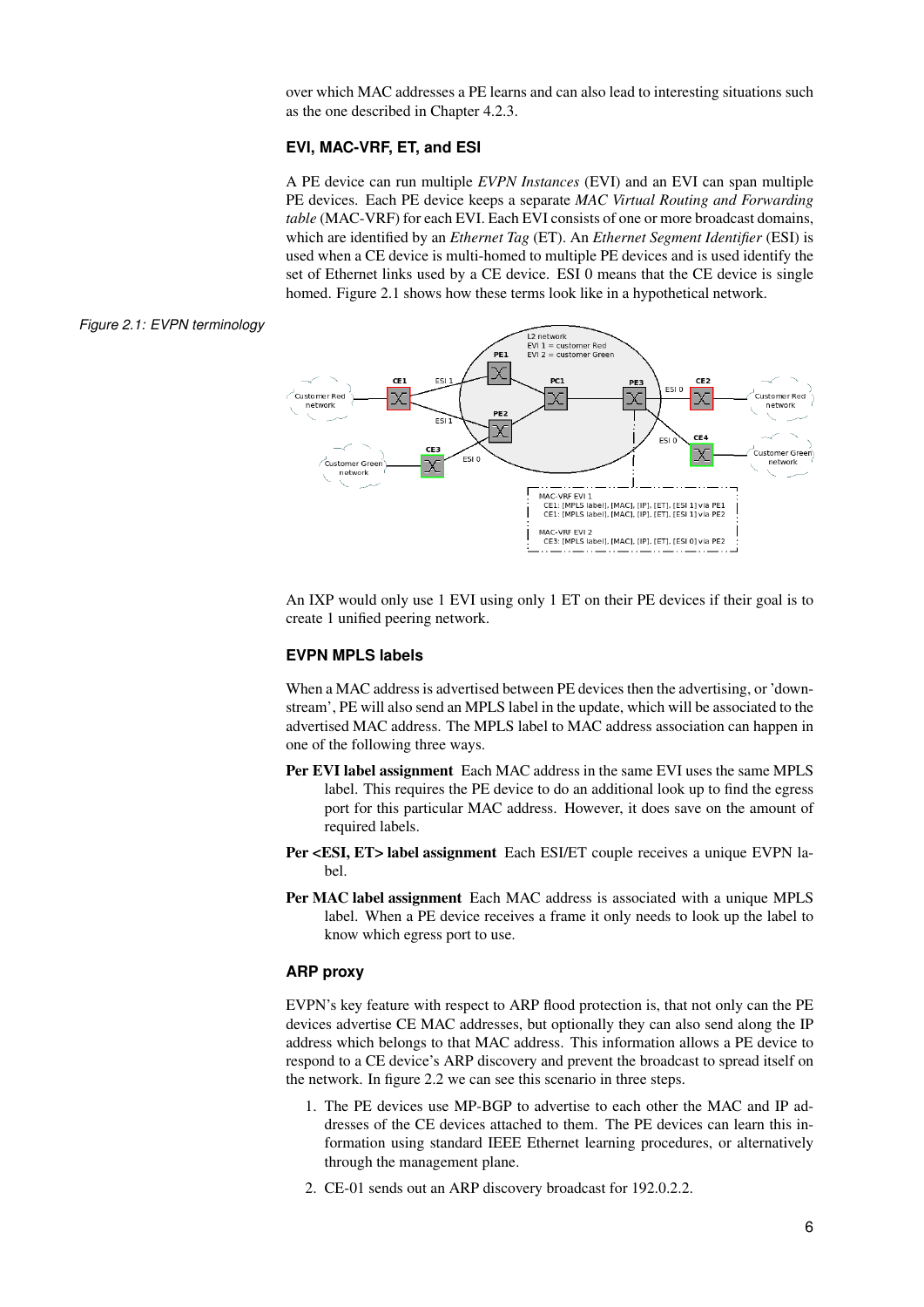<span id="page-12-1"></span><span id="page-12-0"></span>

3. [PE-](#page-5-4)01 knows the [MAC](#page-4-4) address for 192.0.2.2 and responds to [CE-](#page-4-7)01 without forwarding the original broadcast.

When in figure [2.2](#page-12-1) [CE-](#page-4-7)02 would fail, then [PE-](#page-5-4)02 would eventually notice and send an update to [PE-](#page-5-4)01 notifying it that [CE-](#page-4-7)02 is no longer reachable. When [CE-](#page-4-7)01 now sends an [ARP](#page-4-2) message for [CE-](#page-4-7)02 then [PE-](#page-5-4)01 cannot answer, as it no longer has a [MAC](#page-4-4) address for [CE-](#page-4-7)02. In this case the [ARP](#page-4-2) request would be flooded to all [CE](#page-4-7) devices. Regarding our goal, namely to reduce [ARP](#page-4-2) flooding in an [IXP](#page-4-3) peering network, this is clearly unwanted behavior. Our recommendation for [IXPs](#page-4-3) on the usage of the [ARP](#page-4-2) proxy functionality can be found in Chapter [4.4.](#page-29-0)

### **EVPN MP-BGP MAC/IP advertisement**

In regards to [ARP](#page-4-2) [EVPN'](#page-4-0)s new [MAC](#page-4-4) advertisement route the *[Network Layer Reach](#page-5-11)[ability Information](#page-5-11)* (NLRI) is most interesting as this update can contain the relation between [MAC](#page-4-4) and [IP](#page-4-5) address needed for the [PE](#page-5-4) devices to act as [ARP](#page-4-2) proxies.

An [EVPN](#page-4-0) [MP-BGP](#page-4-6) reachability update uses *[Address Family Identifier](#page-4-23)* (AFI) 25 (Layer-2 [VPN\)](#page-5-8), and *[Subsequent Address Family Identifier](#page-5-12)* (SAFI) 70 [\(EVPN\)](#page-4-0). An [EVPN](#page-4-0) [NLRI](#page-5-11) can contain one or more [EVPN](#page-4-0) [MP-BGP](#page-4-6) [MAC](#page-4-4)[/IP](#page-4-5) advertisement routes which are build up follows:

- Route Type (1 octet)
- Length (1 octet)
- RD (8 octets)
- Ethernet Segment Identifier (10 octets)
- Ethernet Tag ID (4 octets)
- MAC Address Length (1 octet)
- MAC Address (6 octets)
- IP Address Length (1 octet)
- IP Address (0 or 4 or 16 octets)
- MPLS Label1 (3 octets)
- MPLS Label2 (0 or 3 octets)
- Route Type (1 octet) The following route type, in the case of a [MAC/](#page-4-4)[IP](#page-4-5) this field would contain 2.

All possible route types defined are:

- 1. Ethernet Auto-Discovery (A-D) route
- 2. MAC/IP advertisement route
- 3. Inclusive Multicast Ethernet Tag Route
- 4. Ethernet Segment Route

Length (1 octet) The length of the following update in octets.

- RD (8 octets) The *[Route Distinguisher](#page-5-13)* (RD) identifies the specific [EVI,](#page-4-19) which this update is meant for.
- Ethernet Segment Identifier (10 octets) The [ESI](#page-4-22) is used in multi-homing [CE](#page-4-7) devices to identify a set of Ethernet links. For our research we will only use [ESI](#page-4-22) 0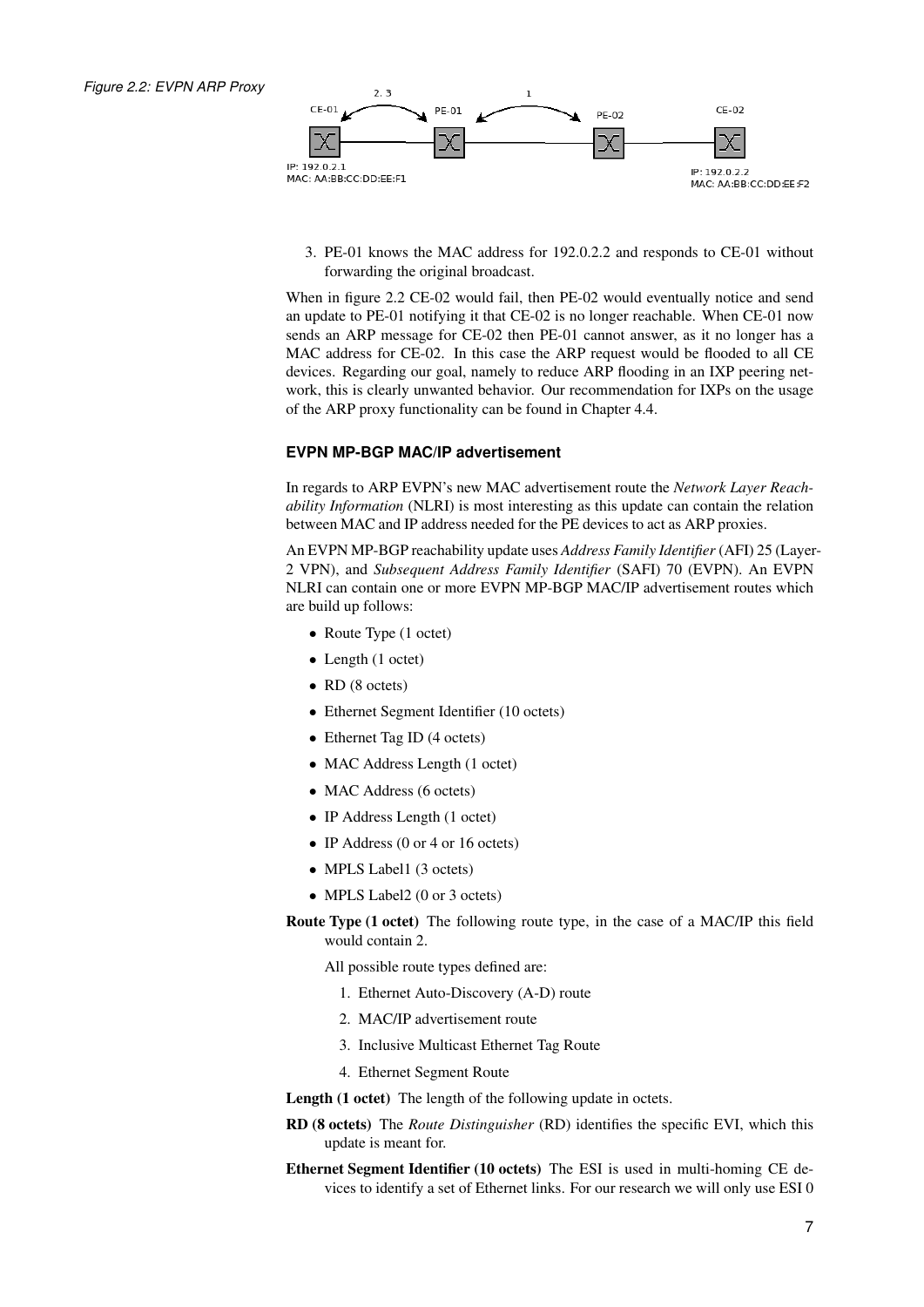which denotes a single-homed [CE.](#page-4-7)

- <span id="page-13-1"></span>Ethernet Tag ID (4 octets) The [ET](#page-4-21) identifier contains a 12-bit or 24-bit broadcast domain identifier e.g. a *[Virtual LAN](#page-5-14)* (VLAN) tag.
- MAC Address Length (1 octet) The subsequent [MAC](#page-4-4) address length in bits. This draft tells us that this field is *always* set to 48.
- MAC Address (6 octets) The [MAC](#page-4-4) address length and type are hard coded in the draft for now, but it is obvious that this structure allows for easy updates to include other layer 2 address types in the future.
- IP Address Length (1 octet) Subsequent [IP](#page-4-5) address length in bits. Please note that when we look at the octet sizes for the [IP](#page-4-5) address field there are just 3 choices which means that this field can only contain 0 for none, 32 for IPv4 or 128 for IPv6.
- IP Address (0, 4 or 16 octets) An [IPv](#page-4-5)4 or [IPv](#page-4-5)6 address. Again note that this field has three pre-defined sizes, but that this can easily be updated for other layer 3 address types in the future.
- MPLS Label1 (3 octets) The [MPLS](#page-5-0) label which should be used by the receiver as discussed in Chapter [2.2.2.](#page-11-2)
- <span id="page-13-0"></span>MPLS Label2 (0 or 3 octets) Subsequent [MPLS](#page-5-0) labels are optional.

# **2.3 EVPN over VXLAN**

As explained in Chapter [3.2](#page-14-2) we were provided by Alcatel-Lucent *[Virtual Machines](#page-5-3)* [\(VM\)](#page-5-3) which implement [EVPN](#page-4-0) over *[Virtual eXtensible LAN](#page-5-15)* (VXLAN). [VXLAN](#page-5-15) uses a [VXLAN](#page-5-15) header and *[User Datagram Protocol](#page-5-16)* (UDP) to create, much like [VPLS,](#page-5-1) an overlay network. According to the most recent draft [\[5\]](#page-34-12) "*It [VXLAN] runs over the existing networking infrastructure and provides a means to 'stretch' a Layer 2 network. In short, VXLAN is a Layer 2 overlay scheme over a Layer 3 network.*".

[VXLAN](#page-5-15) achieves this by encapsulating a frame in transit with a [VXLAN,](#page-5-15) [UDP,](#page-5-16) [IP,](#page-4-5) and Ethernet header. The [VXLAN](#page-5-15) header contains a 24-bit *[VXLAN Network Identifier](#page-5-17)* [\(VNI\),](#page-5-17) which acts much like an [IEEE](#page-4-18) 802.1q [\[3\]](#page-34-13) [VLAN](#page-5-14) tag to create potentially  $2^{24}$ separated Layer 2 networks over a Layer 3 network.

When [VXLAN](#page-5-15) is used as an overlay for [EVPN](#page-4-0) then the [VXLAN](#page-5-15) [VNI](#page-5-17) directly maps to the [EVPN](#page-4-0) [EVI](#page-4-19) [\[12\]](#page-34-14). The [MP-BGP](#page-4-6) [MAC](#page-4-4) update will still contain an ['MPLS](#page-5-0) Label1' field, but this will field will be used to carry the [VNI](#page-5-17) instead.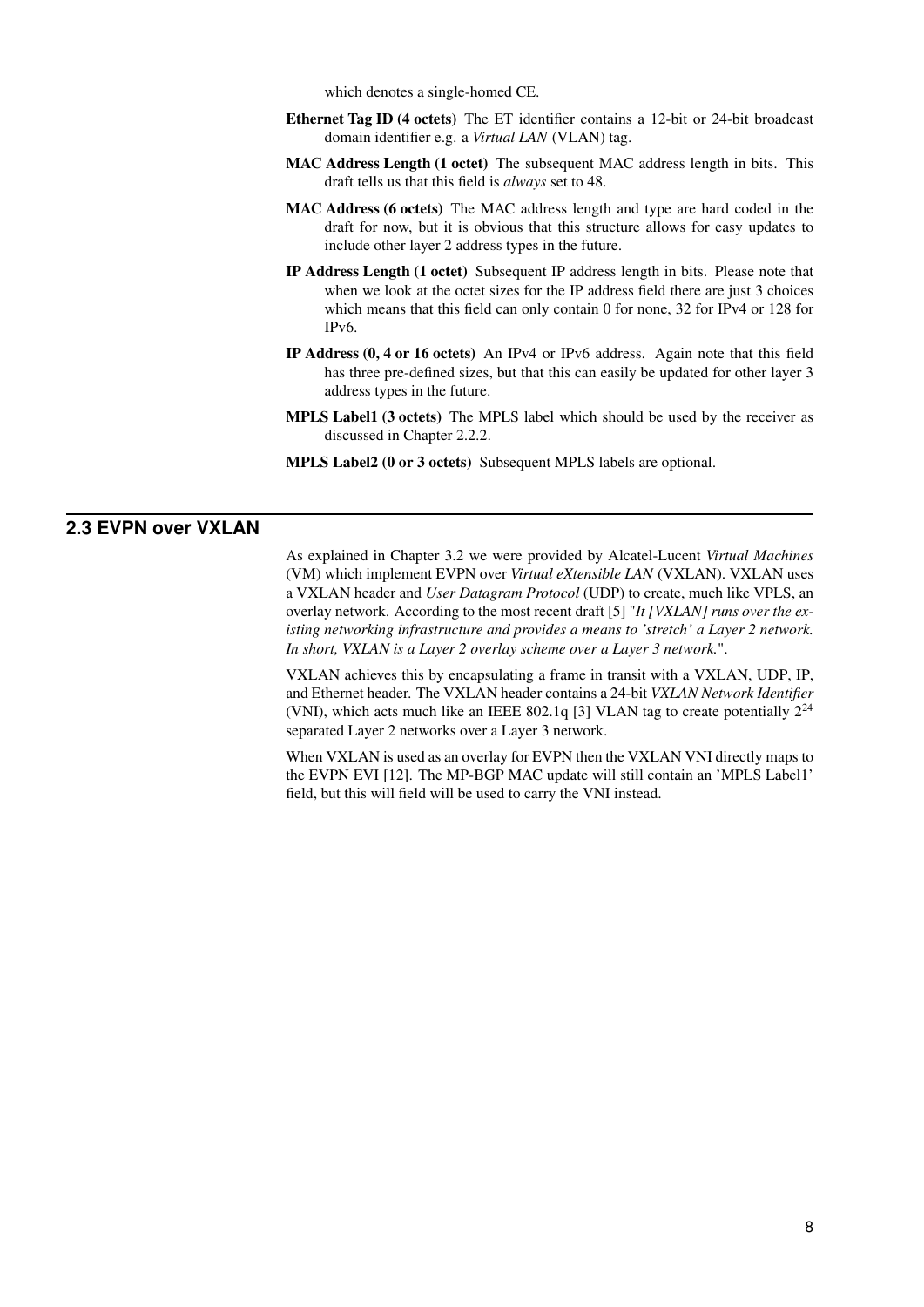# <span id="page-14-4"></span><span id="page-14-0"></span>3

# **Test Setup**

# **3.1 Logical network design**

<span id="page-14-1"></span>To help us test *[Ethernet Virtual Private Network](#page-4-0)* (EVPN)'s functionality we designed a small-scale *[Internet eXchange Point](#page-4-3)* (IXP)-like network (see Figure [3.1\)](#page-14-5) consisting of a two-node core (PC-01 and PC-02) and three *[Provider Edge](#page-5-4)* (PE) devices. [PE-](#page-5-4)01 has one *[Customer Edge](#page-4-7)* (CE) device, a device running an *[Address Resolution Protocol](#page-4-2)* [\(ARP\)](#page-4-2) Sponge, and a *[Traffic Generator](#page-5-18)* (TG) connected to it. [PE-](#page-5-4)02 and [PE-](#page-5-4)03 each have two [CE](#page-4-7) devices and a [TG](#page-5-18) attached to them.



<span id="page-14-5"></span>

# **3.2 Router VMs**

<span id="page-14-2"></span>Alcatel-Lucent kindly provided us with a *[Virtual Machine](#page-5-3)* (VM)-image of the of the software (i386 version) running on their model 7750 Service Router *[Control Pro](#page-4-24)[cessor Module](#page-4-24)* (CPM) and 5 matching license-keys. The internal-only pre-release version provided was: TiMOS-B-12.0.R2. These [VMs](#page-5-3) contain a *[Virtual eXtensible](#page-5-15) LAN* [\(VXLAN\)-](#page-5-15)based [\[5\]](#page-34-12) [EVPN-](#page-4-0)implementation [\[12\]](#page-34-14). We will henceforth refer to the router [VMs](#page-5-3) as *[SROS-VM based Route Reflectors](#page-5-2)* (vRR).

## <span id="page-14-3"></span>**3.2.1 Performance considerations**

## <span id="page-14-6"></span>**Virtual Machines**

Router [VMs](#page-5-3) process traffic solely in their virtual [CPUs.](#page-4-11) Hardware routers on the other hand might utilize *[Application-Specific Integrated Circuits](#page-4-17)* (ASIC) for forwarding, which enables them to switch at line speed, which does not show in [CPU](#page-4-11) usage. A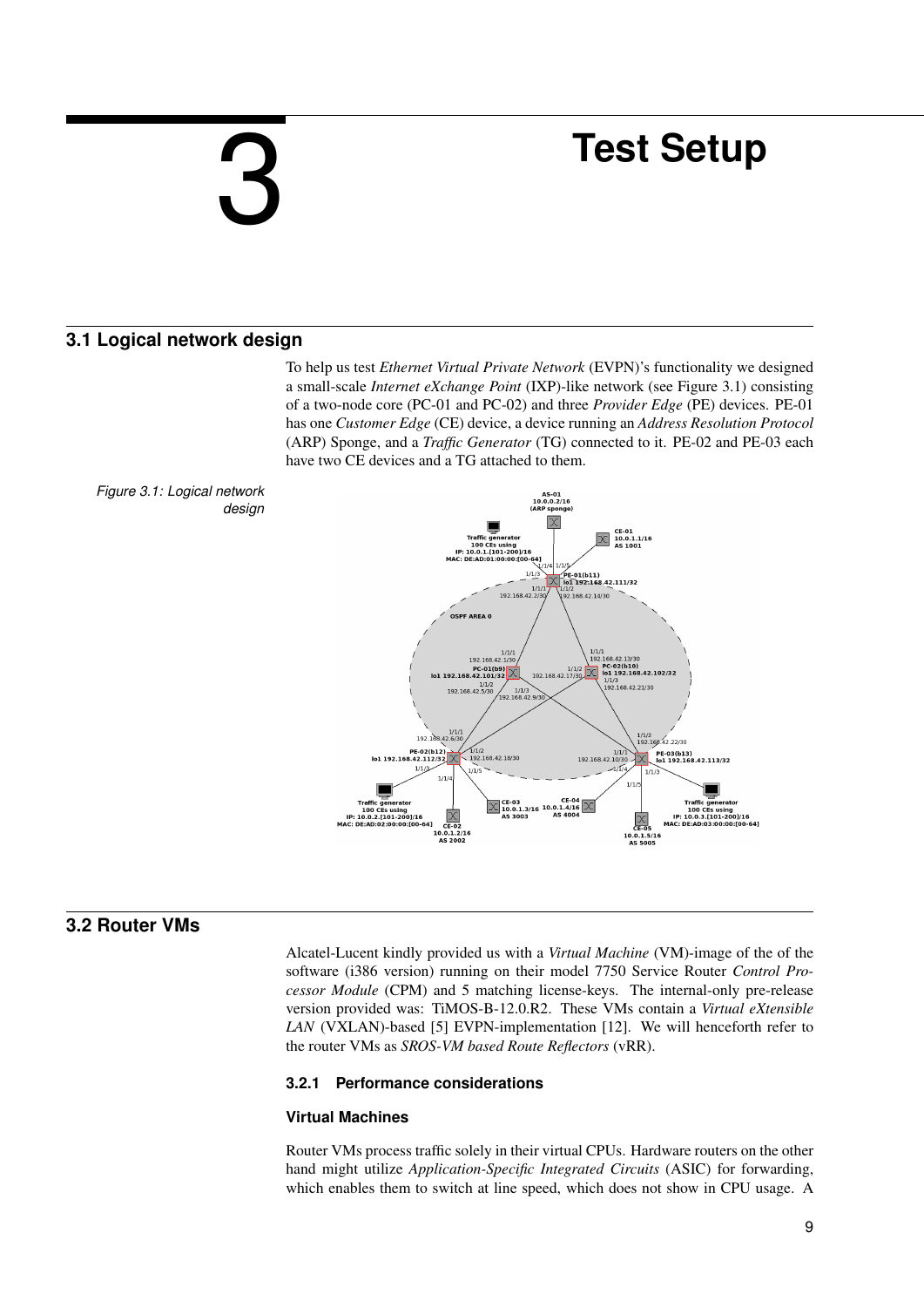<span id="page-15-2"></span>direct relation of performance between the two is therefore not possible. However, comparing *[Virtual Private LAN Service](#page-5-1)* (VPLS) and the [EVPN](#page-4-0) [ARP](#page-4-2) proxy within the same [VM](#page-5-3) might show interesting differences in [CPU](#page-4-11) usage. We assume that in hardware implementations [ARP](#page-4-2) proxying will be done in the [CPU,](#page-4-11) as the concerned device needs to analyse incoming [ARP](#page-4-2) messages and process them accordingly. We asked Alcatel-Lucent for an official statement regarding the performance and use case of [VMs.](#page-5-3) Their statement can be found in Chapter [4.3.](#page-29-1)

#### **VXLAN**

Initially we assumed to be working with a *[Multi Protocol Label Switching](#page-5-0)* (MPLS) based implementation, but during the course of the project we learned that Alcatel-Lucent's implementation is [VXLAN-](#page-5-15)based. As discussed in Section [2.3](#page-13-0) [VXLAN](#page-5-15) encapsulates every frame with *[User Datagram Protocol](#page-5-16)* (UDP), [IP](#page-4-5) and Ethernet headers. This, as compared to [VPLS,](#page-5-1) where only the Layer 3 packet and its data is encapsulated, might result in higher [CPU](#page-4-11) usage, because of the extra overhead. We think that we can still meaningfully compare [EVPN'](#page-4-0)s impact on the [PE](#page-5-4) devices during an [ARP](#page-4-2) storm as we expect the [ARP](#page-4-2) messages not to traverse the network. This is because the EVPN ARP proxy feature should ensure that the [ARP](#page-4-2) messages are handled locally by the ingress [PE](#page-5-4) devices. Therefore the ARP message will not be encapsulated by [VXLAN.](#page-5-15)

# **3.3 Physical network design**

<span id="page-15-0"></span>The fact that we are working with [VMs](#page-5-3) and not real hardware made it more complicated to set up the actual network then Figure [3.1](#page-14-5) would suggest.

The physical network, which also contains the two physical servers, which act as VM hosts (sros1 and sros2), is shown in Figure [3.2.](#page-16-2) The physical design was built around the idea that the VMs should all be agnostic to the physical network between the two VM hosts. This is accomplished by connecting the [CE](#page-4-7) devices to the [PE](#page-5-4) devices through separate *[Virtual LANs](#page-5-14)* (VLAN). The [VMs](#page-5-3) themselves are not aware of the [VLANs.](#page-5-14) The [VM-](#page-5-3)hosts physical interconnection carries [VLAN-](#page-5-14)tagged traffic. However the [VLAN-](#page-5-14)IDs are popped by the [VM](#page-5-3) hosts ensuring that the [VMs](#page-5-3) themselves receive untagged traffic. The connection from the [PE](#page-5-4) devices to the core is established by means of using bridges (e.g. br-PE01-PC01) that have only two interfaces, one facing the [PE,](#page-5-4) the other facing the *[Provider Core](#page-5-19)* (PC)-node.

All *[Provider](#page-5-20)* (P) devices in Figure [3.2](#page-16-2) are running Alcatel-Lucent's [vRR.](#page-5-2) The [CEs](#page-4-7) are running Ubuntu 14.04 server with running *[BIRD Internet Routing Daemon](#page-4-25)* (BIRD) instances who have BGP neighbourships between each other.

#### <span id="page-15-1"></span>**3.3.1 Hardware**

The *[European Commercial Internet eXchange](#page-4-9)* (ECIX) provided two hardware servers with each two six-core Intel $(R)$  Xeon $(R)$  CPU E5-2640 [CPUs](#page-4-11) for the experiments. The first one (*sros1*), with 64 GiB of RAM, hosts the [CEs.](#page-4-7) The second one (*sros2*), with 128 GiB of RAM, hosts the [P](#page-5-20) devices.

*Listing 3.1: sros 1 processor and memory information*

\$ egrep "(model name|physical id)" /proc/cpuinfo | sort | uniq -c  $Intel(R) Xeon(R) CPU E5-2640 0 0 2.50GHz$ 12 physical id : 0 12 physical id : 1 \$ head -1 /proc/meminfo<br>MemTotal: 6594630 65946304 kB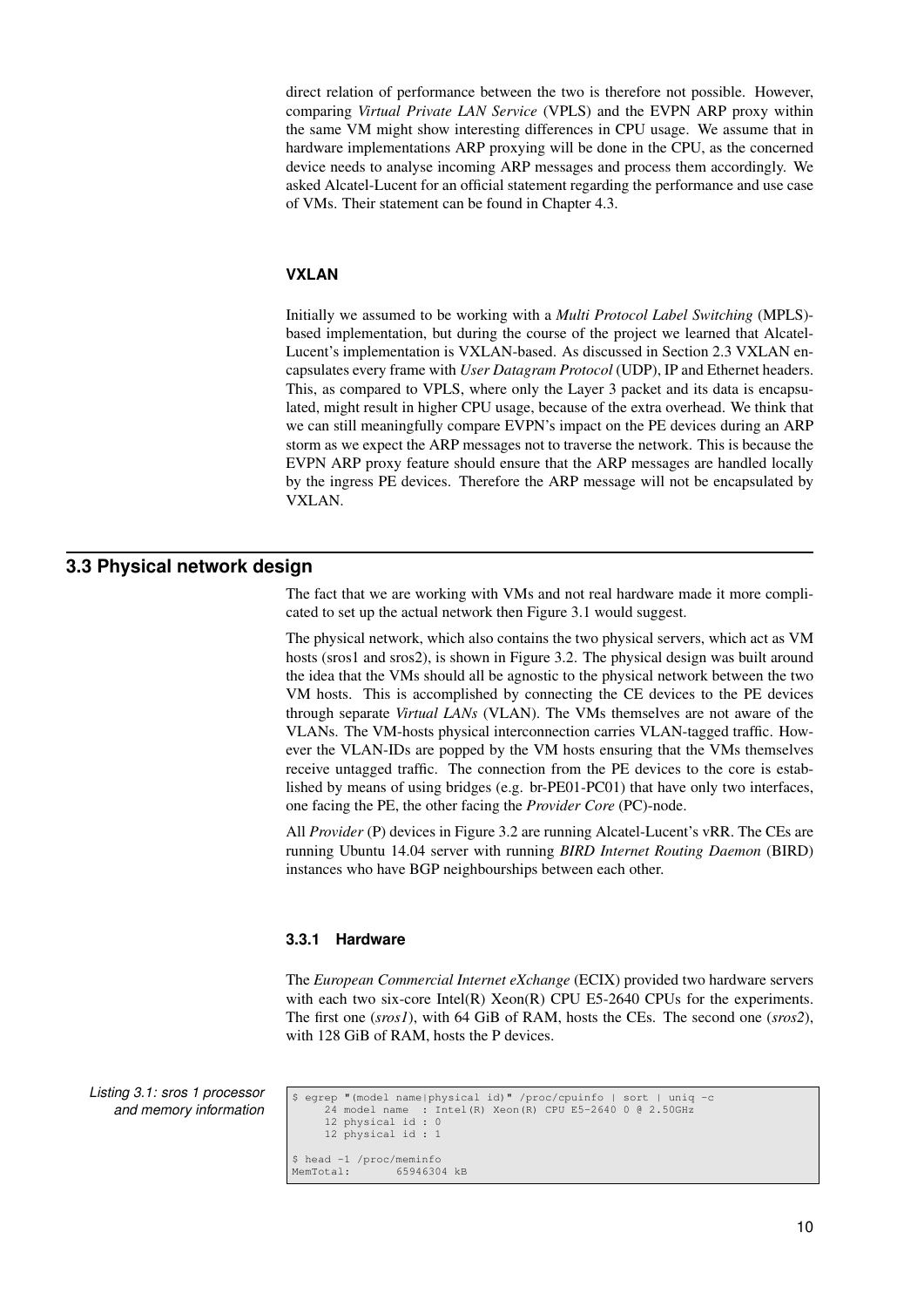<span id="page-16-1"></span>*Figure 3.2: Physical network design*

<span id="page-16-2"></span>

*Listing 3.2: sros 2 processor and memory information*

```
$ egrep "(model name|physical id)" /proc/cpuinfo | sort | uniq -c
24 model name : Intel(R) Xeon(R) CPU E5-2640 0 @ 2.50GHz
       12 physical id : 0
       12 physical id : 1
$ head -1 /proc/meminfo
MemTotal: 132133512 kB
```
## <span id="page-16-0"></span>**3.3.2 Software**

For the [vRRs](#page-5-2) to run as expected Alcatel-Lucent requires a CentOS 6.4, *[Kernel-based](#page-4-26) [Virtual Machine](#page-4-26)* (KVM) based setup. As the physical servers used have public facing interfaces, for security considerations an all up-to-date CentOS 6.5 installation with the [KVM-](#page-4-26)package in the latest available version was chosen.

The network interconnections, as displayed in the layouts in section [3.1,](#page-14-1) are realized by the use of [vconfig](#page-3-2) and [brctl.](#page-3-3)

Interface eth1 on both physical servers was subdivided into 6 VLAN-carrying sub-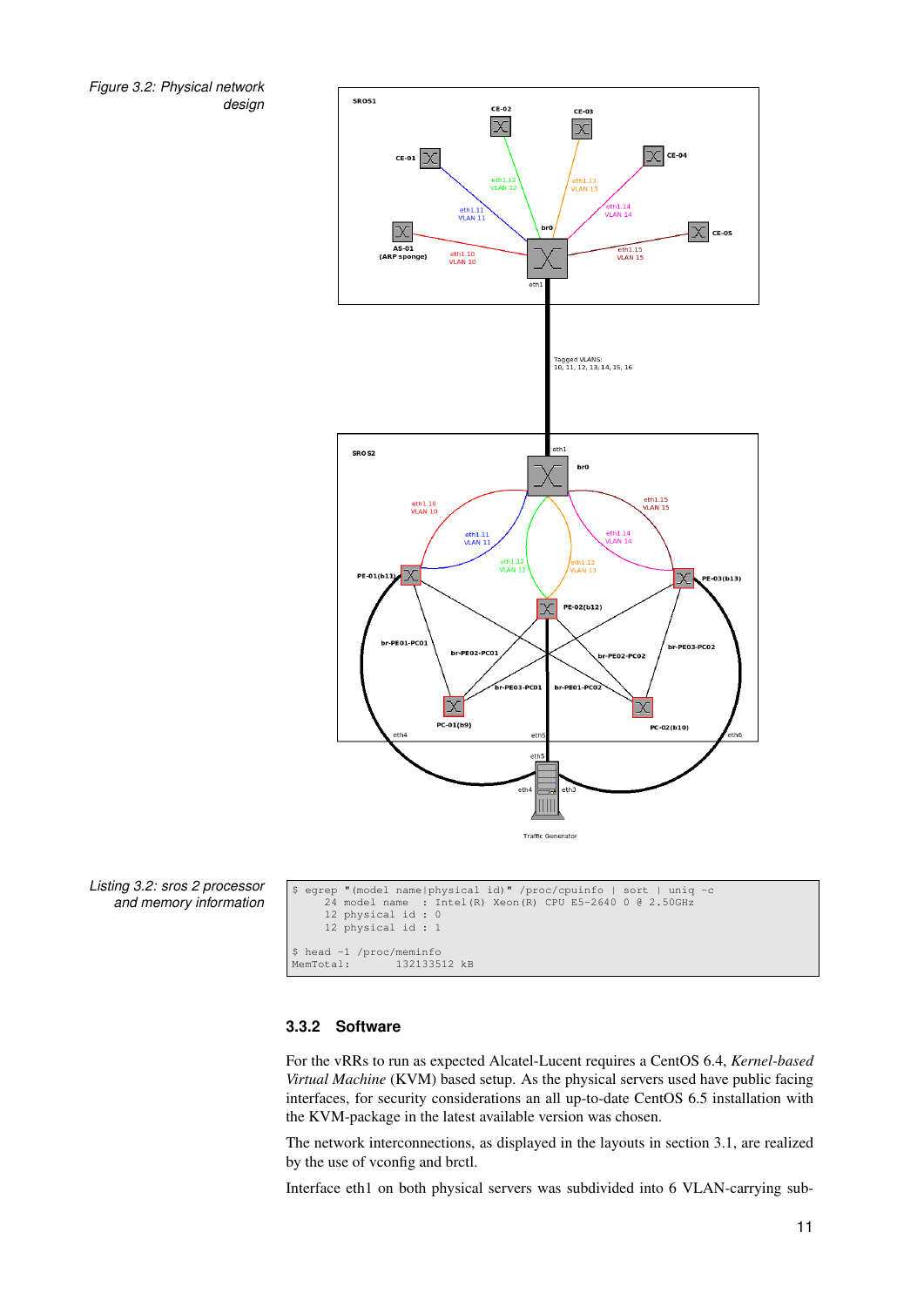<span id="page-17-0"></span>interfaces with [vconfig](#page-3-2) (see Listing [3.3\)](#page-17-1). In Figure [3.3](#page-18-0) and Figure [3.4](#page-18-1) the [VLAN](#page-5-14)configuration is indicated in the rectangles labeled *vconfig*. The traffic is tagged and untagged at the sub-interfaces. As a result the [VMs](#page-5-3) will not receive tagged traffic.

As depicted in Figure [3.3,](#page-18-0) each [VM](#page-5-3) (kvm rectangle) on *sros1* has two interfaces. All [VM](#page-5-3) eth0 interfaces are connected through a *macvtap* interface to the aforementioned VLAN sub-interfaces. This is how [KVM](#page-4-26) 'directly' attaches [VM](#page-5-3) interfaces to already existing host interfaces. The [VM'](#page-5-3)s eth1 interfaces are connected through virtual interfaces, that are created on-the-fly upon boot of the respective [VM,](#page-5-3) to the management bridge *virbr0*. Listing [3.4](#page-17-2) shows the (virtual) interfaces attached to *virbr0*.

The interconnections of *sros2*, as shown in Figure [3.4](#page-18-1) and Listing [3.5,](#page-17-3) are slightly more complex, as the [vRR](#page-5-2) based [VMs](#page-5-3) have four to six interfaces. Their *A/1* interface represent their management interface, which is connected through an on-the-fly interface to *br-managment*. This bridge in turn is connected to the host's eth7, which is cable connected to eth7 on *sros1*. The license key files necessary to boot the [vRR](#page-5-2) based [VMs](#page-5-3) are provided by ftp from there. The other [VM](#page-5-3) interfaces are either connected through a bridge the other [P](#page-5-20) devices, e.g. PE-01 and PC-01 are connected through br-PE01-PC01, to the [VLAN](#page-5-14) sub-interfaces (marked in blue) or to the host interfaces connecting to the [TG](#page-5-18) (marked in red).

<span id="page-17-1"></span>Traffic forwarding needed to specifically be allowed in the firewall configuration. An example of the rules to accomplish this for the bridge *br-management* is shown in Listing [3.6.](#page-19-1) The rules allow all traffic that both comes from and goes to the bridge interface, but rejects traffic entering or leaving the bridge.

| Listing 3.3: VLAN subinterfaces | \$ sudo cat /proc/net/vlan/confiq                                                                                                                                                                    |
|---------------------------------|------------------------------------------------------------------------------------------------------------------------------------------------------------------------------------------------------|
| on sros1 and sros2              | I VLAN ID<br>VLAN Dev name                                                                                                                                                                           |
|                                 | Name-Type: VLAN_NAME_TYPE_RAW_PLUS_VID_NO_PAD<br>eth1.10<br>10<br>eth1<br>eth1.11<br>111<br>eth1<br>eth1.12<br>12<br>eth1<br>eth1.13<br>13<br>eth1<br>eth1.14<br>14<br>eth1<br>eth1.15<br>15<br>eth1 |

| Listing 3.4: sros1 bridge |  |
|---------------------------|--|
| configuration             |  |

<span id="page-17-2"></span>

| \$ brctl show |                   |             |            |  |
|---------------|-------------------|-------------|------------|--|
| bridge name   | bridge id         | STP enabled | interfaces |  |
| virbr0        | 8000.525400a1df19 | no          | as-01 eth1 |  |
|               |                   |             | ce-01 eth1 |  |
|               |                   |             | ce-02 eth1 |  |
|               |                   |             | ce-03_eth1 |  |
|               |                   |             | ce-04 eth1 |  |
|               |                   |             | ce-05 eth1 |  |

### *Listing 3.5: sros2 bridge configuration*

<span id="page-17-3"></span>

| \$ brctl show  |                   |             |                        |
|----------------|-------------------|-------------|------------------------|
| bridge name    | bridge id         | STP enabled | interfaces             |
| br-PE01-PC01   | 8000.525400a1df17 | no          | pc-01 111              |
|                |                   |             | pe-01 111              |
| $br-PE01-PC02$ | 8000.525400a1dfla | no          | $pc - 02 - 111$        |
|                |                   |             | pe-01 112              |
| br-PE02-PC01   | 8000.525400a1df18 | no          | pc-01 112              |
|                |                   |             | pe-02_111              |
| $br-PE02-PC02$ | 8000.525400a1df1c | no          | $pc - 02 - 112$        |
|                |                   |             | pe-02 112              |
| br-PE03-PC01   | 8000.525400a1df19 | no          | $pc - 01 - 113$        |
| $br-PE03-PC02$ | 8000.525400a1df1b |             | pe-03 111<br>pc-02 113 |
|                |                   | no          | pe-03 112              |
| br-management  | 8000.40f2e90d2b97 | no          | eth7                   |
|                |                   |             | $pc-01$ al             |
|                |                   |             | $pc-02 a1$             |
|                |                   |             | $pe-01$ _al            |
|                |                   |             | $pe-02$ _al            |
|                |                   |             | $pe-03 a1$             |
|                |                   |             |                        |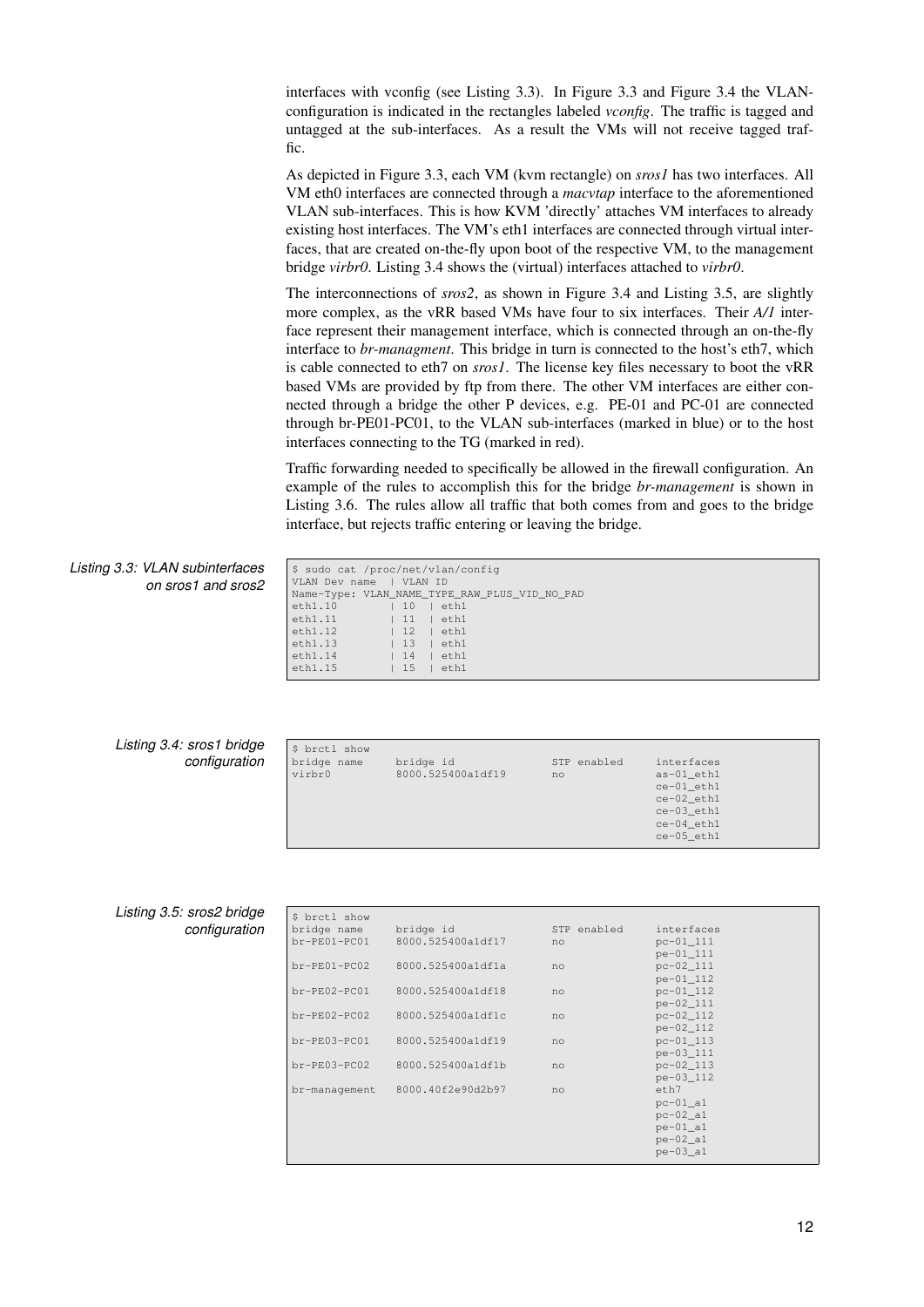<span id="page-18-0"></span>



<span id="page-18-1"></span>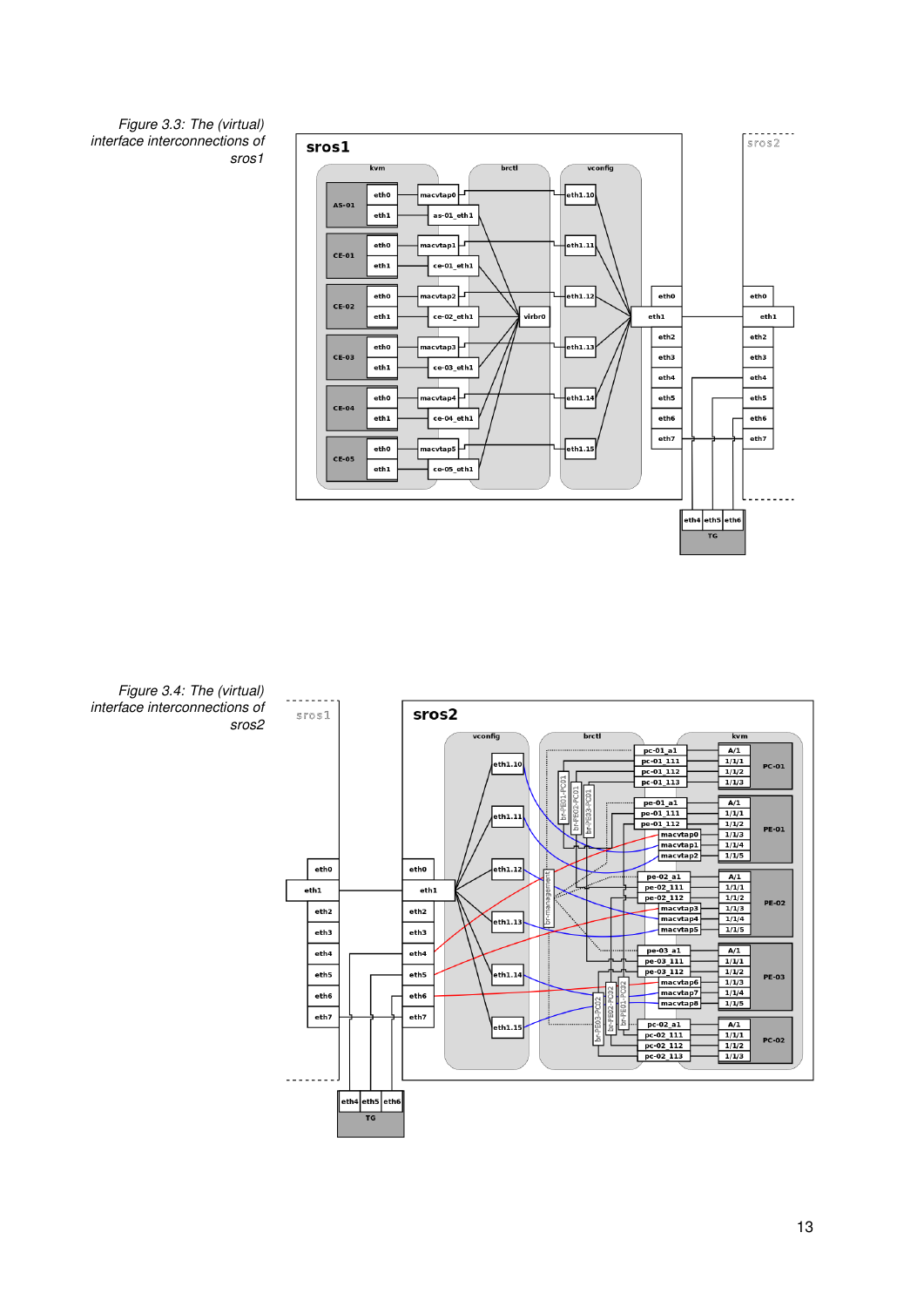<span id="page-19-0"></span>*Listing 3.6: Example iptables rules to allow traffic going back and forth through a bridge.*

<span id="page-19-1"></span>

|  | S sudo grep "br-management" /etc/sysconfig/iptables    |  |                                                                           |
|--|--------------------------------------------------------|--|---------------------------------------------------------------------------|
|  | -A FORWARD -i br-management -o br-management -j ACCEPT |  |                                                                           |
|  |                                                        |  | -A FORWARD -o br-management -j REJECT --reject-with icmp-port-unreachable |
|  |                                                        |  | -A FORWARD -i br-management -j REJECT --reject-with icmp-port-unreachable |

### **VM Snapshots**

A set of scripts was developed to take snapshots of [VMs](#page-5-3) and their configuration and to restore them. We refrained from using [KVM'](#page-4-26)s built-in snapshot feature, as especially during the setup-phase of the [vRR](#page-5-2) [VMs](#page-5-3) XML configuration file parameters needed to be changed one by one. We wanted to make sure that a particular setup could be saved and recreated at any time.

- control\_all\_vrrs.sh (see Listing [3.7\)](#page-19-2) Start, stop or view the current status of all [vRRs.](#page-5-2) This script is also called upon by the the other two scripts.
- snapshot.sh (see Listing [3.8\)](#page-20-3) Takes a snapshot of all [vRRs](#page-5-2) by copying all virtual disk images and XML config files to a specified, timestamped folder.
- <span id="page-19-2"></span>restore\_latest.sh (see Listing [3.9\)](#page-22-1) Restores the latest snapshot of all [vRRs](#page-5-2) by taking a snapshot of the current situation, stopping all [vRRs,](#page-5-2) copying back the disk images and XML configuration files from the directory with the latest timestamp and finally starting all [vRRs.](#page-5-2)

```
Listing 3.7: control_all_vrrs.sh
on sros1: Start/stop all vRR at
                 the same time
                                      #!/bin/bash
                                      # Control all vRRs at the same time. As of now only destroy and (re)-create
# author: Lutz Engels
                                      # Error handling
                                      error_exit() {
                                        echo "ERROR: $1"
exit 1
                                      }
                                      # Variables
                                      CONFDIR="/etc/libvirt/qemu"
CONFIGS="$(sudo sh -c "ls $CONFDIR/P*.xml")"
                                      SLEEP="sleep 0.3"
                                      case "$1" in
                                          start)
                                        for i in $CONFIGS
                                               do
                                                 sudo virsh create $i
                                                  $SLEEP
                                               done
                                               ;;
                                          stop)
                                        for i in $CONFIGS
                                        do
                                                    instance="$(basename $i)"
                                                    sudo virsh destroy ${instance%.*};
                                                    SSLEEP
                                               done
                                               ;;
                                          status)
                                               sudo virsh list
                                             exit 0
                                               ;;
```
error\_exit "Useage: \$0 {start|stop|status}"

\*)

echo "Done."

esac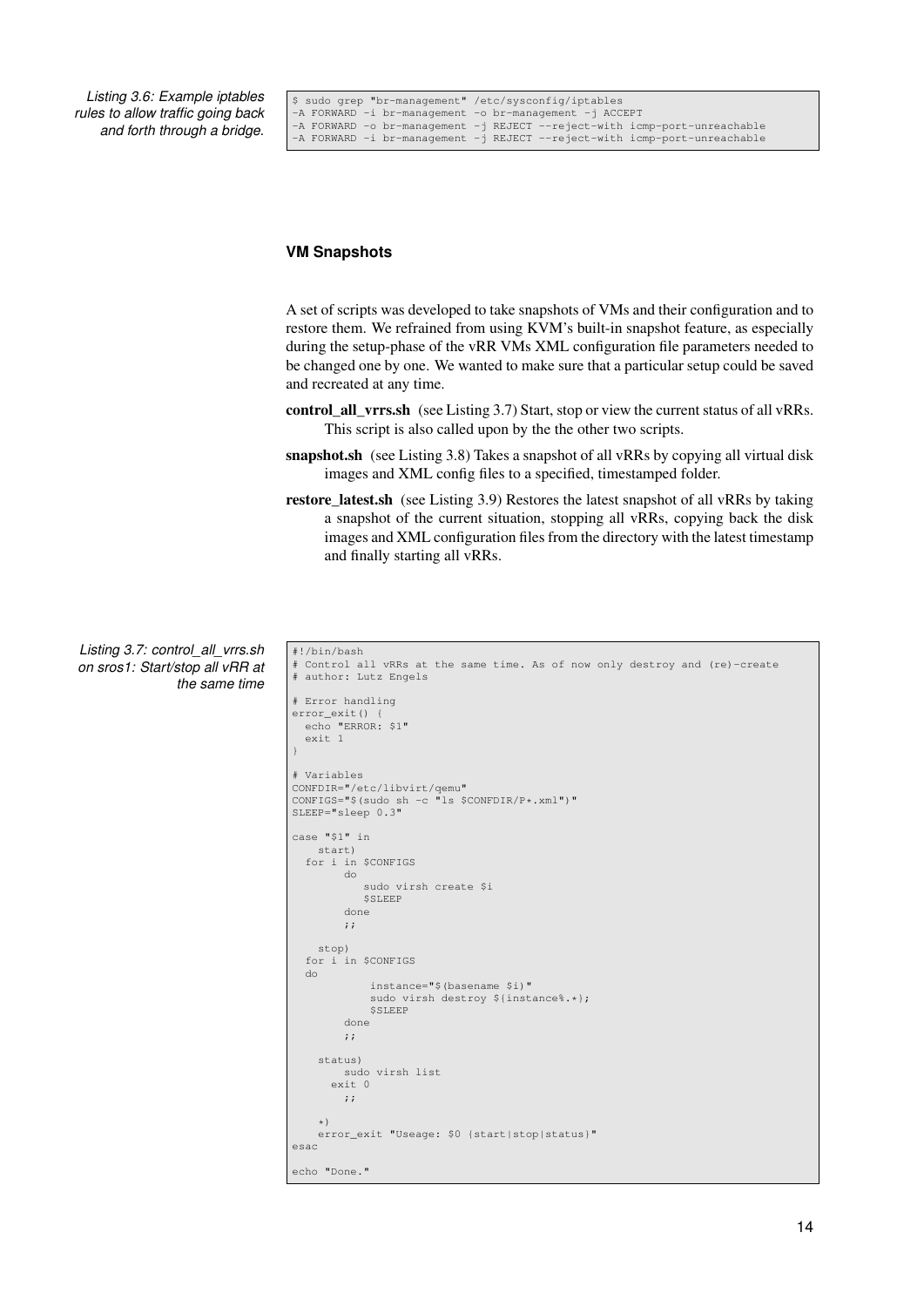<span id="page-20-3"></span><span id="page-20-2"></span>*Listing 3.8: snapshot.sh on sros1: Takes a snapshot of all [vRRs](#page-5-2)* #!/bin/bash # Take snapshot of PE, PC domains # author: Lutz Engels # Error handling error\_exit() { echo "ERROR: \$1" exit 1 } # Variables NOW=\$(date +"%d\_%m\_%Y\_%H\_%M") IMAGES="/var/lib/libvirt/images" CONFIGS="/etc/libvirt/qemu" SNAPDIR="\$IMAGES/snapshot\_\$1\_\$NOW" # only one parameter [[ \$# -ne 1 ]] && error\_exit "usage: \$0 <name-of-snapshot>" [[ -d \$SNAPDIR ]] && error\_exit "\$SNAPDIR exist. Please choose different name, e.g. \$1\_1." echo "Creating \$SNAPDIR ..." sudo mkdir \$SNAPDIR echo "Copying VM-disks to \$SNAPDIR ..." sudo cp -a \$IMAGES/\*.qcow2 \$SNAPDIR<br>echo "Copying .XML config files to \$SNAPDIR ..." # Expanding wildcard sudo cp -a \$(sudo sh -c "ls \$CONFIGS/P\*.xml" ) \$SNAPDIR echo echo "ls -als \$SNAPDIR" ls -als \$SNAPDIR echo echo "Done."

# **3.4 Generating ARP request**

<span id="page-20-0"></span>A [TG,](#page-5-18) as indicated at the bottom of Figure [3.3](#page-18-0) and [3.4,](#page-18-1) is used to provide the ARP traffic that would appear in a real IXP network, when a [PE](#page-5-4) device goes down. As can be seen in Figure [3.4](#page-18-1) we connected interfaces eth4, eth5, and eth6 to [PE-](#page-5-4)01, [PE-](#page-5-4)02, and [PE-](#page-5-4)03 respectively.

We found that a Ubuntu 14.04 laptop running the [GUI](#page-4-27) tool [Ostinato](#page-3-4) was able to perform this task.

[Ostinato](#page-3-4) enabled us to craft our own [ARP](#page-4-2) requests with custom source [MAC](#page-4-4) addresses asking for specific [IP](#page-4-5) addresses.

#### <span id="page-20-1"></span>**3.4.1 Scenarios**

Making a reasoned statement about how EVPN reduces the ARP traffic in the environment described in the previous sections, a means of comparison is needed. We decided to simulate a broadcast domain with 400 [CE](#page-4-7) devices where 100 [CE](#page-4-7) devices fail. This would result in 300 [CE](#page-4-7) devices which each send out 100 [ARP](#page-4-2) requests per second.

Because we could not let the [TG](#page-5-18) stop sending out [ARP](#page-4-2) requests when it received an [ARP](#page-4-2) reply we had to create separate tests for the three scenarios described below. Each test has a set of [Ostinato](#page-3-4) streams which can all be found in  $http://rp.del$  $http://rp.del$ aat.[net/2013-2014/p31/measurements](http://rp.delaat.net/2013-2014/p31/measurements.zip).zip → *./data/ostinato/*.

- Scenario 1: VPLS, no ARP Sponge In this scenario we simulate what would happen when no measures are taken to reduce unwanted ARP traffic. Here we let [Ostinato](#page-3-4) send a set of [ARP](#page-4-2) requests after which it waits for 0.5 seconds. This set is then looped indefinitely. An example of this test is  $\rightarrow$  *./data/ostinato/DEAD\_source\_PE1\_100*.
- Scenario 2: VPLS, ARP Sponge As explained in Section [3.4,](#page-20-0) we could not script against [Ostinato.](#page-3-4) [Ostinato](#page-3-4) therefore can only send out traffic, but not react to the ARP-sponge sending out gratuitous ARP requests. We still wanted to do this test to verify if and how the [ARP](#page-4-2) Sponge would react. This scenario loops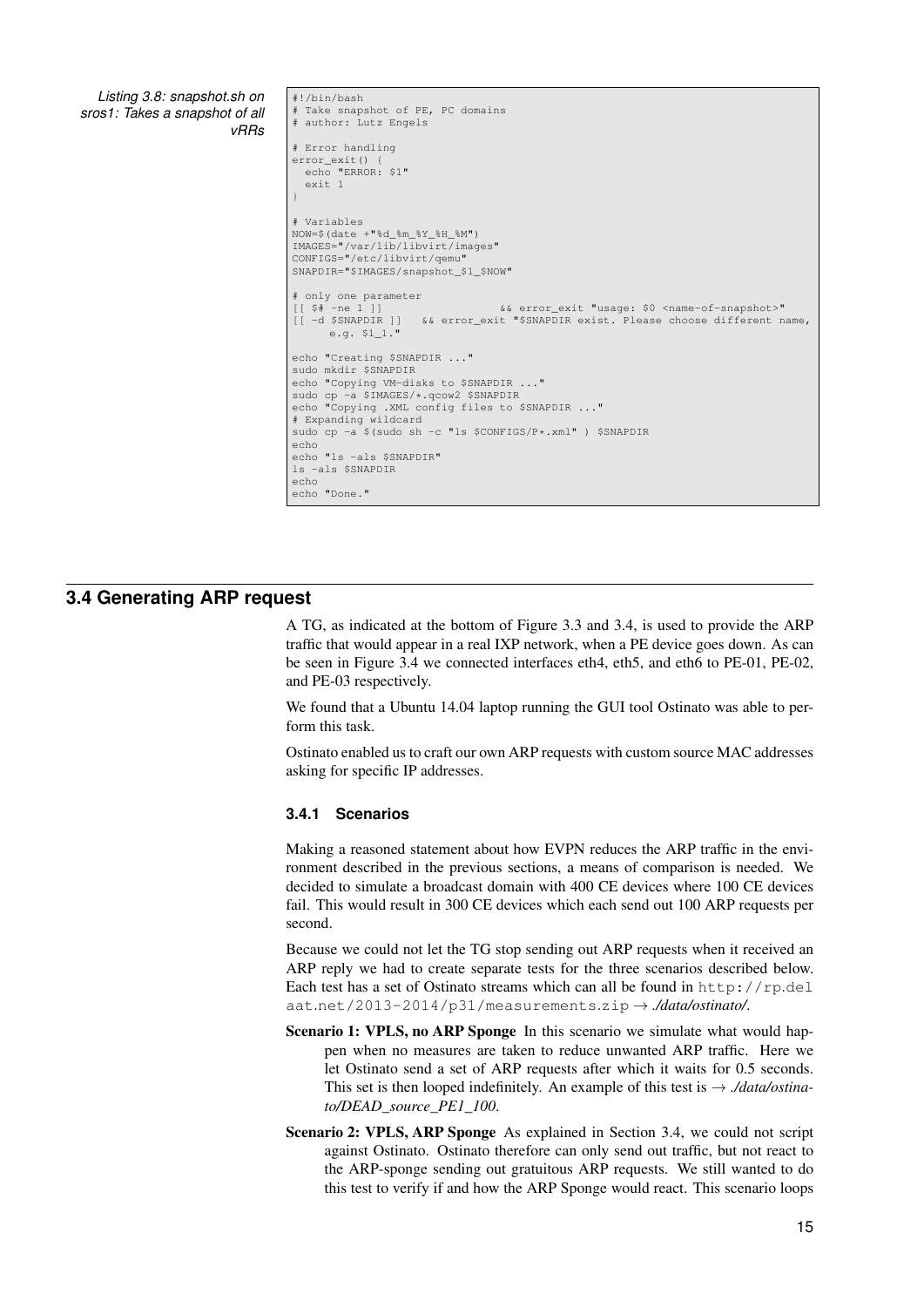<span id="page-21-1"></span>through the set of rules exactly 3 times to simulate the thresholds of the ARPsponge (900 unique ARP-requests) being reached and the simulated querying hosts backing off. An example of this test can be found in  $\rightarrow$  *./data/ostinato/DEAD\_source\_PE1\_100\_SPONS*.

Scenario 3: EVPN ARP proxy enabled The EVPN ARP proxy feature is enabled. Ostinato runs through the same rules as in scenario 1, but stops after the first run. An example of this test is → *./data/ostinato/DEAD\_source\_PE1\_100\_EVPN*.

<span id="page-21-0"></span>Unfortunately it is not possible to script the creation of [Ostinato](#page-3-4) rules, which means that every rule needed to be inserted through the [GUI](#page-4-27) manually. We could partly automate the process by the use of [xte.](#page-3-5)

# **3.5 Data collection**

[Collectd](#page-3-6) with the libvirt-plugin was instrumented to measure the performance of all [VMs.](#page-5-3) Both sros1 and sros2 run an instance of [collectd](#page-3-6) that collects disk, interface and cpu statistics per second and stores them in *[Comma-separated values](#page-4-28)* (CSV) files.

The configuration of [collectd](#page-3-6) is shown in Listing [3.10](#page-22-2) and that of the libvirt-plugin on sros1 and sros2 in Listing [3.11](#page-23-0) and Listing [3.12](#page-23-1) respectively. When data was collected we used GNUplot to generate graphs.

Next to the [VM](#page-5-3) [CPU](#page-4-11) and memory statistics, the actual data sent over the network is very important to record. We used TCPdump to capture all packets on all interfaces on all devices for all our tests.

Because of the large number of actions to take for each test we decided to automate the process. The Bash script we built to start a test is shown in Listing [3.13.](#page-23-2) The results off all our tests are published at http://rp.delaat.[net/2013-2014/](http://rp.delaat.net/2013-2014/p31/measurements.zip) [p31/measurements](http://rp.delaat.net/2013-2014/p31/measurements.zip).zip.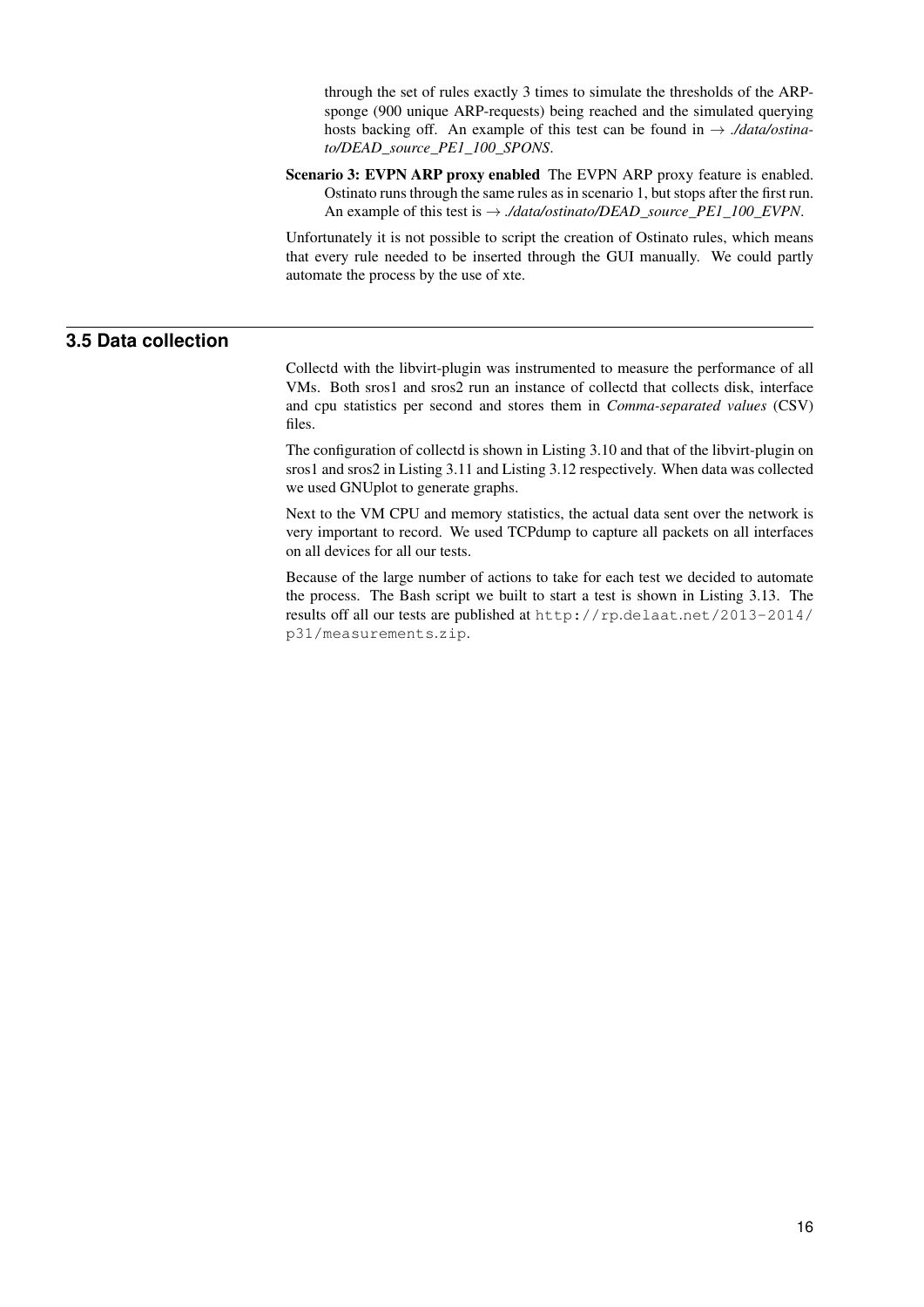<span id="page-22-0"></span>*Listing 3.9: restore\_latest.sh on sros1: Restores the latest snapshot of all [vRRs](#page-5-2)*

```
#!/bin/bash
# Restore the latest snapshot of PE, PC domains
# author: Lutz Engels
# Error handling
error_exit() {
 echo "ERROR: $1"
  exit 1
}
# only one parameter
                                         [[ $# -ne 1 ]] && error_exit "usage: $0 <name-of-snapshot>"
# Variables
NOW=$(date +"%d_%m_%Y_%H_%M")
IMAGES="/var/lib/libvirt/images"
BACKUP_IMAGES="$IMAGES/backup_current_$NOW"
CONFIGS="/etc/libvirt/qemu"
BACKUP_CONFIGS="$CONFIGS/backup_current_$NOW"
LATEST="$(ls -d1 $IMAGES/snapshot_$1_* 2>/dev/null | tail -1)"
# Check if there is something to restore
[[ -z $LATEST ]] && error_exit "There is no snapshot containing \"$1\".
Please check content of $IMAGES manually."
echo "Replace current setup with $LATEST? (yes/no)"
read yesorno
[[ $yesorno == "yes" ]] || error_exit "Aborted."
yesorno=""
echo
echo "Taking snapshot of current situation."
echo "-
./snapshot.sh current
sudo sh -c "echo \"This snapshot was taken before restoring $LATEST.\" > $(ls -<br>d1 $IMAGES/snapshot_current_* 2>/dev/null | tail -1)/README.txt"<br>echo "---------------------------------"
echo
echo "Restoring $LATEST ..."<br>echo "----------------------
echo "-------------------------------------"
echo "Restoring VM-disks ..."
sudo cp -af $LATEST/*.qcow2 $IMAGES
echo "Restoring XML configs ..."
sudo cp -af $LATEST/P*.xml $CONFIGS
echo
echo "Done."
echo "--echo "Restart all VMs with restored settings? (yes/no)"
read yesorno<br>echo "-------
                                  echo "-------------------------------------"
if [ $yesorno == "yes" ]
then
     ./control_all_vrrs.sh stop
     echo
     ./control_all_vrrs.sh start
else
   echo "VMs not restarted."
f_iecho "-------------------------------------"
echo
echo Done.
```
*Listing 3.10: main collectd configuration file /etc/collectd.conf* <span id="page-22-2"></span>\$ sudo egrep "(^[^#]|^\s)" /etc/collectd.conf Interval LoadPlugin logfile <Plugin logfile> LogLevel debug Timestamp true </Plugin> LoadPlugin csv Include "/etc/collectd.d"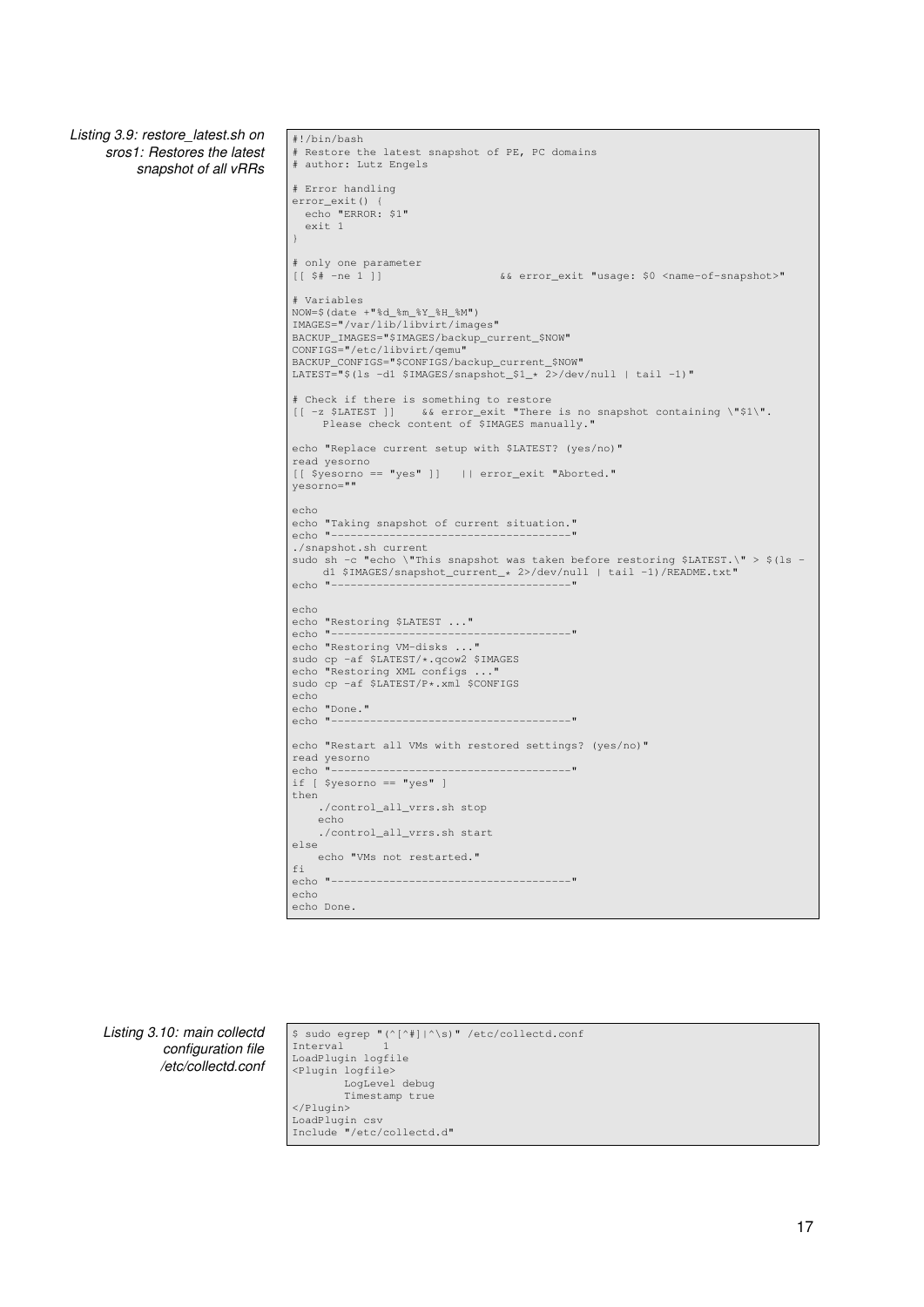#### *Listing 3.11: Configuration file for the libvirt-plugin of collectd on sros1*

<span id="page-23-0"></span>

| \$ sudo egrep -v "^\s+#" /etc/collectd.d/libvirt.conf |
|-------------------------------------------------------|
| LoadPlugin libvirt                                    |
| <plugin "libvirt"=""></plugin>                        |
| RefreshInterval 1                                     |
| Domain "AS-01"                                        |
| Domain "CE-01"                                        |
| Domain "CE-02"                                        |
| Domain "CE-03"                                        |
| Domain "CE-04"                                        |
| Domain "CE-05"                                        |
| HostnameFormat "name"                                 |
|                                                       |

#### *Listing 3.12: Configuration file for the libvirt-plugin of collectd on sros2*

<span id="page-23-1"></span>\$ sudo egrep -v "^\s+#" /etc/collectd.d/libvirt.conf LoadPlugin libvirt <Plugin "libvirt"> RefreshInterval 0.1 Domain "PE-01" Domain "PE-02" Domain "PE-03" Domain "PC-01" Domain "PC-02" HostnameFormat "name" </Plugin>

*Listing 3.13: STARTTEST.sh on sros1 which starts the ARPsponge, TCPdumps, collectd, sleeps 16 seconds, and finally generates the graphs*

#### <span id="page-23-2"></span>#!/bin/bash # author Stefan Plug

```
ssh AS-01 'nice --10 arpsponge --daemon --statusfile=/tmp/sponge.out --
    gratuitous --queuedepth 600 10.0.4.100/30 dev eth0'
sleep 6
ssh sros2 'service collectd start; mkdir -p data/data; nohup tcpdump -w data/
      data/tg-01_pe-01.pcap -i eth4 -n </dev/null >nohup.out 2>&1 & nohup tcpdump
-w data/data/tg-02_pe-02.pcap -i eth5 -n </dev/null >nohup.out 2>&1 &
      nohup tcpdump -w data/data/tg-03_pe-03.pcap -i eth3 -n </dev/null >nohup.
      out 2>&1 & nohup tcpdump -w data/data/pe-01_pc-01.pcap -i br-PE01-PC01 -n
      </dev/null >nohup.out 2>&1 & nohup tcpdump -w data/data/pe-02_pc-01.pcap -i
      br-PE02-PC01 -n </dev/null >nohup.out 2>&1 & nohup tcpdump -w data/data/pe
-03_pc-01.pcap -i br-PE03-PC01 -n </dev/null >nohup.out 2>&1 & nohup
      tcpdump -w data/data/pe-01_pc-02.pcap -i br-PE01-PC02 -n </dev/null >nohup.
      out 2>&1 & nohup tcpdump -w data/data/pe-02_pc-02.pcap -i br-PE02-PC02 -n
</dev/null >nohup.out 2>&1 & nohup tcpdump -w data/data/pe-03_pc-02.pcap -i
       br-PE03-PC02 -n </dev/null >nohup.out 2>&1 &'
service collectd start
mkdir -p data
tcpdump -w data/as-01_eth0.pcap -i eth1.10 -n &
tcpdump -w data/ce-01_eth0.pcap -i eth1.11 -n &
tcpdump -w data/ce-02_eth0.pcap -i eth1.12 -n &
tcpdump -w data/ce-03_eth0.pcap -i eth1.13 -n &
tcpdump -w data/ce-04_eth0.pcap -i eth1.14 -n &
tcpdump -w data/ce-05_eth0.pcap -i eth1.15 -n &
sleep 16
ssh sros2 'service collectd stop; pkill tcpdump'
service collectd stop
pkill tcpdump
ssh AS-01 'pkill -USR1 arpsponge'
sleep 5
./virt_analyse_data.sh && ssh sros2 'cd data; ./virt_analyse_data.sh'
scp -r sros2:data/data/* data/
ssh sros2 'cd data; rm -fr data'
# Get ARP-sponge data
ssh AS-01 'service arpsponge stop'
scp root@AS-01:/tmp/sponge.out data/
now=$(date +<mark>"%d_%m_%Y_%H_%M")</mark><br>mv /root/data/data /root/data/data_$now
```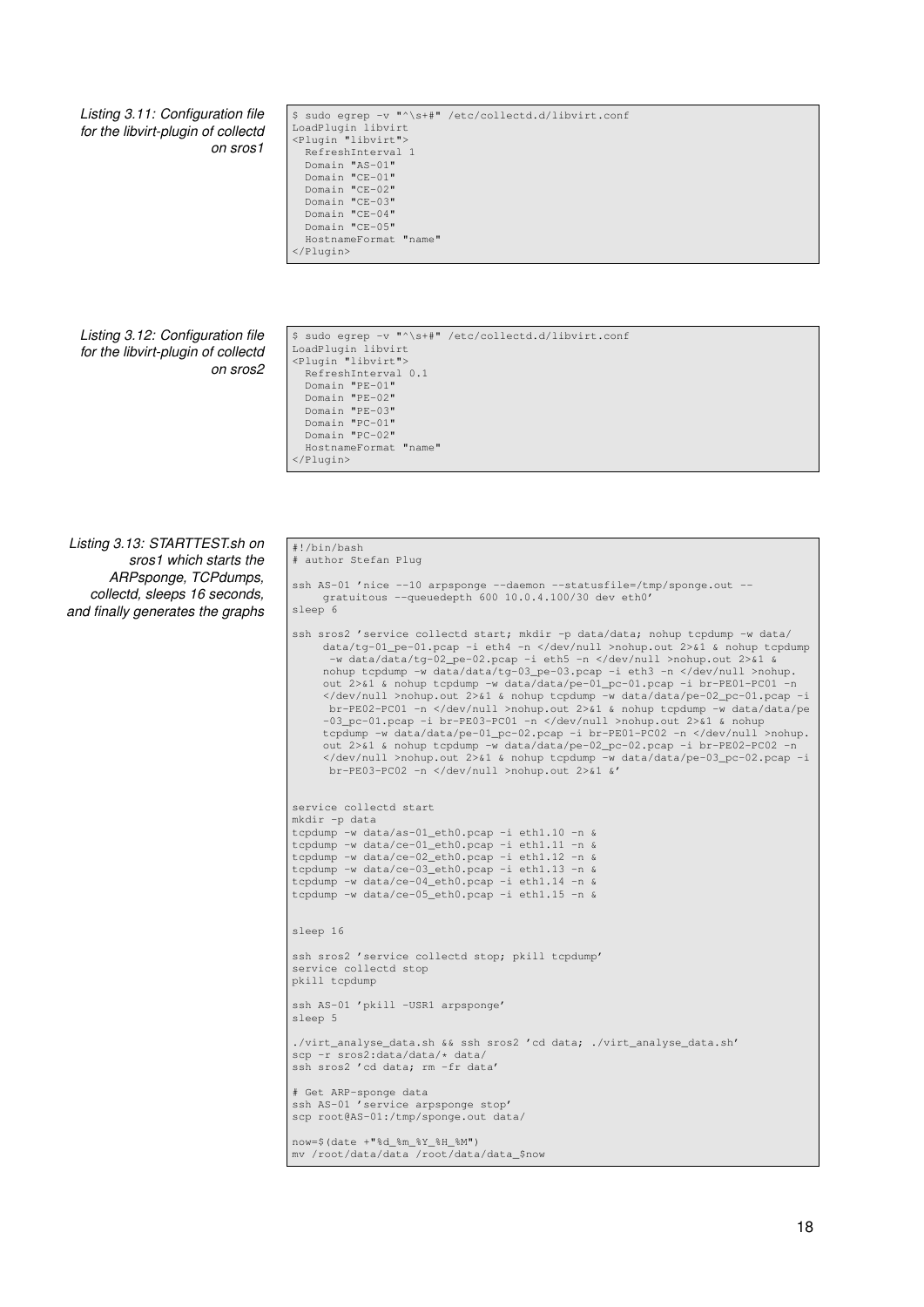# <span id="page-24-2"></span><span id="page-24-0"></span>4

# **Results**

# **4.1 License problems**

<span id="page-24-1"></span>During preliminary testing the *[Traffic Generator](#page-5-18)* (TG) was directly attached to two *[Provider Edge](#page-5-4)* (PE) device interfaces, basically testing the *[SROS-VM based Route](#page-5-2) [Reflectors](#page-5-2)* (vRR) switching capabilities. While doing so we detected a high frame drop rate at the [PE](#page-5-4) device. Figure [4.1](#page-24-3) shows that at 10 Mbps, which is not a high rate considering an *[Internet eXchange Point](#page-4-3)* (IXP) network, only 800 out of 10000 frames are received. For comparison this test was repeated with an Ubuntu server based *[Virtual Machine](#page-5-3)* (VM), where all 10000 frames were received correctly.



<span id="page-24-3"></span>

| <b>O</b> Ostinato                                                                                                                            |                       |            |                 |                     |                                               |      |         |                                     |
|----------------------------------------------------------------------------------------------------------------------------------------------|-----------------------|------------|-----------------|---------------------|-----------------------------------------------|------|---------|-------------------------------------|
| File Help                                                                                                                                    |                       |            |                 |                     |                                               |      |         |                                     |
| <b>Ports and Streams</b>                                                                                                                     |                       |            |                 |                     |                                               |      |         | Đ                                   |
| <b>E</b> • Port Group 0: [127.0.0.1:7878] (6)<br>$- 9$ Port 0: eth0 $[0.0.0.01]$<br>• Port 1: eth4 [0.0.0.0] ()<br>Port 2: eth5 [0.0.0.0] () |                       |            |                 |                     | C Avg pps 14.880,9524<br>C Avg bps 10.000.000 |      | 10 Mbps | <b>Apply</b>                        |
| Port 3: eth6 [0.0.0.0] ()<br>$\circ$<br>Port 4: any [0.0.0.0] (Pseudo-device that captures on all interfa                                    |                       |            |                 |                     | <b>Name</b>                                   | Goto |         | ≐                                   |
| ● Port 5: lo [0.0.0.0] ()                                                                                                                    |                       |            |                 | 1                   | ARP 10.0.4.101 Next                           |      |         |                                     |
|                                                                                                                                              |                       |            |                 | $\overline{2}$      | ARP 10.0.4.102 Next                           |      |         |                                     |
|                                                                                                                                              |                       |            |                 | 3                   | ARP 10.0.4.103 Next                           |      |         |                                     |
|                                                                                                                                              |                       |            |                 | $\overline{4}$      | ARP 10.0.4.104 Next                           |      |         |                                     |
|                                                                                                                                              |                       |            |                 | 5                   | ARP 10.0.4.105 Next                           |      |         |                                     |
|                                                                                                                                              |                       |            |                 | 6                   | ARP 10.0.4.106 Next                           |      |         |                                     |
|                                                                                                                                              |                       |            |                 |                     |                                               |      |         |                                     |
| <b>Statistics</b>                                                                                                                            |                       |            |                 |                     |                                               |      |         |                                     |
|                                                                                                                                              |                       |            |                 |                     |                                               |      |         | $\left\langle \delta \right\rangle$ |
|                                                                                                                                              | Port 0-1 *            | Port 0-2 * | Port 0-3 *      |                     |                                               |      |         |                                     |
| <b>Link State</b>                                                                                                                            | Up                    | Up         | Up              |                     |                                               |      |         |                                     |
| <b>Transmit State</b>                                                                                                                        | Off                   | Off        | O <sub>ff</sub> |                     |                                               |      |         |                                     |
| <b>Capture State</b>                                                                                                                         | Off                   | Off        | Off             |                     | 10000 frames sent                             |      |         |                                     |
| <b>Frames Received</b>                                                                                                                       | 820                   | $\Omega$   | 808             |                     | only $\sim$ 800 received                      |      |         |                                     |
| <b>Frames Sent</b>                                                                                                                           | $\overline{0}$        | 10000      |                 | $\overline{0}$      |                                               |      |         |                                     |
| Frame Send Rate (fps)                                                                                                                        | $\bullet$             | 0          |                 | Ō                   |                                               |      |         |                                     |
| Frame Receive Rate (fps)                                                                                                                     | $\Omega$              | $\Omega$   |                 | $\Omega$            |                                               |      |         |                                     |
| <b>Bytes Received</b>                                                                                                                        | 39640                 | $\Omega$   | 37168           |                     |                                               |      |         |                                     |
| <b>Bytes Sent</b>                                                                                                                            | $\bullet$             | 680000     |                 | $\bf{0}$            |                                               |      |         |                                     |
| <b>Byte Send Rate (Bps)</b><br><b>Ryte Receive Rate (Rnc)</b>                                                                                | $\bullet$<br>$\Omega$ | 0          |                 | 0<br>$\overline{0}$ |                                               |      |         |                                     |
|                                                                                                                                              |                       |            |                 |                     |                                               |      |         |                                     |
| Starts transmit on selected port(s)                                                                                                          |                       |            |                 |                     |                                               |      |         |                                     |

Inquiring with Alcatel-Lucent gained the following statement:

"*[My colleague] was so kind to check with our R&D. It is in fact a result of you using a genuine vSIM license, which is intentionally limited to low data plane throughput [...] and is primarily targeted at simple lab and (self-)educational use.*"

To take this fact into account and still get meaningful data, the [TG](#page-5-18) rate was lowered until no more frame drop occurred. This happened to be 100 kbps.

Initially all [VMs](#page-5-3) were configured to use multiple (virtualized) [CPUs](#page-4-11) to meet Alcatel-Lucent's requirements. However, as we want to mainly compare the [CPU](#page-4-11) usage, on such a low traffic rate measures needed to be taken to make the [CPU](#page-4-11) usage visible at all. Therefore all [VMs](#page-5-3) were restricted to *one* (virtualized) CPU (see Listing [4.1\)](#page-25-3).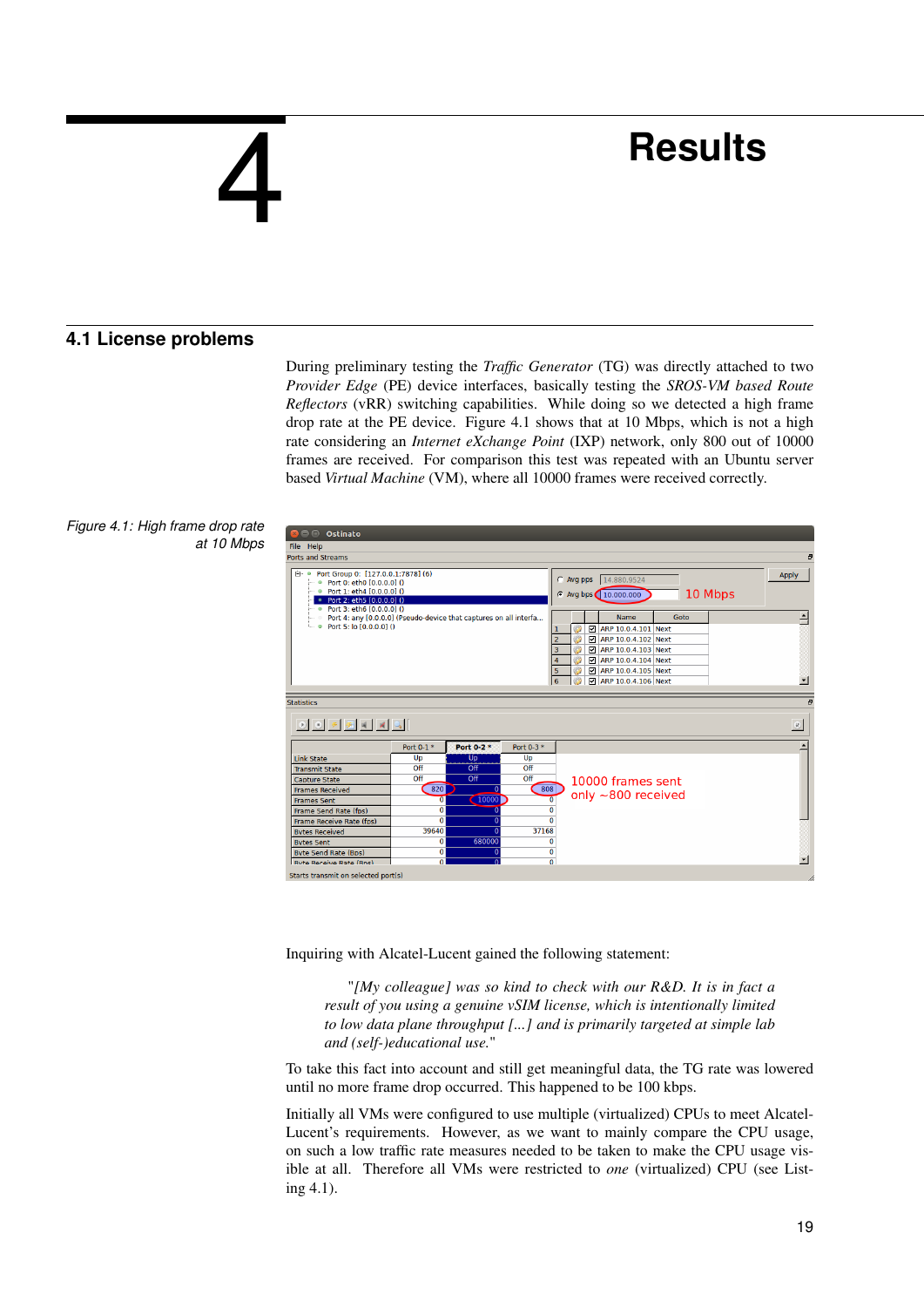<span id="page-25-2"></span>*Listing 4.1: The [VMs](#page-5-3) are restricted to one [VCPU](#page-4-11)*

<span id="page-25-3"></span>

| \$ sudo qrep cpuset /etc/libvirt/qemu/P*.xml   |                                                                                                |                           |
|------------------------------------------------|------------------------------------------------------------------------------------------------|---------------------------|
| /etc/libvirt/gemu/PC-01.xml:                   | <vcpu <="" current="1" td=""><td><math>cpuset=' 0' &gt;1</math></td></vcpu>                    | $cpuset=' 0' >1$          |
| /etc/libvirt/qemu/PC-02.xml:                   | <vcpu <="" current="1" td=""><td><math>cpuset=' 6' &gt; 1 &lt; /vcpu</math></td></vcpu>        | $cpuset=' 6' > 1 < /vcpu$ |
| /etc/libvirt/qemu/PE-01.xml:                   | <vcpu <="" current="1" td=""><td><math>cpuset='12' &gt;1</math></td></vcpu>                    | $cpuset='12' >1$          |
| /etc/libvirt/gemu/PE-02.xml:                   | <vcpu <="" current="1" td=""><td><math>cpuset='18' &gt;1</math></td></vcpu>                    | $cpuset='18' >1$          |
| /etc/libvirt/qemu/PE-03.xml:                   | <vcpu <="" current="1" td=""><td><math>cpuset='23'</math>&gt;<math>1</math>cpu&gt;</td></vcpu> | $cpuset='23'$ > $1$ cpu>  |
|                                                |                                                                                                |                           |
|                                                |                                                                                                |                           |
| \$ sudo grep cpuset /etc/libvirt/gemu/*-0*.xml |                                                                                                |                           |
| /etc/libvirt/qemu/AS-01.xml:                   | <vcpu <="" current="1" td=""><td><math>cpuset='11'</math>&gt;1cpu&gt;</td></vcpu>              | $cpuset='11'$ >1cpu>      |
| /etc/libvirt/qemu/CE-01.xml:                   | <vcpu <="" current="1" td=""><td><math>cpuset=' 0' &gt;1</math></td></vcpu>                    | $cpuset=' 0' >1$          |
| /etc/libvirt/qemu/CE-02.xml:                   | <vcpu <="" current="1" td=""><td><math>cpuset=' 6' &gt;1</math></td></vcpu>                    | $cpuset=' 6' >1$          |
| /etc/libvirt/qemu/CE-03.xml:                   | <vcpu <="" current="1" td=""><td><math>cpuset='12' &gt;1</math></td></vcpu>                    | $cpuset='12' >1$          |
| /etc/libvirt/gemu/CE-04.xml:                   | <vcpu <="" current="1" td=""><td><math>cpuset='18'</math>&gt;<math>1</math>cpu&gt;</td></vcpu> | $cpuset='18'$ > $1$ cpu>  |

# **4.2 Scenarios**

<span id="page-25-0"></span>Once the variables were tuned according to the gained knowledge on the [vRR](#page-5-2) limitations, the test scenarios could successively be performed.

## <span id="page-25-1"></span>**4.2.1 Scenario 1: VPLS, no ARP Sponge**

As mentioned in Section [3.4.1](#page-20-1) a base-line measurement was taken to see how the setup behaves in case of the usual *[Multi Protocol Label Switching](#page-5-0)* (MPLS)/*[Virtual Private](#page-5-1) [LAN Service](#page-5-1)* (VPLS) combination, with no means of reducing unwanted *[Address Res](#page-4-2)[olution Protocol](#page-4-2)* (ARP) traffic. Figure [4.2](#page-25-4) compares the [CPU](#page-4-11) usage and received packets of *[Customer Edge](#page-4-7)* (CE)-02 and [PE-](#page-5-4)01. In Figure [4.2a](#page-25-4) we see between 400 to 600 packets/s being received by [CE-](#page-4-7)02. [PE-](#page-5-4)01 at first sight appears to receive less packets. However the sum of traffic on all its interfaces is about the same rate of packets/s. Looking at the [CPU](#page-4-11) usage [CE-](#page-4-7)02 (Figure [4.2c\)](#page-25-4) has less work to do as compared to [PE-](#page-5-4)01 (Figure [4.2d\)](#page-25-4). This is might be explained by the fact that [PE-](#page-5-4)01 has to process three streams of [ARP](#page-4-2) requests. However, comparing the [CPU](#page-4-11) usage of an Ubuntu server based [VM](#page-5-3) [\(CE-](#page-4-7)01) to a [vRR](#page-5-2) based [VM](#page-5-3) [\(PE-](#page-5-4)01), is like comparing apples and oranges. *As mentioned in Section [3.2.1](#page-14-6) the [CPU](#page-4-11) usage should only be compared per individual [VM](#page-5-3) per scenario.*

<span id="page-25-4"></span>The spiky features of the graphs are caused by the 0.5 second pause in between every set of ARP requests, as explained in Section [3.4.1.](#page-20-1) They appear one second apart, as the measurements took place once per second.

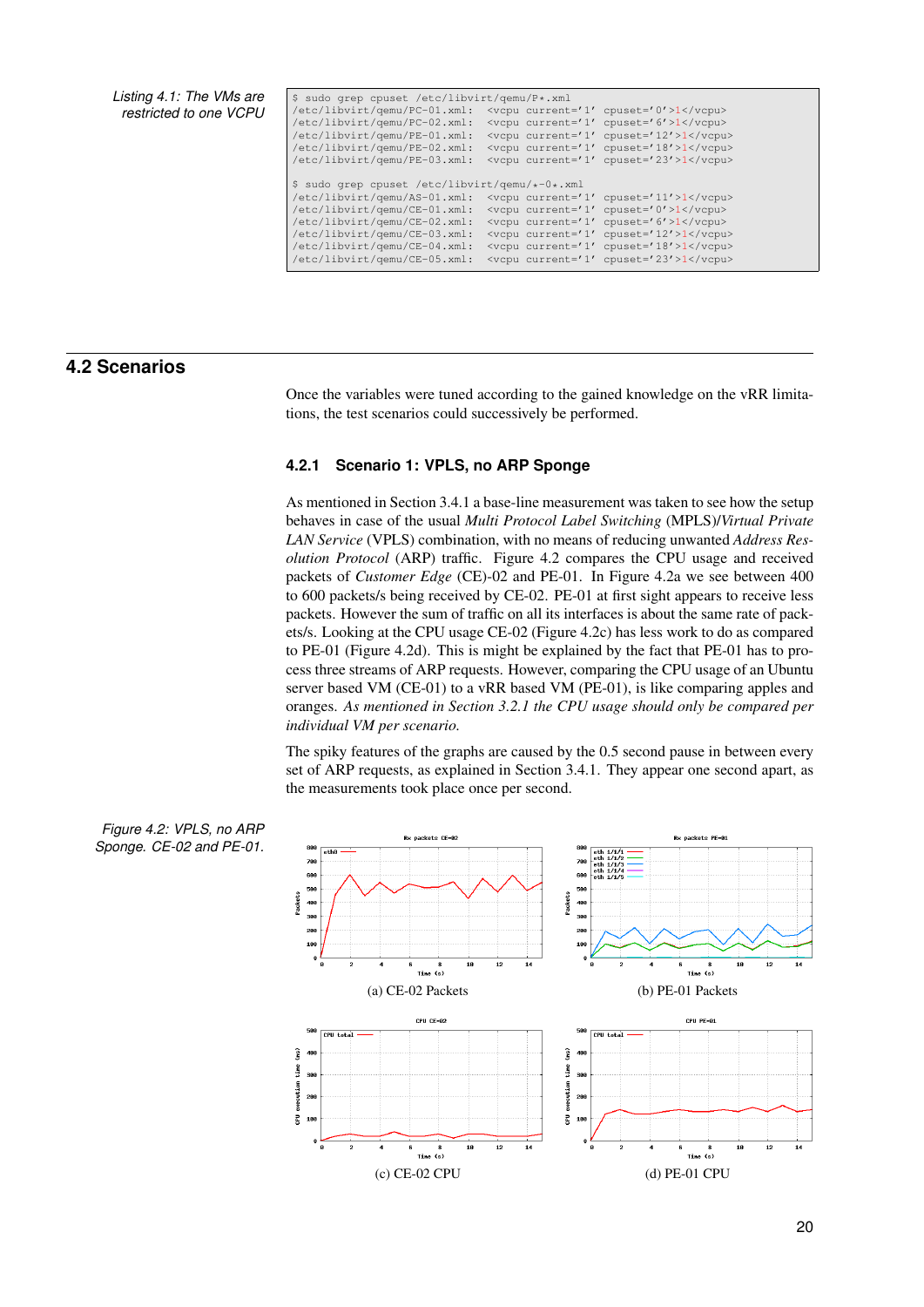<span id="page-26-2"></span>The graphs used in Figure [4.2](#page-25-4) and their raw data can be found in [http://rp](http://rp.delaat.net/2013-2014/p31/measurements.zip).delaa t.[net/2013-2014/p31/measurements](http://rp.delaat.net/2013-2014/p31/measurements.zip).zip → *./data/data\_vpls\_5/*.

### <span id="page-26-0"></span>**4.2.2 Scenario 2: VPLS, ARP Sponge**

In the second scenario, as stated in Section [3.4.1,](#page-20-1) the ARP sponge was enabled and its threshold set to 900. The [TG](#page-5-18) sent out three series of ARP storms. In Figure [4.3](#page-26-3) we clearly see the 3 peaks, this is due to the [TG'](#page-5-18)s triple loop of the ruleset. The graphs also show, that ideally the number of received packet/s drops to next to zero, and the [CPU](#page-4-11) load lowers significantly, as the [ARP](#page-4-2) Sponge provided the requesting devices with its [IP](#page-4-5) address.

<span id="page-26-3"></span>Although data was recorded at one measurement per second the values stored are the average over that second. Depending on when exactly the scenario was started this can lead, for example to the spikes in Figure [4.3a](#page-26-3) and [4.3b](#page-26-3) seeming apart at a varying rate.



The graphs used in Figure [4.3](#page-26-3) and their raw data can be found in [http://rp](http://rp.delaat.net/2013-2014/p31/measurements.zip).delaa t.[net/2013-2014/p31/measurements](http://rp.delaat.net/2013-2014/p31/measurements.zip).zip → *./data/data\_sponge\_5/*

#### <span id="page-26-1"></span>**4.2.3 Scenario 3: EVPN ARP proxy enabled**

When it came to the third scenario, we detected that *[Ethernet Virtual Private Network](#page-4-0)* [\(EVPN\)'](#page-4-0)s ARP proxy feature was not functioning. A capture (see Listing [4.2\)](#page-27-1) showed that the [IP](#page-4-5) field is empty, meaning that the [MAC/](#page-4-4)[IP](#page-4-5) information is not correctly combined.

Inquiry with Alcatel-Lucent brought forward the following explanation.

"*I cross-checked with my PLM folks, and up to now, we indeed don't do ARP snooping yet (R13.0 feature), but given we also can't add static entries as of now, I am a bit unsure what the "official" way to get combined MAC/IP routes into an EVPN instance is. I was suggested some workarounds, but at least I couldn't get the easier one of both working.*"

As can be read in this statement the problem is that a [PE](#page-5-4) device is not able to learn the [IP](#page-4-5) address of its locally attached [CE](#page-4-7) devices yet. In Chapter [2.2.2](#page-10-1) this is called local learning. To make matters worse, the current [vRR](#page-5-2) images are also not able to have the [IP](#page-4-5) to [MAC](#page-4-4) address information to be added statically.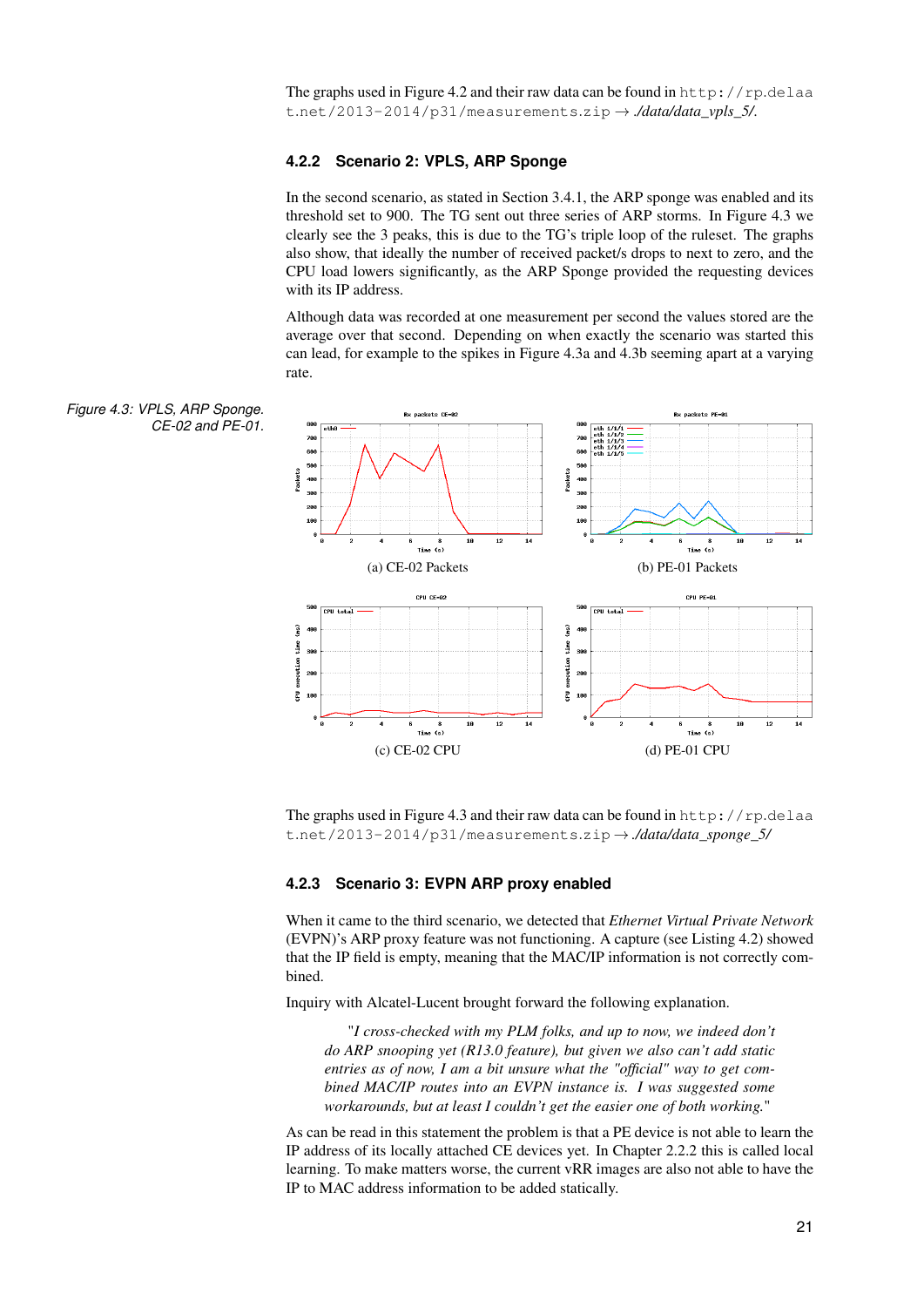<span id="page-27-0"></span>*Listing 4.2: Capture of an MP-BGP update showing an empty IP address field*

```
25 7.903084 192.168.42.113 192.168.42.111 BGP 338 UPDATE Message, UPDATE
     Message
        Type Code: MP_REACH_NLRI (14)
        Length: 114
        Address family: Layer-2 VPN (25)
        Subsequent address family identifier: EVPN (70)
        Next hop network address (4 bytes)
        Subnetwork points of attachment: 0
            AFI: MAC Advertisement Route (2)
            Length: 33
            Route Distinguisher: 0000fde8000000c8 (65000:200)
ESI: 00000000000000000000
            Ethernet Tag ID: 200
            MAC Address Length: 48
            MAC Address: DavicomS_78:18:2b (00:60:6e:78:18:2b)
            IP Address Length:
               Address: NOT INCLUDED
            MPLS Label Stack: 0 (bottom)
```
## **Successful injection**

Since a way of manually adding static [MAC/](#page-4-4)[IP](#page-4-5) entries is missing, we crafted our own *[Multi Protocol BGP](#page-4-6)* (MP-BGP) update packet using [Ostinato](#page-3-4) and injected this update on bridge br-PE01-PC01 which is the link on which [PE-](#page-5-4)01 connects to *[Provider Core](#page-5-19)* [\(PC\)-](#page-5-19)01.

The ostinato stream can be found at  $http://rp.delaat.net/2013-2014/p31/$  $http://rp.delaat.net/2013-2014/p31/$ [measurements](http://rp.delaat.net/2013-2014/p31/measurements.zip).zip → *./data/ostinato/EVPN\_UPDATE\_octetlen*.

The packet capture file can be found at http://rp.delaat.[net/2013-2014/](http://rp.delaat.net/2013-2014/p31/measurements.zip) [p31/measurements](http://rp.delaat.net/2013-2014/p31/measurements.zip).zip → *./data/data\_EVPN\_SPOOF\_SUCCESS\_2/pe-01\_pc-01.pcap*.

Listing [4.3](#page-27-2) shows a capture of the injected packet.

*Listing 4.3: Capture of the injected MP-BGP UPDATE packet*

```
9 4.674060 192.168.42.113 192.168.42.111 BGP 260 UPDATE Message, UPDATE
    Message
        Type Code: MP_REACH_NLRI (14)
        Length: 48
        Address family: Layer-2 VPN (25)
        Subsequent address family identifier: EVPN (70)
        Next hop network address (4 bytes)
        Subnetwork points of attachment:
            AFI: MAC Advertisement Route (2)
            Length: 37
            Route Distinguisher: 0000fde8000000c8 (65000:200)
            EST: 000000000000000000000
            Ethernet Tag ID: 200
MAC Address Length: 48
            MAC Address: RealtekU_ce:05:01 (52:54:00:ce:05:01)
            IP Address Length:
            IPv4 address: 10.0.1.5 (10.0.1.5)
          MPLS Label Stack: 0 (bottom)
```
Our contact at Alcatel-Lucent at the same time tried, and also succeeded, to update the [IP](#page-4-5) to [MAC](#page-4-4) table statically.

*I quickly built a setup on pe-02 that does inject a proper EVPN route, and this then also shows up in the proxy-arp table at PE-01. The way to go there is to make VPLS 200 accept an L3-Interface Binding first (allow this, and assign a service-name that is later referenced in the L3 instance)*

*[..]*

*I then build a local "L3-VPN" Instance - in our terminology: Virtual Private Routed Network or "VPRN" (other vendors might call this "vrf-lite"), and instead of attaching a regular SAP to the logical interface within that service, I attach the VPLS to it*

The [PE-](#page-5-4)01 inserted the update, as provided by our crafted UPDATE packet, into their routes and forwarding tables, as can be seen in Listing [4.4](#page-28-2) and [4.5](#page-28-3) respectively.

What also can be seen is the date, which sadly shows that we had no more time to properly resume testing this scenario.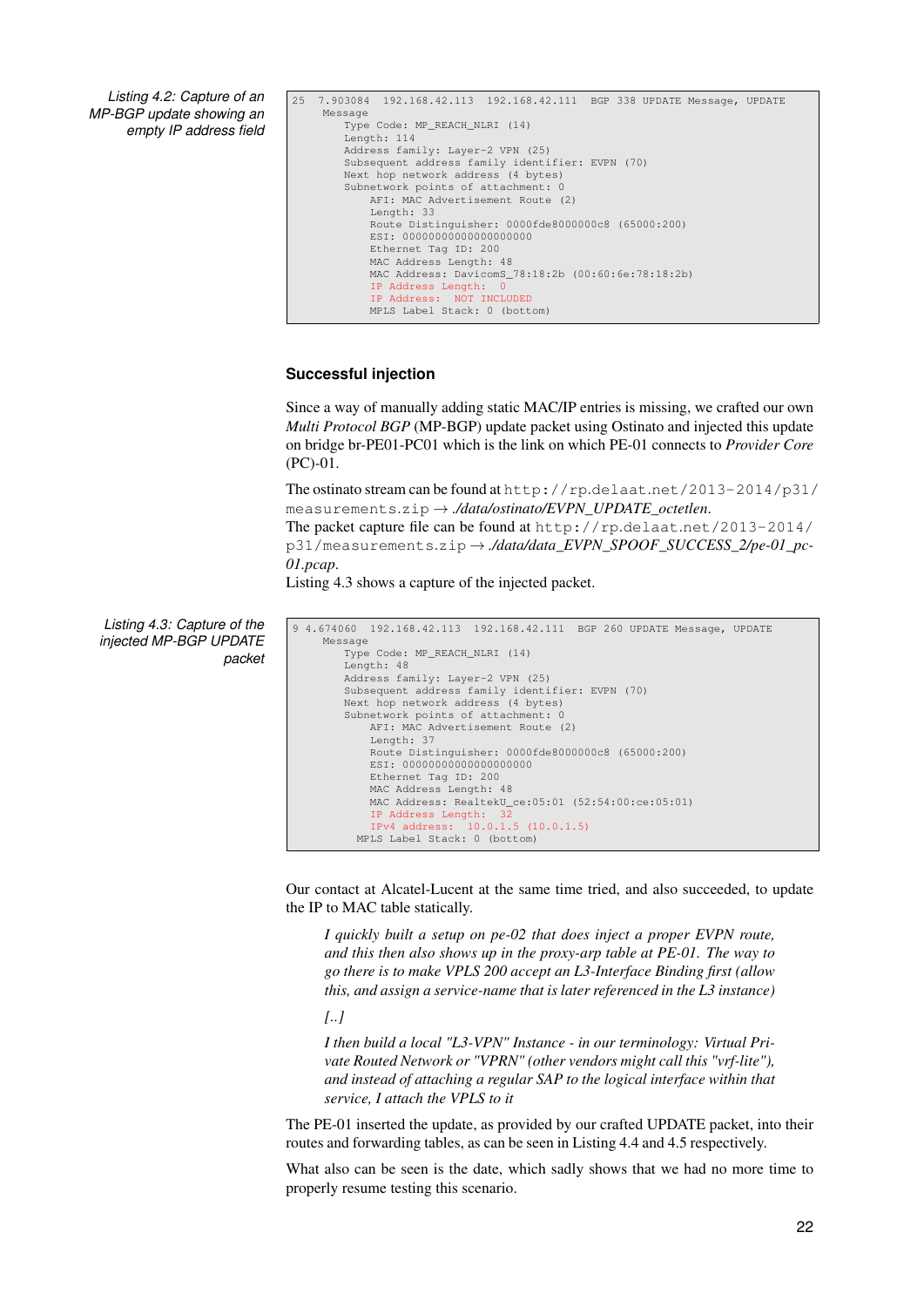<span id="page-28-0"></span>*Listing 4.4: The EVPN routes of PE-01 after the succesfull injection*

<span id="page-28-2"></span>

|                         | A:PE-01# show router bgp routes evpn mac                                                                                                                          |                |                                            |
|-------------------------|-------------------------------------------------------------------------------------------------------------------------------------------------------------------|----------------|--------------------------------------------|
|                         | BGP Router ID:192.168.42.111 AS:65000                                                                                                                             | Local AS:65000 |                                            |
| Legend -                | Status codes : $u - u$ sed, s - suppressed, h - history, d - decayed, $\star$ - valid<br>Origin codes : $i - IGP$ , e - EGP, ? - incomplete, > - best, b - backup |                |                                            |
| BGP EVPN Mac Routes     |                                                                                                                                                                   |                |                                            |
| Flaq Route Dist.        | <b>EST</b><br>NextHop                                                                                                                                             | Tag            | MacAddr<br>IpAddr<br>Mac Mobility          |
| $u \star > i$ 65000:200 | 0:0:0:0:0:0:0:0:0:0:0<br>192.168.42.112                                                                                                                           | 200            | 00:77:77:77:77:77<br>77.77.77.77<br>Static |
| $u*>i$ 65000:200        | 0:0:0:0:0:0:0:0:0:0:0<br>192.168.42.113                                                                                                                           | 200            | 52:54:00:ce:05:01<br>10.0.1.5<br>Seq:0     |
| Routes $\cdot$ 2        |                                                                                                                                                                   |                |                                            |

*Listing 4.5: The forwarding database of PE-01 after the successful injection*

<span id="page-28-3"></span>

| ServId | MAC                                | Source-Identifier  | Type  | Last Change       |
|--------|------------------------------------|--------------------|-------|-------------------|
|        |                                    |                    | Age   |                   |
| 200    | $00:77:77:77:77:77$ vxlan:         |                    | EvpnS | 07/01/14 21:58:05 |
|        |                                    | 192.168.42.112:200 |       |                   |
| 200    | $52:54:00:ce:01:01$ sap: $1/1/5:0$ |                    | T/0   | 07/01/14 23:17:00 |
| 200    | 52:54:00:ce:05:01 vxlan:           |                    | Evpn  | 07/01/14 23:16:54 |
|        |                                    | 192.168.42.113:200 |       |                   |

Although Scenario 3 did not provide data that is suitable for comparison with the other scenarios, we kept the data of the original [EVPN](#page-4-0) test, as can be found in http://rp.delaat.[net/2013-2014/p31/measurements](http://rp.delaat.net/2013-2014/p31/measurements.zip).zip → *./data/ data\_evpn\_arp*.

#### <span id="page-28-1"></span>**Unreach update**

While testing the [EVPN](#page-4-0) scenario we sometimes encountered some rather strange behaviour which can be seen in http://rp.delaat.[net/2013-2014/p31/me](http://rp.delaat.net/2013-2014/p31/measurements.zip) [asurements](http://rp.delaat.net/2013-2014/p31/measurements.zip).zip → *./data/data\_EVPN\_CE01\_to\_CE02\_blocked/*

An [MP-BGP](#page-4-6) UPDATE packet (Listing [4.6\)](#page-29-3) was captured which [PE-](#page-5-4)01 sent to [PE-](#page-5-4)02 that contained an *[MP-BGP\\_Unreachability\\_Network Layer Reachability Information](#page-4-29)* [\(MP\\_UNREACH\\_NLRI\)](#page-4-29) message concerning node [CE-](#page-4-7)01. As a result the route for [CE-](#page-4-7)01 was withdrawn on [PE-](#page-5-4)02, even though [CE-](#page-4-7)01 was still up.

When we sent out an *[Internet Control Message Protocol](#page-4-30)* (ICMP) request from [CE-](#page-4-7)01 to [CE-](#page-4-7)02 this went one way, namely from CE-01  $\rightarrow$  [PE-](#page-5-4)01  $\rightarrow$  PE-02  $\rightarrow$  CE-02, but on the way back the [ICMP](#page-4-30) reply was dropped at [PE-](#page-5-4)02, as it did no longer have a route to [CE-](#page-4-7)01.

Although we do not know why the [MP\\_UNREACH\\_NLRI](#page-4-29) was sent in the first place this does proof that [MAC](#page-4-4) addresses are not learned from the data frames themselves, but only from the [MP-BGP](#page-4-6) UPDATES. We know this because [PE-](#page-5-4)02 did not update its [MAC](#page-4-4) Service Forwarding Database while it did see a *[Virtual eXtensible LAN](#page-5-15)* [\(VXLAN\)](#page-5-15) encapsulated frame with [CE-](#page-4-7)01's source [MAC](#page-4-4) address.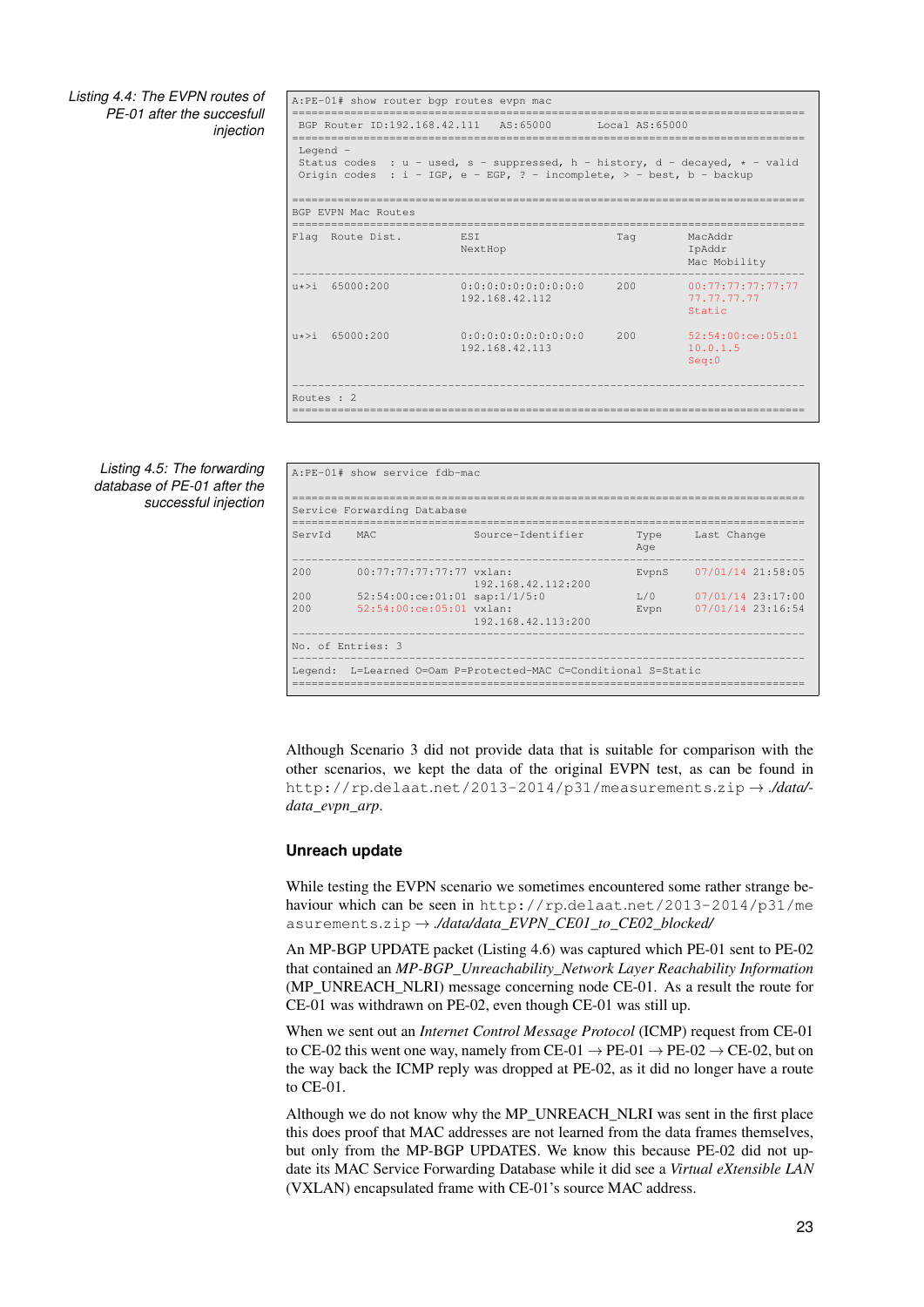<span id="page-29-2"></span>*Listing 4.6: Packet capture of an EVPN UNREACH NLRI*

```
1 0.000000 192.168.42.111 192.168.42.112 BGP 131 UPDATE Message
         .<br>Type Code: MP_UNREACH_NLRI (15)
        Length: 38
        Address family: Layer-2 VPN (25)
        Subsequent address family identifier: EVPN (70)
            AFI: MAC Advertisement Route (2)
            Length: 33
             Route Distinguisher: 0000fde8000000c8 (65000:200)
ESI: 00000000000000000000
            Ethernet Tag ID: 200
            MAC Address Length: 48
                 MAC Address: RealtekU_ce:01:01 (52:54:00:ce:01:01)
            IP Address Length: 0
            IP Address: NOT INCLUDED
            MPLS Label Stack: 0 (bottom)
```
## **4.3 Vendor statement**

<span id="page-29-1"></span>Towards the end of the project Alcatel-Lucent provided the following statement about the state and the performance of the pre-release version we were working with. Herein Alcatel-Lucent states that performance testing is not endorsed. However, as discussed in Section [3.2.1,](#page-14-6) we did not plan on comparing specialized hardware with [VMs,](#page-5-3) but we planned on comparing the performance of the same [VM](#page-5-3) in different scenarios. In addition the resulting data would have been used as an insight as to how the workload on a device changes depending on scenario.

"*Alcatel-Lucent is very happy to support ECIX's and OS3's evaluation of EVPN for its suitability and proof of concept as an IXP peering fabric architecture. At the time of the testing, the virtualized SR OS simulator software was an internal-only pre-release version that was made available for testing under a special agreement. Some of the the functionality that is required to fully deploy EVPN is still under development, and will become available when the software is officially released and generally available.*

*We do not recommend or endorse any control or data plane performance testing on the virtualized SR OS simulators. The purpose of the simulators is to offer an easy and cost-efficient way of building proof of concept networks that support full SR OS control plane functionality. The emulated performance is well below what custom hardware and ASICs deliver. In this context, monitoring the CPU load of a virtualized SR OS simulator does not correlate to how control plane protocols will affect the CPU performance of an actual hardware-based router.*"

## **4.4 EVPN ARP proxy usage analysis for IXPs**

<span id="page-29-0"></span>Although [EVPN](#page-4-0) is described thoroughly in its draft we were glad to have a working implementation to work with. The fact that we could see [EVPN](#page-4-0) in practice in our setup gave us vital insights into how [EVPN](#page-4-0) could be implemented by [IXPs.](#page-4-3)

In a typical [IXP](#page-4-3) peering network all members are known to the peering network administrator(s). Because of this it should be possible to statically add all member [MAC](#page-4-4) to [IP](#page-4-5) information to the [PE](#page-5-4) devices. Sadly, we were unable to verify this as we were unable to statically add [IP](#page-4-5) to [MAC](#page-4-4) information to [PE](#page-5-4) devices as described in Chapter [4.2.3.](#page-26-1)

When static [IP](#page-4-5) to [MAC](#page-4-4) information can be added to [PE](#page-5-4) devices then it should be possible to eliminate all [ARP](#page-4-2) request broadcasts on the network. How this can be achieved can be explained by looking at the different types of [ARP](#page-4-2) requests and how they should be handled. based on the requested [IP](#page-4-5) address, an incoming [ARP](#page-4-2) request can be in one of three categories

1. [IP](#page-4-5) address is known and the [MAC](#page-4-4) address has a route: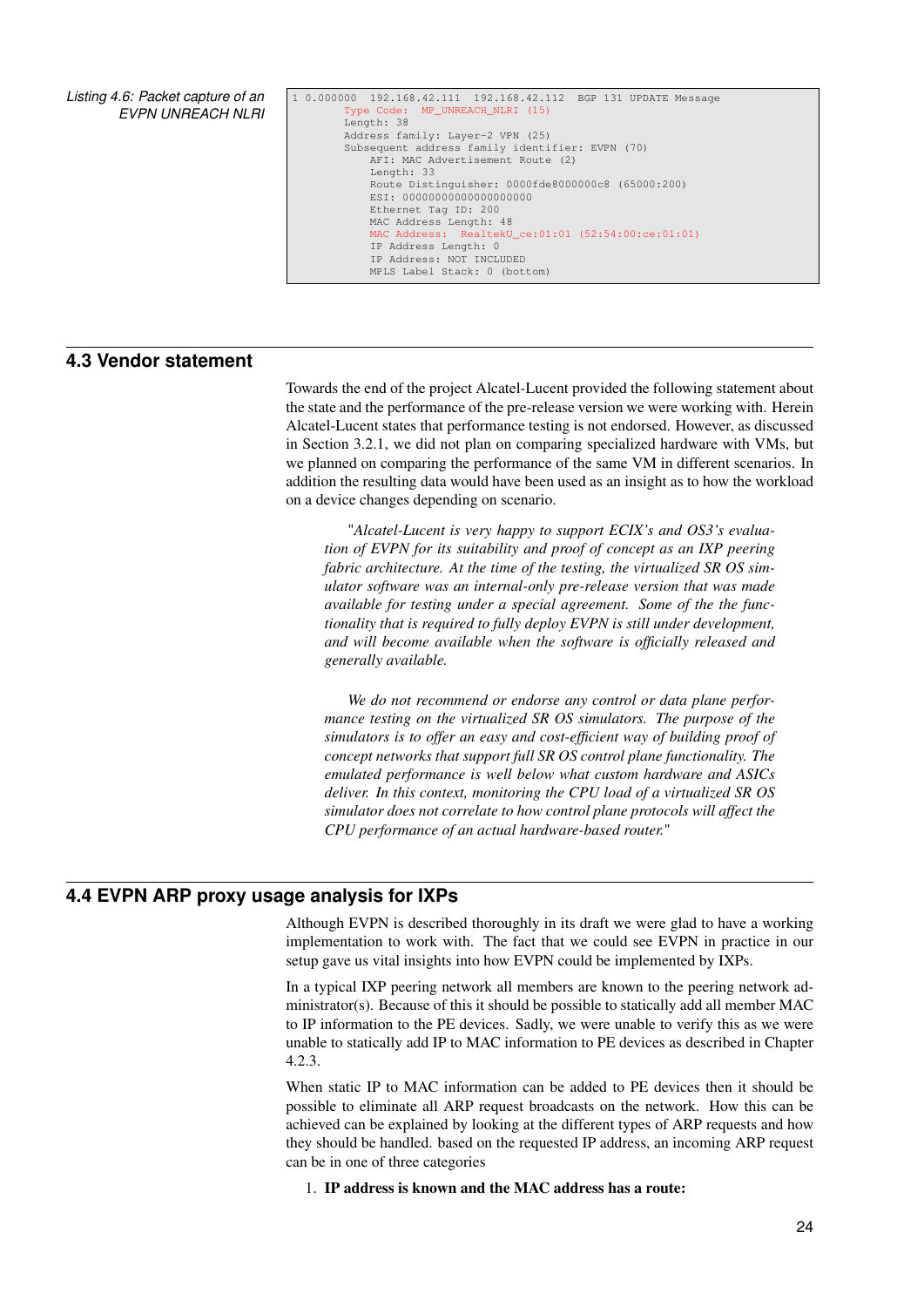<span id="page-30-0"></span>A [PE](#page-5-4) device should return the [MAC](#page-4-4) address of the target.

#### 2. [IP](#page-4-5) address is known and the [MAC](#page-4-4) address has no route:

Although the [PE](#page-5-4) device knows what [MAC](#page-4-4) address belongs to the [ARP](#page-4-2) request, it does not actually have a route to it. This scenario can occur when the [PE](#page-5-4) device has neither learned the [MAC](#page-4-4) address locally nor remotely as described in Chapter [2.2.2,](#page-10-1) or it might have received an [MP\\_UNREACH\\_NLRI](#page-4-29) update such as described in Chapter [4.2.3.](#page-28-1) When this happens the [CE](#page-4-7) can respond in the following ways:

(a) Ignore and forward

As all [CE](#page-4-7) devices are known and added statically by the administrator(s) this option should not be used.

- (b) Ignore and drop The [CE](#page-4-7) device will continue to send [ARP](#page-4-2) request which the [PE](#page-5-4) device has to continue to process and drop
- (c) Reply with the correct associated [MAC](#page-4-4) address The [CE](#page-4-7) device will stop sending [ARP](#page-4-2) requests, but the data it sends to the requested [CE](#page-4-7) device will be dropped by the [PE](#page-5-4) device as it has no route.

### 3. [IP](#page-4-5) address is unknown:

This scenario can occur when, for example, an invalid route is advertised which uses a unknown next hop address, or when a ping sweep is performed on the peering network. In this case the [CE](#page-4-7) device can respond in the following ways:

- (a) Ignore and forward As all [CE](#page-4-7) devices are known and added statically by the administrator(s) this option should not be used.
	- (b) Ignore and drop The [CE](#page-4-7) device will continue to send [ARP](#page-4-2) request which the [PE](#page-5-4) device has to continue to process and drop
	- (c) Reply with a fake [MAC](#page-4-4) address The [CE](#page-4-7) device will stop sending [ARP](#page-4-2) requests, but the data it sends to the requested [CE](#page-4-7) device will be either dropped by the [PE](#page-5-4) device, or in case an existing [MAC](#page-4-4) address was returned it can be sent to a specific location where the data can be analysed.

When we look at the items above we see that for situations 2 and 3 there are two viable options, either to drop the [ARP](#page-4-2) request in the knowledge that the [CE](#page-4-7) will continue to resend its [ARP](#page-4-2) requests, or to 'trick' the [CE](#page-4-7) by sending a reply in the knowledge that although the [CE](#page-4-7) will stop sending [ARP](#page-4-2) request, the data the [CE](#page-4-7) device does send will never arrive to its actual destination.

The decision whether to ignore or respond depends on the performance impact of [ARP](#page-4-2) requests on the [PE](#page-5-4) device. When a [PE](#page-5-4) can handle a large amount of [ARP](#page-4-2) requests without any noticeable negative effects, then it might be better to ignore the [ARP](#page-4-2) requests as then no user data would be lost. If, however a noticeable impact is detected then it is better to reply to the [ARP](#page-4-2) request and drop the user data in the hope that an upper layer protocol such as [MP-BGP](#page-4-6) would detect the fact that the [CE](#page-4-7) is not actually reachable, for example using a handshake, or timeout mechanism.

As described in Chapter [4.2.3](#page-26-1) we were unable to get a meaningful indication of the performance impact of [EVPN](#page-4-0) in our setup. Therefore further research is needed to determine which option in both situation 2 and 3 would be preferable.

In the case that [IP](#page-4-5) to [MAC](#page-4-4) address information changes, for example, in the case that a member replaces its [CE](#page-4-7) device, then the other [CE](#page-4-7) devices need to first time out their [ARP](#page-4-2) entry before they will send a new [ARP](#page-4-2) request. It might be wise to implement a rule on the [PE](#page-5-4) devices that whenever an [IP](#page-4-5) to [MAC](#page-4-4) entry changes, a gratuitous [ARP](#page-4-2) request is sent to all locally attached [CE](#page-4-7) devices so that they can update their [ARP](#page-4-2) tables.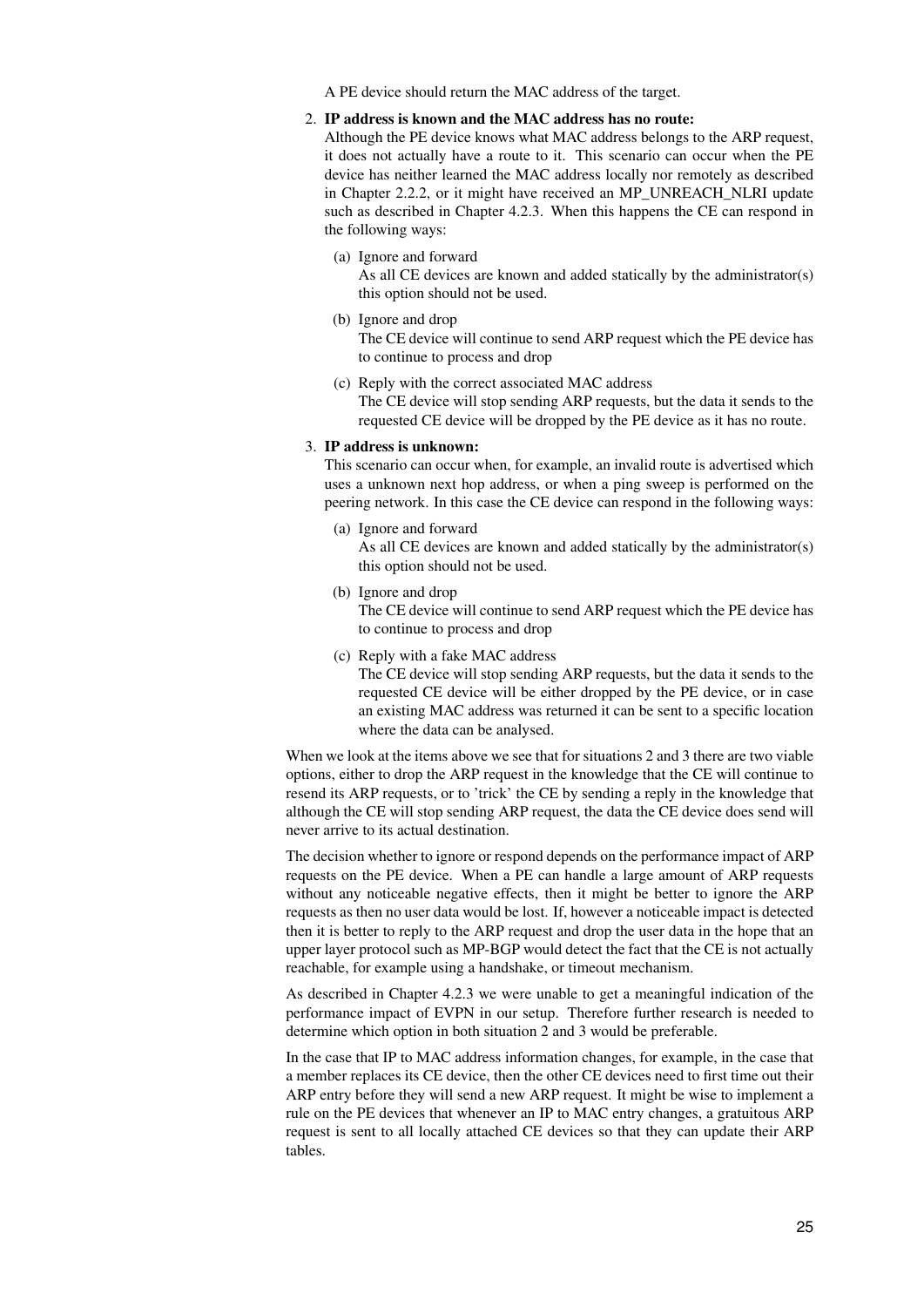# <span id="page-31-4"></span><span id="page-31-0"></span>5

# **Conclusion**

# **5.1 Scenarios**

<span id="page-31-1"></span>Although our testing setup was well prepared, we could only gather meaningful data for Scenario 1: VPLS, no ARP Sponge and Scenario 2: VPLS, ARP Sponge. Due to the partly non-functional *[Ethernet Virtual Private Network](#page-4-0)* (EVPN) *[Address](#page-4-2) [Resolution Protocol](#page-4-2)* (ARP) Proxy feature the data collected for Scenario 3: EVPN ARP proxy enabled is not comparable to the first two scenarios. However, by further analysing the abnormalities we came across, we were able to trace their cause and to confirm our assumptions on them with Alcatel-Lucent.

- 1. In the current version of *[SROS-VM based Route Reflector](#page-5-2)* (vRR) [EVPN](#page-4-0) [ARP](#page-4-2) snooping or a means of manually adding [MAC](#page-4-4) to [IP](#page-4-5) information entries not being implemented yet. (Empty IP information field)
- 2. The [EVPN](#page-4-0) [ARP](#page-4-2) proxy functionality itself is working, we verified this by injecting a hand-crafted MP\_REACH\_NLRI
- 3. By analysing the unexpected MP\_UNREACH\_NLRI, we could verify that the *[Provider Edge](#page-5-4)* (PE) devices indeed learn MAC addresses from MP-BGP UP-DATES only.

<span id="page-31-2"></span>All gathered data is available at http://rp.delaat.[net/2013-2014/p31/me](http://rp.delaat.net/2013-2014/p31/measurements.zip) [asurements](http://rp.delaat.net/2013-2014/p31/measurements.zip).zip

# **5.2 Research question**

To conclude this report we return to the research question posed in chapter [1.2.](#page-7-0)

*"How can [EVPN](#page-4-0) supersede classical* [Virtual Private LAN Service](#page-5-1) *(VPLS) based techniques in a typical* [Internet eXchange Point](#page-4-3) *(IXP) environment, particularly in terms of handling large broadcast domains?"*

[EVPN](#page-4-0) is a promising new technology which, as described in Chapter [4.4,](#page-29-0) can theoretically be used to eliminate [ARP](#page-4-2) broadcasts on a [IXP](#page-4-3) peering network using the fact that an [IXP](#page-4-3) peering network only contains to the administrator(s) known devices. This knowledge can be used to statically add [MAC](#page-4-4) to [IP](#page-4-5) information to the [PE](#page-5-4) devices.

Future research is needed on the performance hit of [EVPN](#page-4-0) [ARP](#page-4-2) proxy on a [PE](#page-5-4) device. The outcome of that research can tell us more about if a [PE](#page-5-4) device should ignore or respond in the case that it receives a [ARP](#page-4-2) request for a unreachable known *[Customer](#page-4-7) [Edge](#page-4-7)* (CE) device, and an unknown [CE](#page-4-7) device.

<span id="page-31-3"></span>In the case that [IP](#page-4-5) to [MAC](#page-4-4) address information changes, for example, in the case that a member replaces its [CE](#page-4-7) device, then the other [CE](#page-4-7) devices need to first time out their [ARP](#page-4-2) entry before they will send a new [ARP](#page-4-2) request. It might be wise to implement a rule on the [PE](#page-5-4) devices that whenever an [IP](#page-4-5) to [MAC](#page-4-4) entry changes, a gratuitous [ARP](#page-4-2) request is sent to all locally attached [CE](#page-4-7) devices so that they can update their [ARP](#page-4-2) tables.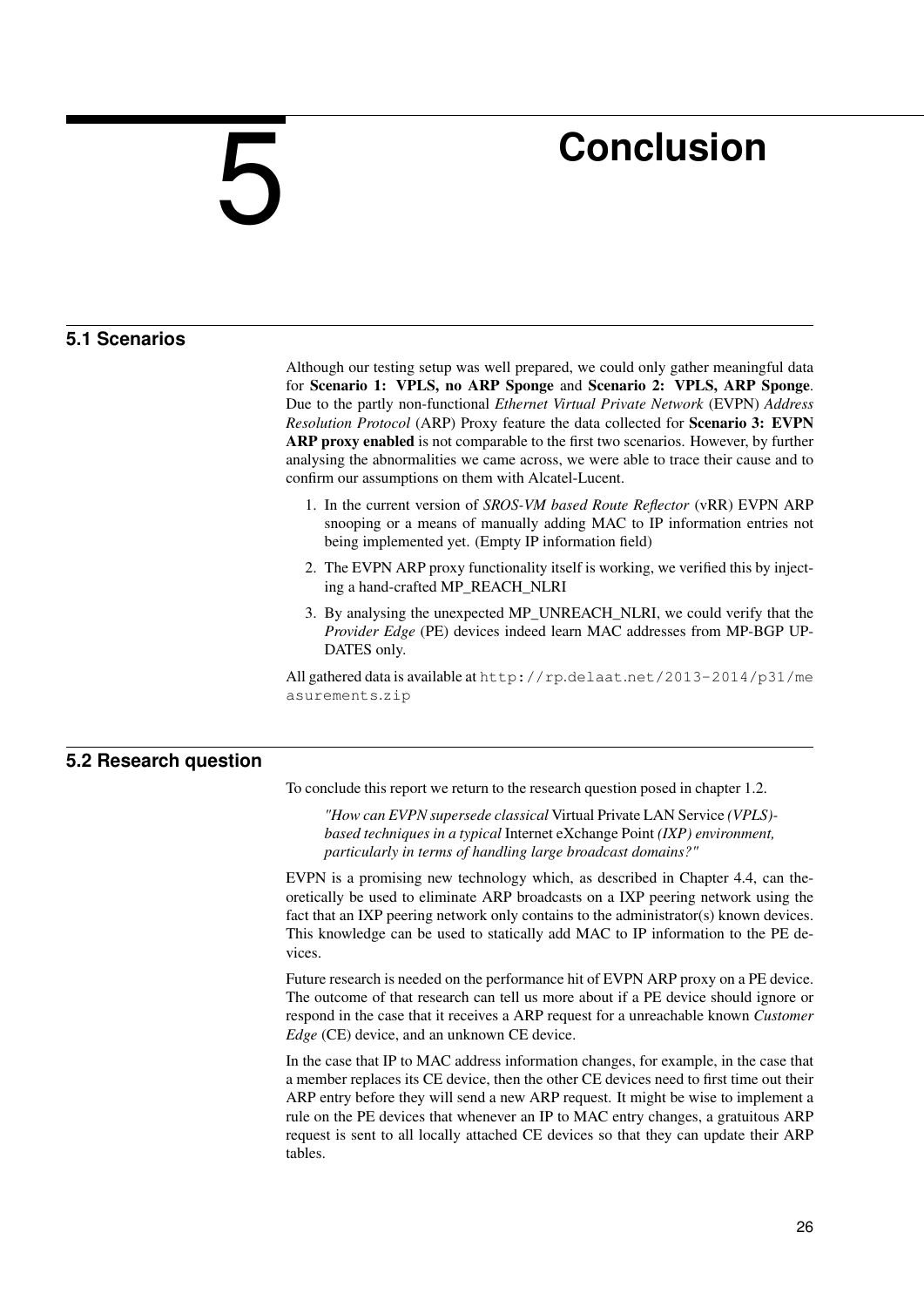# <span id="page-32-0"></span>**5.3 Future research**

There are still many interesting research questions about how [EVPN](#page-4-0) might be implemented by [IXPs.](#page-4-3) We believe that the following items would provide interesting research projects relevant to the [IXP](#page-4-3) community.

- PE ARP proxy on VM testing Although we collected a lot of data on *[Virtual Ma](#page-5-3)chine* [\(VM\)](#page-5-3) [PE](#page-5-4) [CPU](#page-4-11) usage while using [VPLS,](#page-5-1) we were not able to collect relevant data using our [EVPN](#page-4-0) scenario to compare it with. As explained in Chapter [4.2.3](#page-26-1) this was due to the fact that static [MAC](#page-4-4) to [IP](#page-4-5) bindings were not yet implemented by Alcatel-Lucent in the provided [vRR](#page-5-2) image.
- PE ARP proxy on hardware testing As described in Chapter [3.2.1](#page-14-6) and [4.3](#page-29-1) a [VM](#page-5-3) will probably not be a good analogue to hardware performance. We would like to perform the same tests as described in this research project, but using specialized hardware.
- MPLS based EVPN Because *[Multi Protocol Label Switching](#page-5-0)* (MPLS) is heavily used throughout [IXP](#page-4-3) networks, we would like to see an [EVPN](#page-4-0) implementation running over [MPLS](#page-5-0) instead of *[Virtual eXtensible LAN](#page-5-15)* (VXLAN).
- Multihoming Multihoming with all active forwarding could change the way a [CE](#page-4-7) connects to an [IXP.](#page-4-3) Could this replace a *[Photonic Cross Connect](#page-5-21)* (PXC) by not only providing load balancing, but also redundancy in the case of a [PE](#page-5-4) device failure?
- Migrating from VPLS to EVPN Because of the fact that [VPLS](#page-5-1) has been around for some time, and that it has been implemented often in [IXP](#page-4-3) peering networks, we would like to know how an eventual migration from [VPLS](#page-5-1) to [EVPN](#page-4-0) could be achieved. Also we would like to know if it is possible to create a migration period by running both [VPLS](#page-5-1) and [EVPN](#page-4-0) at the same time.
- EVPN in an IXP Finally, we would like to see an actual [IXP](#page-4-3) peering network implementation of [EVPN](#page-4-0) using the knowledge gained from the above research projects, as well as the [ARP](#page-4-2) proxy functionality as described in Chapter [4.4.](#page-29-0)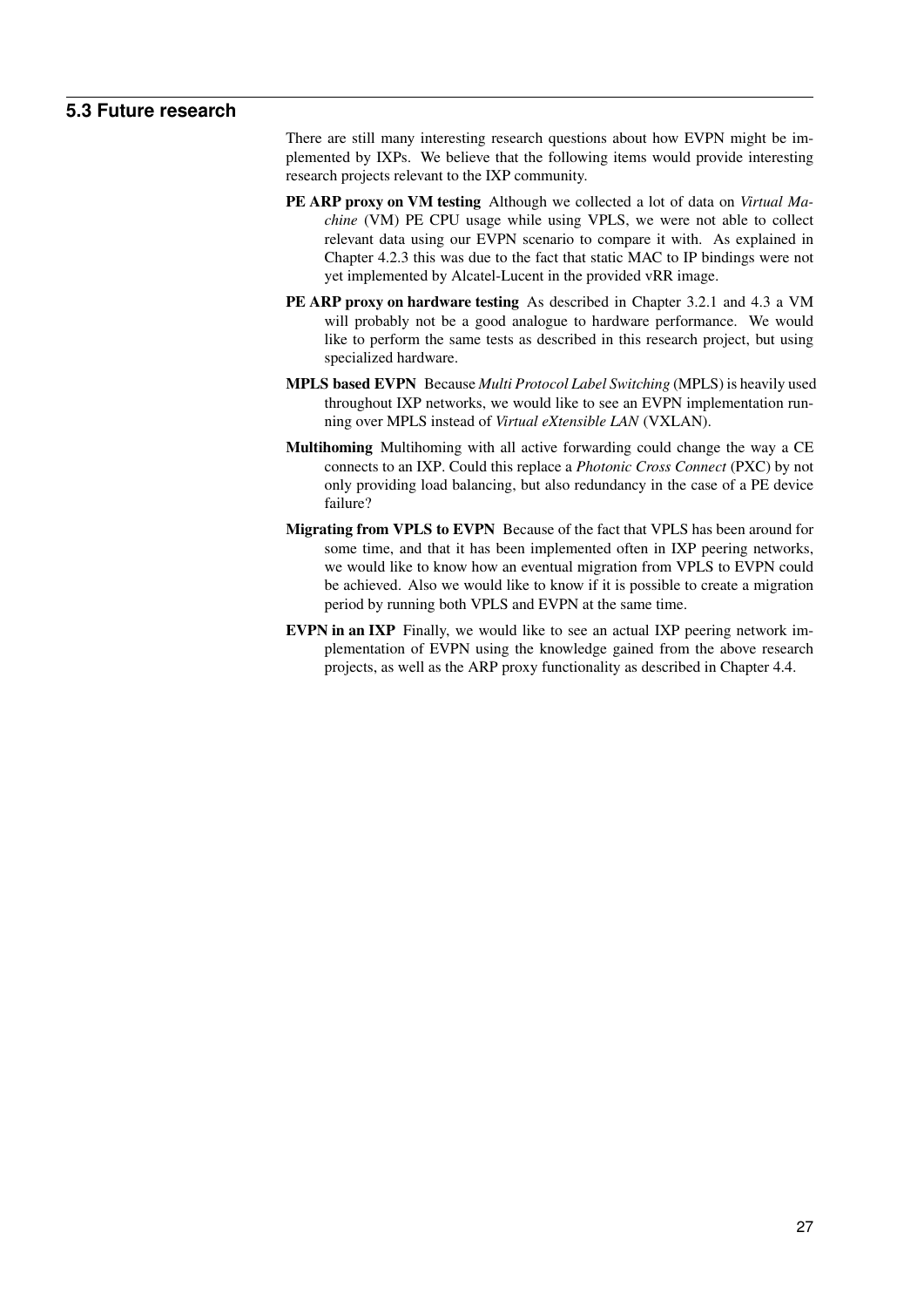# **Acknowledgments**

<span id="page-33-1"></span><span id="page-33-0"></span>6

First of all we would like to thank all the authors of the [EVPN](#page-4-0) requirements [RFC](#page-5-6) 7209, and the drafts based upon that [RFC.](#page-5-6)

Secondly we would like to thank our supervisors Kay Rechthien and Thorben Krüger, and Stefan Wahl from the *[European Commercial Internet eXchange](#page-4-9)* (ECIX) for providing us physical and intellectual room to conduct this project.

We would also like to thank Oliver Knapp and Greg Hankins from Alcatel-Lucent for their valuable support on setting up the [vRRs,](#page-5-2) the *[Command Line Interface](#page-4-31)* (CLI) and the [EVPN](#page-4-0) implementation.

A big thank you to Steven Bakker from the *[Amsterdam Internet eXchange](#page-4-10)* (AMS-IX) for updating and uploading the newest version of the [ARP](#page-4-2) Sponge just for us!

Another big thank you to Martin Pels and Ariën Vijn from [AMS-IX](#page-4-10) for their valuable input on how [EVPN](#page-4-0) should work in an [IXP](#page-4-3) environment.

Finally, we want to really thank the entire OS3 group! In particular for teaching us that classical encryption methods, such as the Vigenère cipher, should not be used without at least one extra layer of obfuscation.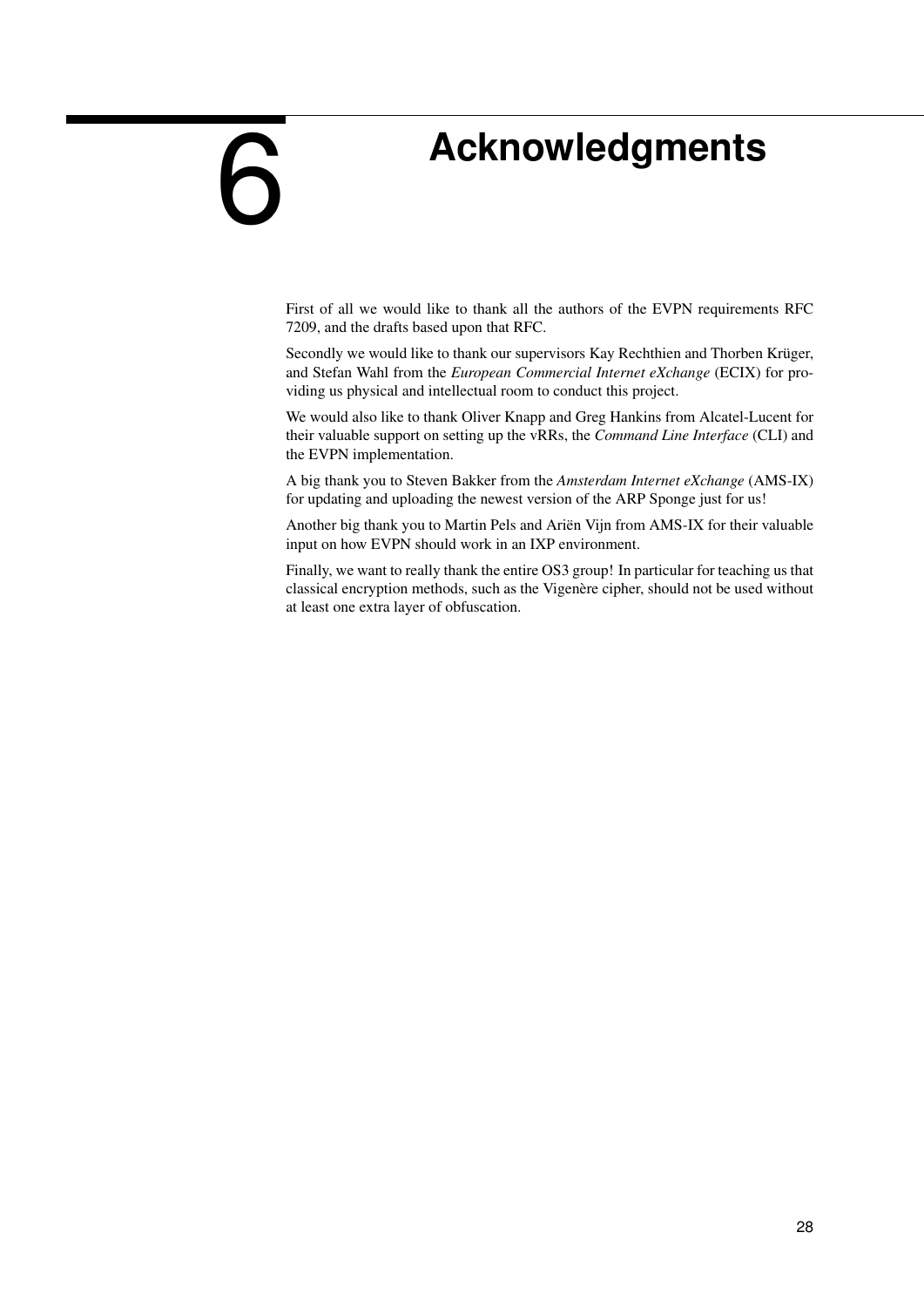# **Bibliography**

- <span id="page-34-2"></span><span id="page-34-0"></span>[1] Victor Boteanu and Hanieh Bagheri. Minimizing ARP traffic in the AMS-IX switching platform using OpenFlow, 2013. URL [http://delaat](http://delaat.net/rp/2012-2013/p57/report.pdf).net/rp/ [2012-2013/p57/report](http://delaat.net/rp/2012-2013/p57/report.pdf).pdf.
- <span id="page-34-11"></span>[2] T. Hardie. Alternative Decision Making Processes for Consensus-Blocked Decisions in the IETF. RFC 3929 (Experimental), October 2004. URL [http:](http://tools.ietf.org/pdf/rfc3929.pdf) //tools.ietf.[org/pdf/rfc3929](http://tools.ietf.org/pdf/rfc3929.pdf).pdf.
- <span id="page-34-13"></span>[3] IEEE. Media Access Control (MAC) Bridges and Virtual Bridge Local Area Networks, 2011. URL http://standards.ieee.[org/getieee802/do](http://standards.ieee.org/getieee802/download/802.1Q-2011.pdf) [wnload/802](http://standards.ieee.org/getieee802/download/802.1Q-2011.pdf).1Q-2011.pdf.
- <span id="page-34-6"></span>[4] V. Kompella M. Lasserre. Virtual Private LAN Service (VPLS) Using Label Distribution Protocol (LDP) Signaling. RFC 4762 (Standards Track), 2007. URL http://tools.ietf.[org/pdf/rfc4762](http://tools.ietf.org/pdf/rfc4762.pdf).pdf.
- <span id="page-34-12"></span>[5] M. Mahalingam, D. Dutt, K. Duda, P. Agarwal, L. Kreeger, T.Sridhar, M. Bursell, and C. Wright. VXLAN: A Framework for Overlaying Virtualized Layer 2 Networks over Layer 3 Networks. INTERNET-DRAFT, 2014. URL http://tools.ietf.[org/pdf/draft-mahalingam-dutt-dc](http://tools.ietf.org/pdf/draft-mahalingam-dutt-dcops-vxlan-09.pdf) [ops-vxlan-09](http://tools.ietf.org/pdf/draft-mahalingam-dutt-dcops-vxlan-09.pdf).pdf.
- <span id="page-34-10"></span>[6] L. Martini, E. Rosen, N. El-Aawar, and G. Heron. Encapsulation Methods for Transport of Ethernet over MPLS Networks. RFC 4448 (Standards Track), 2006. URL http://tools.ietf.[org/pdf/rfc4448](http://tools.ietf.org/pdf/rfc4448.pdf).pdf.
- <span id="page-34-9"></span>[7] L. Martini, E. Rosen, N. El-Aawar, T. Smith, and G. Heron. Pseudowire Setup and Maintenance Using the Label Distribution Protocol (LDP). RFC 4447 (Standards Track), 2006. URL http://tools.ietf.[org/pdf/rfc4447](http://tools.ietf.org/pdf/rfc4447.pdf).pdf.
- <span id="page-34-5"></span>[8] E. Rosen, A. Viswanathan, and R. Callon. Multiprotocol Label Switching Architecture. RFC 3031 (Standards Track), 2001. URL [http://tools](http://tools.ietf.org/pdf/rfc3031.pdf).ietf.o [rg/pdf/rfc3031](http://tools.ietf.org/pdf/rfc3031.pdf).pdf.
- <span id="page-34-8"></span>[9] P. Pate S. Bryant. Pseudo Wire Emulation Edge-to-Edge (PWE3) Architecture. RFC 3985 (Informational), 2005. URL [http://tools](http://tools.ietf.org/pdf/rfc3985.pdf).ietf.org/pdf/r [fc3985](http://tools.ietf.org/pdf/rfc3985.pdf).pdf.
- <span id="page-34-4"></span>[10] A. Sajassi, R. Aggarwal, N. Bitar, A. Isaac, and J. Uttaro. BGP MPLS Based Ethernet VPN. INTERNET-DRAFT, May 2014. URL [http://tools](http://tools.ietf.org/pdf/draft-ietf-l2vpn-evpn-07.pdf).iet f.[org/pdf/draft-ietf-l2vpn-evpn-07](http://tools.ietf.org/pdf/draft-ietf-l2vpn-evpn-07.pdf).pdf.
- <span id="page-34-3"></span>[11] A. Sajassi, R. Aggarwal, J. Uttaro, N. Bitar, W. Henderickx, and A. Isaac. Requirements for Ethernet VPN (EVPN). RFC 7209 (Informational), May 2014. URL http://tools.ietf.[org/pdf/rfc7209](http://tools.ietf.org/pdf/rfc7209.pdf).pdf.
- <span id="page-34-14"></span>[12] A. Sajassi, J. Drake, Nabil Bitar, Aldrin Isaac, James Uttaro, W. Henderickx, Y. Rekhter, R. Shekhar, B. Schliesser, S. Salam, K. Patel, D. Rao, S. Thoria, L. Yong, D. Cai, and S. Sinha. A Network Virtualization Overlay Solution using EVPN. INTERNET-DRAFT, 2014. URL [http://tools](http://tools.ietf.org/pdf/draft-sd-l2vpn-evpn-overlay-03.pdf).ietf.org/pdf [/draft-sd-l2vpn-evpn-overlay-03](http://tools.ietf.org/pdf/draft-sd-l2vpn-evpn-overlay-03.pdf).pdf.
- <span id="page-34-7"></span>[13] Ariën Vijn and Steven Bakker. ARP-sponge, 2014. URL [https://ams-ix](https://ams-ix.net/downloads/arpsponge/3.15.1/arpsponge-3.15.1/README) .[net/downloads/arpsponge/3](https://ams-ix.net/downloads/arpsponge/3.15.1/arpsponge-3.15.1/README).15.1/arpsponge-3.15.1/README.
- <span id="page-34-1"></span>[14] Marco Wessel and Niels Sijm. Effects of IPv4 and IPv6 address resolution on AMS-IX and the ARP Sponge, 2009. URL [http://delaat](http://delaat.net/rp/2008-2009/p23/report.pdf).net/rp/ [2008-2009/p23/report](http://delaat.net/rp/2008-2009/p23/report.pdf).pdf.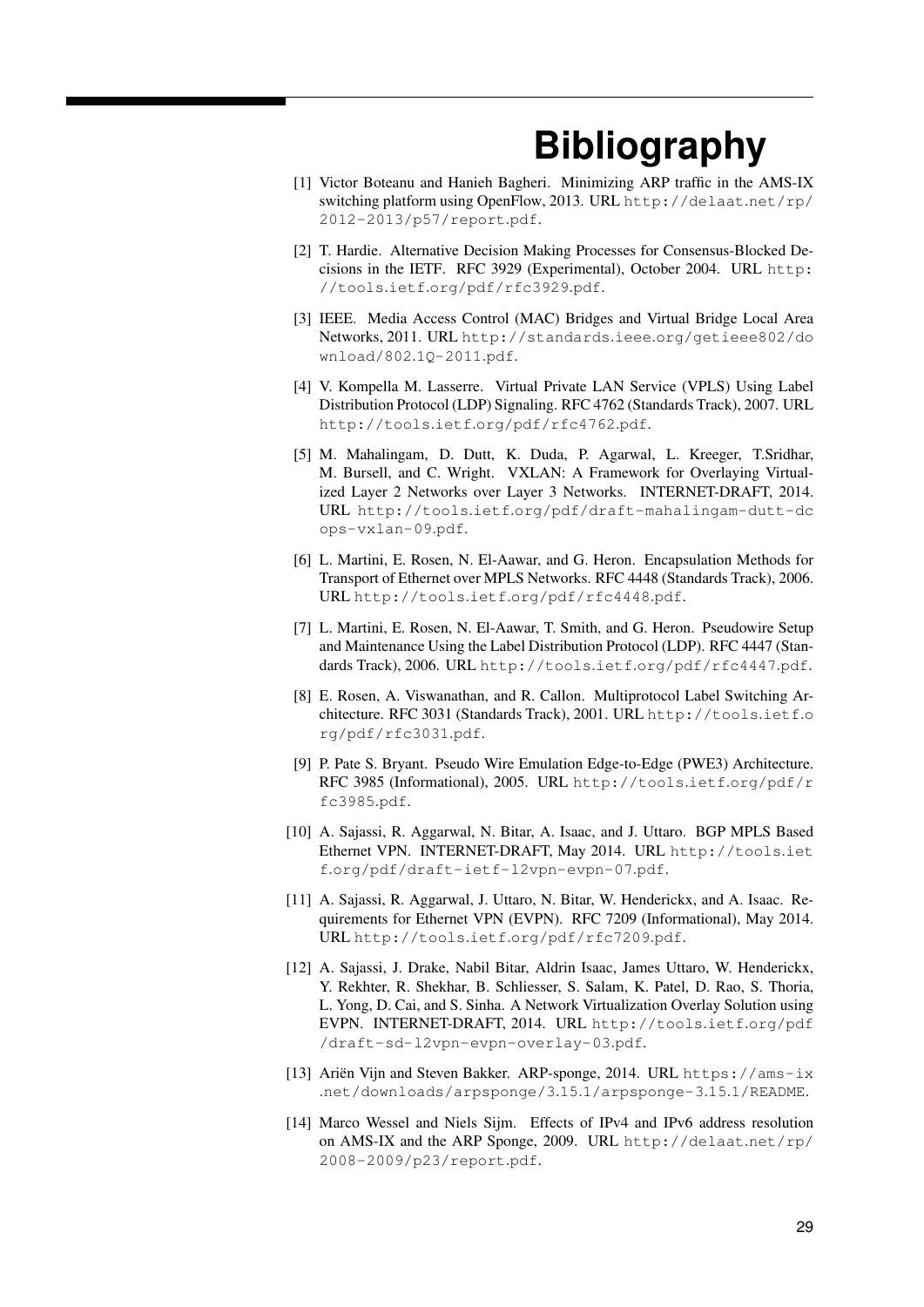# **Unrelated findings**

During our project we also found the following bugs in software unrelated to [EVPN](#page-4-0) itself.

## **Ostinato bug**

<span id="page-35-1"></span><span id="page-35-0"></span>A

While creating [ARP](#page-4-2) streams in [Ostinato](#page-3-4) we noticed that is is impossible to pause properly. We had to create a workaround where only 1 empty packet was sent during 0.5 seconds. This empty packet can be seen in the [ARP](#page-4-2) test packet captures. We reported this bug to [Ostinato.](#page-3-4)

#### **ShareLaTeX bug**

This report is unmistakeably written in LATEX. For collaboration we chose to make use of [http://www](http://www.sharelatex.com).sharelatex.com. Amongst others we made use of the *glossary* package. As the name suggests, the package provides support for creating glossaries, but also acronyms and lists thereof. While on a local installation we succeeded in having the package print *only* a list of acronyms, this seemed to be impossible on ShareLaTeX. With some mail exchange with the ShareLaTeX team however, we were able to pinpoint the problem and find a workaround together. (Thanks for the quick response time!)

The workaround consists of *not* putting the external file containing the acronym and glossary items into the root of the project. Also instead of printing the list of acronyms with the official \printglossary[type=\acronymtype], but with \printglossary. In our case this would work, as - at that time - we did not have any glossary items defined.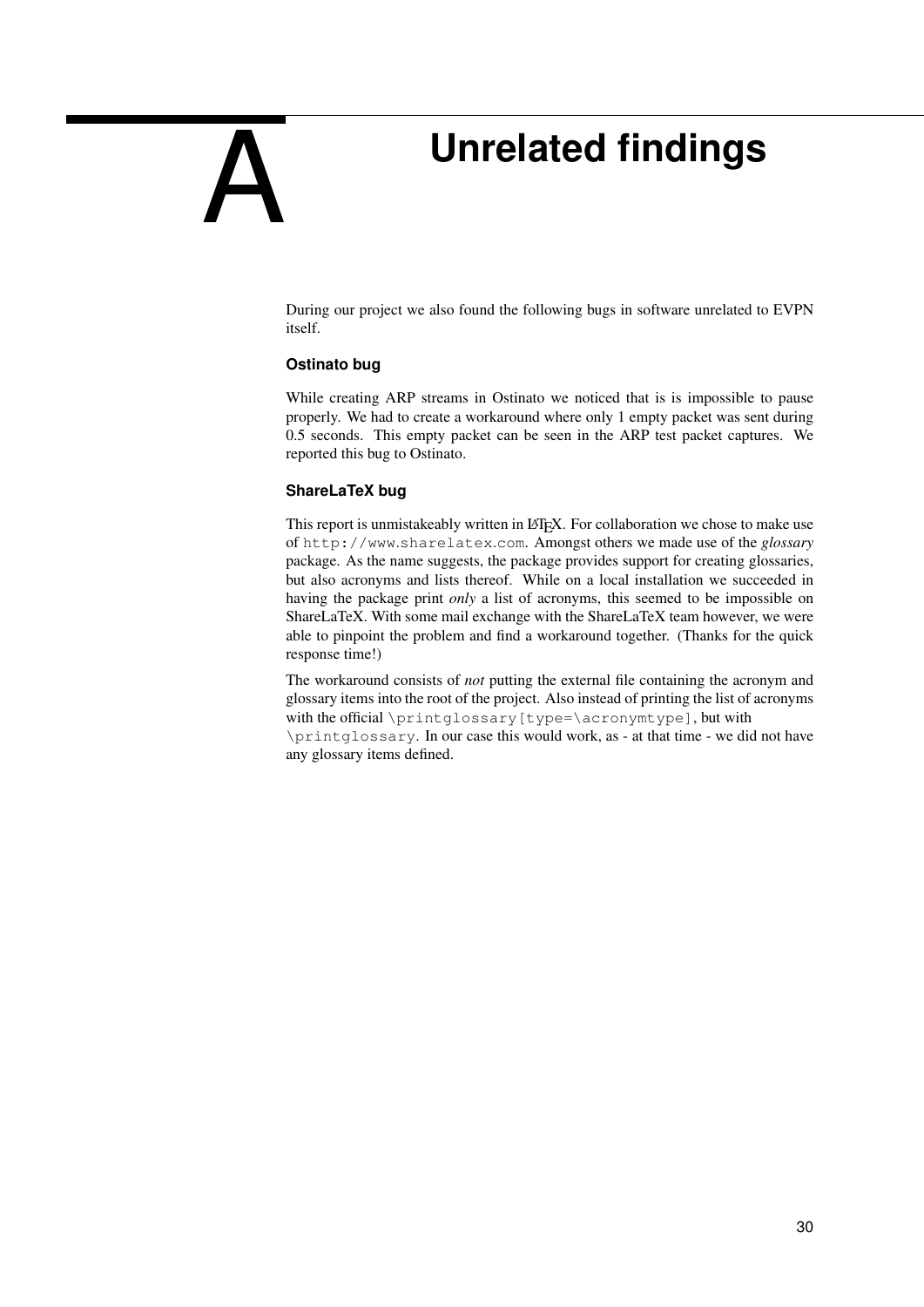# <span id="page-36-0"></span>**PE and PC configuration**  $\mathsf{R}$

# $P<sub>E-01</sub>$

| # Generated WED JUN 25 13:12:34 2014 UTC<br>exit all<br>configure<br>#<br>echo "System Configuration"<br>#<br>system<br>name "PE-01"<br>chassis-mode d<br>dns<br>exit<br>snmp<br>shutdown<br>exit<br>time<br>sntp<br>shutdown<br>exit<br>zone UTC<br>exit<br>thresholds<br>rmon<br>exit<br>exit<br>exit<br>#<br>echo "System Security Configuration"<br>#<br>system<br>security<br>no per-peer-queuing<br>cpu-protection<br>link-specific-rate max<br>policy 254 create<br>exit<br>policy 255 create<br>exit<br>port-overall-rate 15000<br>exit<br>exit<br>exit<br>#<br>echo "System Login Control Configuration"<br>#<br>system<br>login-control<br>idle-timeout disable<br>exist<br>$ext{exit}$<br>#<br>echo "Log Configuration"<br>#<br>log<br>$ext{exit}$<br>#<br>echo "System Security Cpm Hw Filters and PKI Configuration"<br>#<br>system<br>security<br>$ext{exit}$<br>exit<br>#<br>echo "QoS Policy Configuration"<br>#<br>qos<br>$ext{exit}$<br>#<br>echo "Card Configuration"<br>#<br>card 1<br>card-type iom3-xp-b<br>mda 1<br>mda-type m5-lgb-sfp-b<br>no shutdown<br>$e$ x i t<br>no shutdown<br>exist<br>#<br>echo "Port Configuration"<br>#<br>port 1/1/1<br>ethernet<br>exit |  |
|-----------------------------------------------------------------------------------------------------------------------------------------------------------------------------------------------------------------------------------------------------------------------------------------------------------------------------------------------------------------------------------------------------------------------------------------------------------------------------------------------------------------------------------------------------------------------------------------------------------------------------------------------------------------------------------------------------------------------------------------------------------------------------------------------------------------------------------------------------------------------------------------------------------------------------------------------------------------------------------------------------------------------------------------------------------------------------------------------------------------------------------------------------------------------------------------------|--|
|                                                                                                                                                                                                                                                                                                                                                                                                                                                                                                                                                                                                                                                                                                                                                                                                                                                                                                                                                                                                                                                                                                                                                                                               |  |
|                                                                                                                                                                                                                                                                                                                                                                                                                                                                                                                                                                                                                                                                                                                                                                                                                                                                                                                                                                                                                                                                                                                                                                                               |  |
|                                                                                                                                                                                                                                                                                                                                                                                                                                                                                                                                                                                                                                                                                                                                                                                                                                                                                                                                                                                                                                                                                                                                                                                               |  |
|                                                                                                                                                                                                                                                                                                                                                                                                                                                                                                                                                                                                                                                                                                                                                                                                                                                                                                                                                                                                                                                                                                                                                                                               |  |
|                                                                                                                                                                                                                                                                                                                                                                                                                                                                                                                                                                                                                                                                                                                                                                                                                                                                                                                                                                                                                                                                                                                                                                                               |  |
|                                                                                                                                                                                                                                                                                                                                                                                                                                                                                                                                                                                                                                                                                                                                                                                                                                                                                                                                                                                                                                                                                                                                                                                               |  |
|                                                                                                                                                                                                                                                                                                                                                                                                                                                                                                                                                                                                                                                                                                                                                                                                                                                                                                                                                                                                                                                                                                                                                                                               |  |
|                                                                                                                                                                                                                                                                                                                                                                                                                                                                                                                                                                                                                                                                                                                                                                                                                                                                                                                                                                                                                                                                                                                                                                                               |  |
|                                                                                                                                                                                                                                                                                                                                                                                                                                                                                                                                                                                                                                                                                                                                                                                                                                                                                                                                                                                                                                                                                                                                                                                               |  |
|                                                                                                                                                                                                                                                                                                                                                                                                                                                                                                                                                                                                                                                                                                                                                                                                                                                                                                                                                                                                                                                                                                                                                                                               |  |
|                                                                                                                                                                                                                                                                                                                                                                                                                                                                                                                                                                                                                                                                                                                                                                                                                                                                                                                                                                                                                                                                                                                                                                                               |  |
|                                                                                                                                                                                                                                                                                                                                                                                                                                                                                                                                                                                                                                                                                                                                                                                                                                                                                                                                                                                                                                                                                                                                                                                               |  |
|                                                                                                                                                                                                                                                                                                                                                                                                                                                                                                                                                                                                                                                                                                                                                                                                                                                                                                                                                                                                                                                                                                                                                                                               |  |
|                                                                                                                                                                                                                                                                                                                                                                                                                                                                                                                                                                                                                                                                                                                                                                                                                                                                                                                                                                                                                                                                                                                                                                                               |  |
|                                                                                                                                                                                                                                                                                                                                                                                                                                                                                                                                                                                                                                                                                                                                                                                                                                                                                                                                                                                                                                                                                                                                                                                               |  |
|                                                                                                                                                                                                                                                                                                                                                                                                                                                                                                                                                                                                                                                                                                                                                                                                                                                                                                                                                                                                                                                                                                                                                                                               |  |
|                                                                                                                                                                                                                                                                                                                                                                                                                                                                                                                                                                                                                                                                                                                                                                                                                                                                                                                                                                                                                                                                                                                                                                                               |  |
|                                                                                                                                                                                                                                                                                                                                                                                                                                                                                                                                                                                                                                                                                                                                                                                                                                                                                                                                                                                                                                                                                                                                                                                               |  |
|                                                                                                                                                                                                                                                                                                                                                                                                                                                                                                                                                                                                                                                                                                                                                                                                                                                                                                                                                                                                                                                                                                                                                                                               |  |
|                                                                                                                                                                                                                                                                                                                                                                                                                                                                                                                                                                                                                                                                                                                                                                                                                                                                                                                                                                                                                                                                                                                                                                                               |  |
|                                                                                                                                                                                                                                                                                                                                                                                                                                                                                                                                                                                                                                                                                                                                                                                                                                                                                                                                                                                                                                                                                                                                                                                               |  |
|                                                                                                                                                                                                                                                                                                                                                                                                                                                                                                                                                                                                                                                                                                                                                                                                                                                                                                                                                                                                                                                                                                                                                                                               |  |
|                                                                                                                                                                                                                                                                                                                                                                                                                                                                                                                                                                                                                                                                                                                                                                                                                                                                                                                                                                                                                                                                                                                                                                                               |  |
|                                                                                                                                                                                                                                                                                                                                                                                                                                                                                                                                                                                                                                                                                                                                                                                                                                                                                                                                                                                                                                                                                                                                                                                               |  |
|                                                                                                                                                                                                                                                                                                                                                                                                                                                                                                                                                                                                                                                                                                                                                                                                                                                                                                                                                                                                                                                                                                                                                                                               |  |
|                                                                                                                                                                                                                                                                                                                                                                                                                                                                                                                                                                                                                                                                                                                                                                                                                                                                                                                                                                                                                                                                                                                                                                                               |  |
|                                                                                                                                                                                                                                                                                                                                                                                                                                                                                                                                                                                                                                                                                                                                                                                                                                                                                                                                                                                                                                                                                                                                                                                               |  |
|                                                                                                                                                                                                                                                                                                                                                                                                                                                                                                                                                                                                                                                                                                                                                                                                                                                                                                                                                                                                                                                                                                                                                                                               |  |
|                                                                                                                                                                                                                                                                                                                                                                                                                                                                                                                                                                                                                                                                                                                                                                                                                                                                                                                                                                                                                                                                                                                                                                                               |  |
|                                                                                                                                                                                                                                                                                                                                                                                                                                                                                                                                                                                                                                                                                                                                                                                                                                                                                                                                                                                                                                                                                                                                                                                               |  |
|                                                                                                                                                                                                                                                                                                                                                                                                                                                                                                                                                                                                                                                                                                                                                                                                                                                                                                                                                                                                                                                                                                                                                                                               |  |
|                                                                                                                                                                                                                                                                                                                                                                                                                                                                                                                                                                                                                                                                                                                                                                                                                                                                                                                                                                                                                                                                                                                                                                                               |  |
|                                                                                                                                                                                                                                                                                                                                                                                                                                                                                                                                                                                                                                                                                                                                                                                                                                                                                                                                                                                                                                                                                                                                                                                               |  |
|                                                                                                                                                                                                                                                                                                                                                                                                                                                                                                                                                                                                                                                                                                                                                                                                                                                                                                                                                                                                                                                                                                                                                                                               |  |
|                                                                                                                                                                                                                                                                                                                                                                                                                                                                                                                                                                                                                                                                                                                                                                                                                                                                                                                                                                                                                                                                                                                                                                                               |  |
|                                                                                                                                                                                                                                                                                                                                                                                                                                                                                                                                                                                                                                                                                                                                                                                                                                                                                                                                                                                                                                                                                                                                                                                               |  |
|                                                                                                                                                                                                                                                                                                                                                                                                                                                                                                                                                                                                                                                                                                                                                                                                                                                                                                                                                                                                                                                                                                                                                                                               |  |
|                                                                                                                                                                                                                                                                                                                                                                                                                                                                                                                                                                                                                                                                                                                                                                                                                                                                                                                                                                                                                                                                                                                                                                                               |  |
|                                                                                                                                                                                                                                                                                                                                                                                                                                                                                                                                                                                                                                                                                                                                                                                                                                                                                                                                                                                                                                                                                                                                                                                               |  |
|                                                                                                                                                                                                                                                                                                                                                                                                                                                                                                                                                                                                                                                                                                                                                                                                                                                                                                                                                                                                                                                                                                                                                                                               |  |
|                                                                                                                                                                                                                                                                                                                                                                                                                                                                                                                                                                                                                                                                                                                                                                                                                                                                                                                                                                                                                                                                                                                                                                                               |  |
|                                                                                                                                                                                                                                                                                                                                                                                                                                                                                                                                                                                                                                                                                                                                                                                                                                                                                                                                                                                                                                                                                                                                                                                               |  |
|                                                                                                                                                                                                                                                                                                                                                                                                                                                                                                                                                                                                                                                                                                                                                                                                                                                                                                                                                                                                                                                                                                                                                                                               |  |
|                                                                                                                                                                                                                                                                                                                                                                                                                                                                                                                                                                                                                                                                                                                                                                                                                                                                                                                                                                                                                                                                                                                                                                                               |  |
|                                                                                                                                                                                                                                                                                                                                                                                                                                                                                                                                                                                                                                                                                                                                                                                                                                                                                                                                                                                                                                                                                                                                                                                               |  |
|                                                                                                                                                                                                                                                                                                                                                                                                                                                                                                                                                                                                                                                                                                                                                                                                                                                                                                                                                                                                                                                                                                                                                                                               |  |
|                                                                                                                                                                                                                                                                                                                                                                                                                                                                                                                                                                                                                                                                                                                                                                                                                                                                                                                                                                                                                                                                                                                                                                                               |  |
|                                                                                                                                                                                                                                                                                                                                                                                                                                                                                                                                                                                                                                                                                                                                                                                                                                                                                                                                                                                                                                                                                                                                                                                               |  |
|                                                                                                                                                                                                                                                                                                                                                                                                                                                                                                                                                                                                                                                                                                                                                                                                                                                                                                                                                                                                                                                                                                                                                                                               |  |
|                                                                                                                                                                                                                                                                                                                                                                                                                                                                                                                                                                                                                                                                                                                                                                                                                                                                                                                                                                                                                                                                                                                                                                                               |  |
|                                                                                                                                                                                                                                                                                                                                                                                                                                                                                                                                                                                                                                                                                                                                                                                                                                                                                                                                                                                                                                                                                                                                                                                               |  |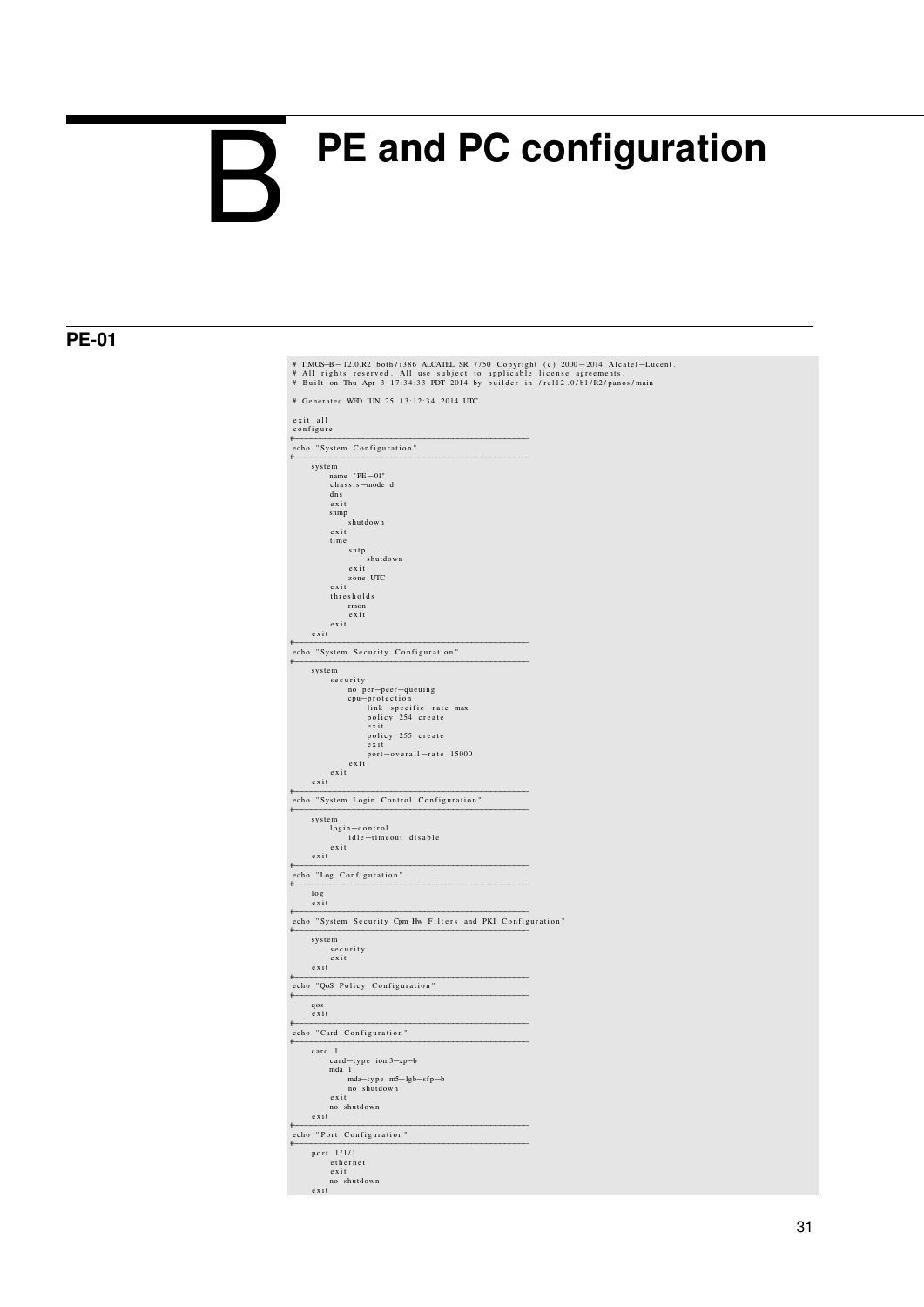| port 1/1/2<br>ethernet                                    |
|-----------------------------------------------------------|
| exit                                                      |
| no shutdown<br>exit                                       |
| 1/1/3<br>port<br>ethernet                                 |
| mode access                                               |
| encap-type dotlq<br>exit                                  |
| no shutdown                                               |
| exit<br>1/1/4<br>port                                     |
| ethernet                                                  |
| mode access<br>encap-type dotlq                           |
| exit                                                      |
| no shutdown<br>exit                                       |
| 1/1/5<br>port<br>ethernet                                 |
| mode access                                               |
| encap-type dotlq<br>exit                                  |
| no shutdown                                               |
| exist<br>#                                                |
| echo "System Sync-If-Timing Configuration"<br>#           |
| system                                                    |
| sync-if-timing<br>begin                                   |
| commit                                                    |
| exist<br>exit                                             |
| #                                                         |
| echo "Management Router Configuration"<br>#               |
| router management<br>exit                                 |
|                                                           |
| #<br>echo "Router (Network Side) Configuration"           |
| #                                                         |
| router<br>interface "br-PE01-PC01"                        |
| address 192.168.42.2/30<br>port 1/1/1                     |
| no shutdown                                               |
| exit<br>interface "br-PE01-PC02"                          |
| address 192.168.42.14/30                                  |
| port 1/1/2<br>no shutdown                                 |
| exit                                                      |
| interface "system"<br>address 192.168.42.111/32           |
| no shutdown<br>exit                                       |
|                                                           |
|                                                           |
| autonomous-system 65000<br>ecmp 2                         |
| #<br>echo "OSPFv2 Configuration"                          |
| #                                                         |
| ospf<br>area 0.0.0.0                                      |
| interface "system"<br>no shutdown                         |
| exit                                                      |
| interface "br-PE01-PC01"<br>interface-type point-to-point |
| no shutdown                                               |
| exit<br>interface "br-PE01-PC02"                          |
| interface-type point-to-point                             |
| no shutdown<br>exit                                       |
| exit<br>exit                                              |
|                                                           |
| echo "LDP Configuration"<br>#                             |
| ldp                                                       |
| interface-parameters<br>interface "br-PE01-PC01"          |
| exit                                                      |
| interface "br-PE01-PC02"<br>exit                          |
| exit<br>targeted-session                                  |
| exit                                                      |
| no shutdown<br>exit                                       |
| #                                                         |
| echo "Web Portal Protocol Configuration"<br>#             |
| exit                                                      |
| #                                                         |
| echo "Service Configuration"<br>#                         |
| service                                                   |
| sdp 12 mpls create<br>far-end 192.168.42.112              |
| ldp<br>keep-alive                                         |
| shutdown                                                  |
| exit<br>no shutdown                                       |
| exit                                                      |
| sdp 13 mpls create<br>far-end 192.168.42.113              |
| ldp                                                       |
| keep-alive<br>shutdown                                    |
| $ext{exit}$                                               |
| no shutdown<br>exit<br>customer 1 create                  |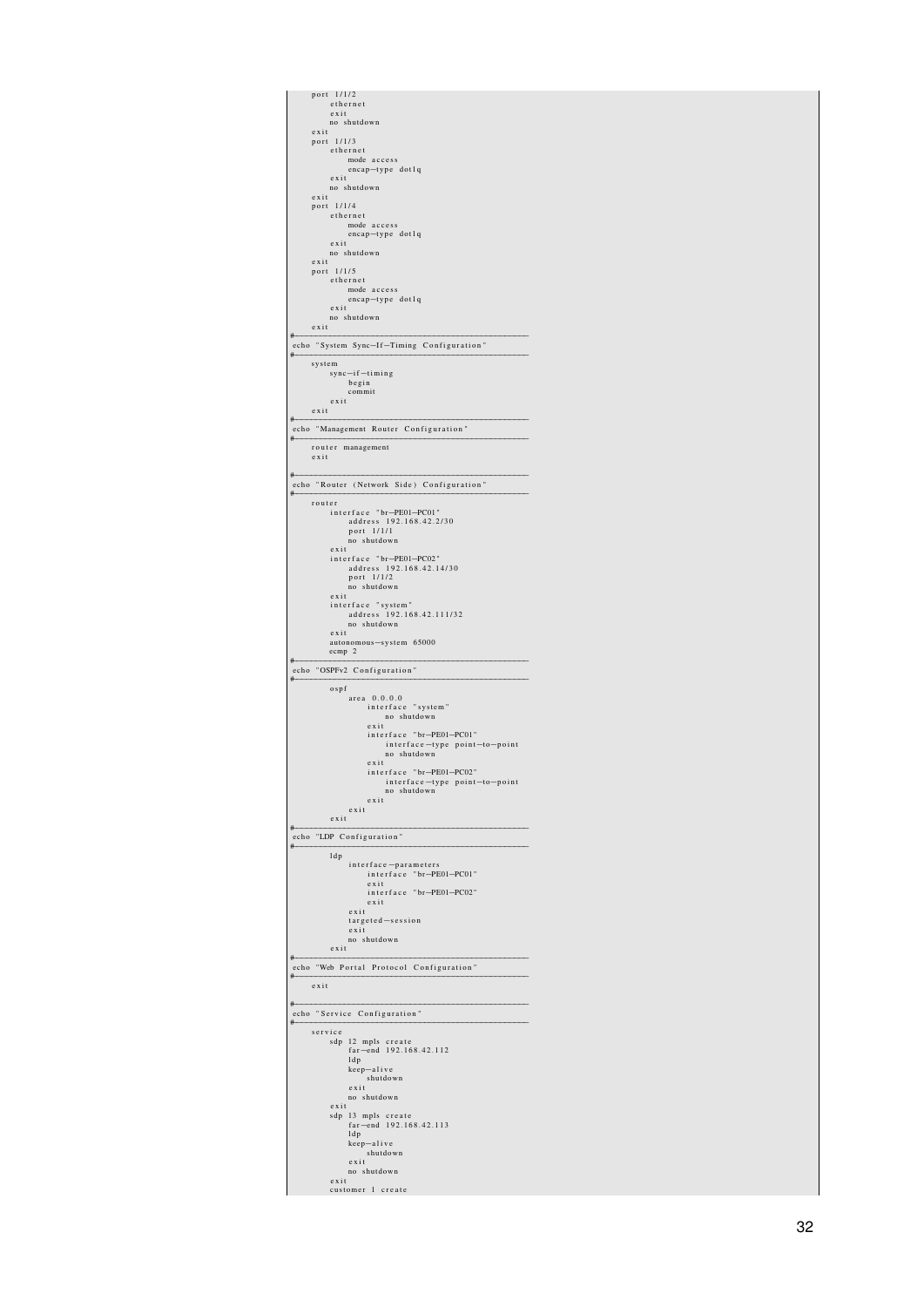

# **PE-02**

 $\Gamma$ 

| exit all<br>configure                     |  |
|-------------------------------------------|--|
| #<br>echo "System Configuration"          |  |
| #<br>system                               |  |
| name $"PE-02"$                            |  |
| chassis-mode d                            |  |
| dns                                       |  |
| exit                                      |  |
| snmp                                      |  |
| exit                                      |  |
| time                                      |  |
| sntp                                      |  |
| shutdown                                  |  |
| $e$ x i t                                 |  |
| zone UTC<br>exit                          |  |
| thresholds                                |  |
| rmon                                      |  |
| exit                                      |  |
| $e$ x i t                                 |  |
| $e$ x i t                                 |  |
| #<br>echo "System Security Configuration" |  |
| #<br>system                               |  |
| security                                  |  |
| no per-peer-queuing                       |  |
| cpu-protection                            |  |
| link-specific-rate max                    |  |
| policy 254 create                         |  |
| $e$ x i t                                 |  |
| policy 255 create                         |  |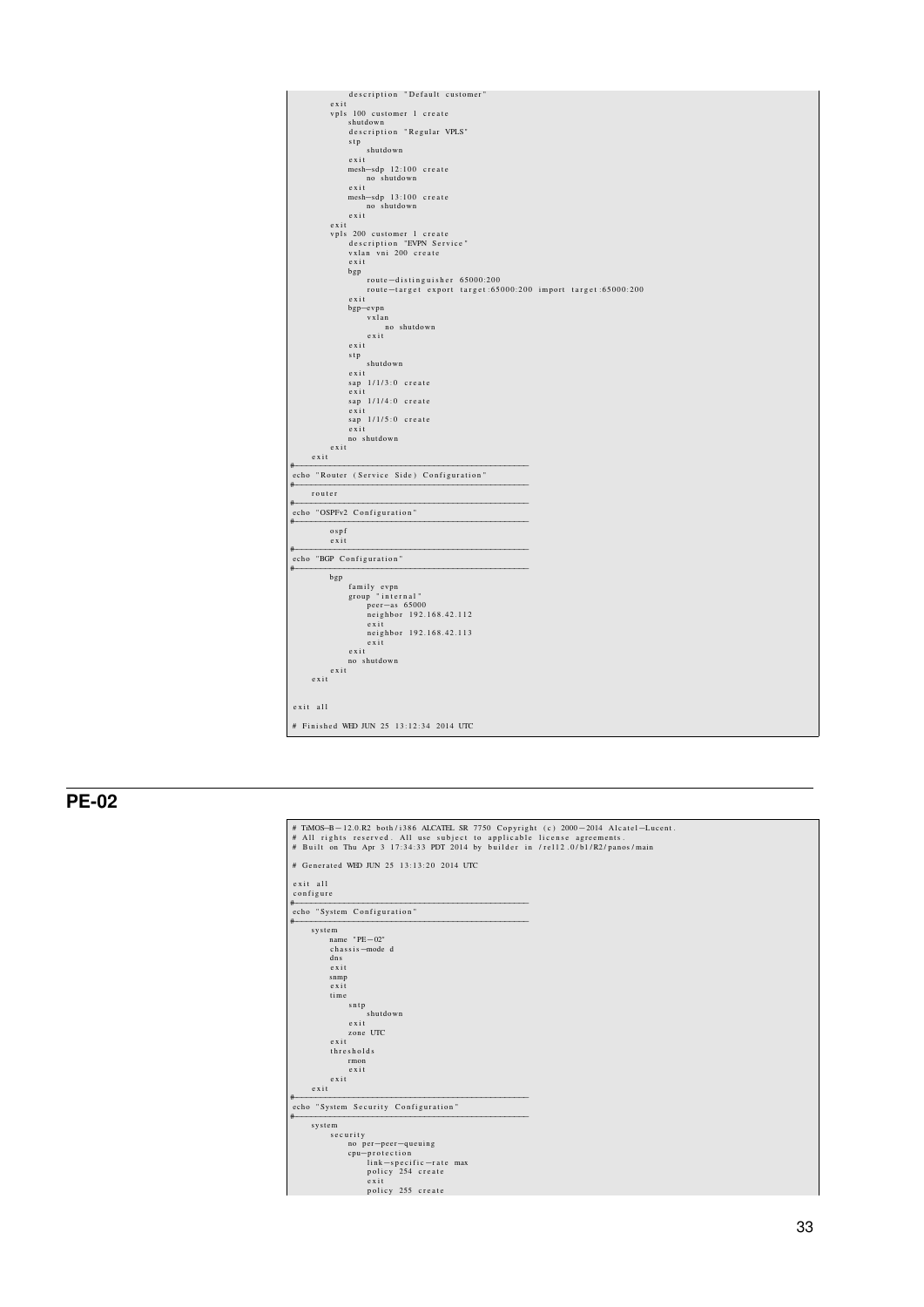| exit<br>port-overall-rate 15000                                  |
|------------------------------------------------------------------|
| exit<br>exit                                                     |
| exit<br>#                                                        |
| echo "System Login Control Configuration"<br>#                   |
| system<br>login-control                                          |
| idle-timeout disable<br>exist                                    |
| exit<br>#                                                        |
| echo "Log Configuration"<br>#                                    |
| log<br>exit                                                      |
| #<br>echo "System Security Cpm Hw Filters and PKI Configuration" |
| #<br>system                                                      |
| security<br>exit                                                 |
| exit<br>#                                                        |
| echo "QoS Policy Configuration"<br>#<br>qos                      |
| exit<br>#                                                        |
| echo "Card Configuration"<br>#                                   |
| card 1<br>card-type iom3-xp-b                                    |
| mda 1<br>mda-type m5-lgb-sfp-b                                   |
| no shutdown<br>exit                                              |
| no shutdown<br>exit                                              |
| #<br>echo "Port Configuration"                                   |
| #<br>port 1/1/1                                                  |
| ethernet<br>exit                                                 |
| no shutdown<br>exit                                              |
| port 1/1/2<br>ethernet                                           |
| exit<br>no shutdown                                              |
| exit<br>port 1/1/3                                               |
| ethernet<br>mode access                                          |
| encap-type dotlq<br>exit                                         |
| no shutdown<br>exit                                              |
| port 1/1/4<br>ethernet                                           |
| mode access<br>encap-type dotlq                                  |
| $ext{exit}$<br>no shutdown                                       |
| exit<br>port 1/1/5                                               |
| ethernet<br>mode access                                          |
| encap-type dotlq<br>exist<br>no shutdown                         |
| exit<br>#                                                        |
| echo "System Sync-If-Timing Configuration"<br>#                  |
| system<br>sync-if-timing                                         |
| begin<br>commit                                                  |
| exit<br>exit                                                     |
| #<br>echo "Management Router Configuration"                      |
| #<br>router management                                           |
| exit                                                             |
| #<br>echo "Router (Network Side) Configuration"                  |
| #<br>router                                                      |
| interface "br-PE02-PC01"<br>address 192.168.42.6/30              |
| port 1/1/1<br>no shutdown                                        |
| exit<br>interface "br-PE02-PC02"                                 |
| address 192.168.42.18/30<br>port 1/1/2                           |
| no shutdown<br>exit<br>interface "system"                        |
| address 192.168.42.112/32<br>no shutdown                         |
| exit<br>autonomous-system 65000                                  |
| ecmp 2<br>#                                                      |
| echo "OSPFv2 Configuration"<br>#                                 |
| ospf<br>area 0.0.0.0                                             |
| interface "system"<br>no shutdown                                |
| exit<br>interface "br-PE02-PC01"                                 |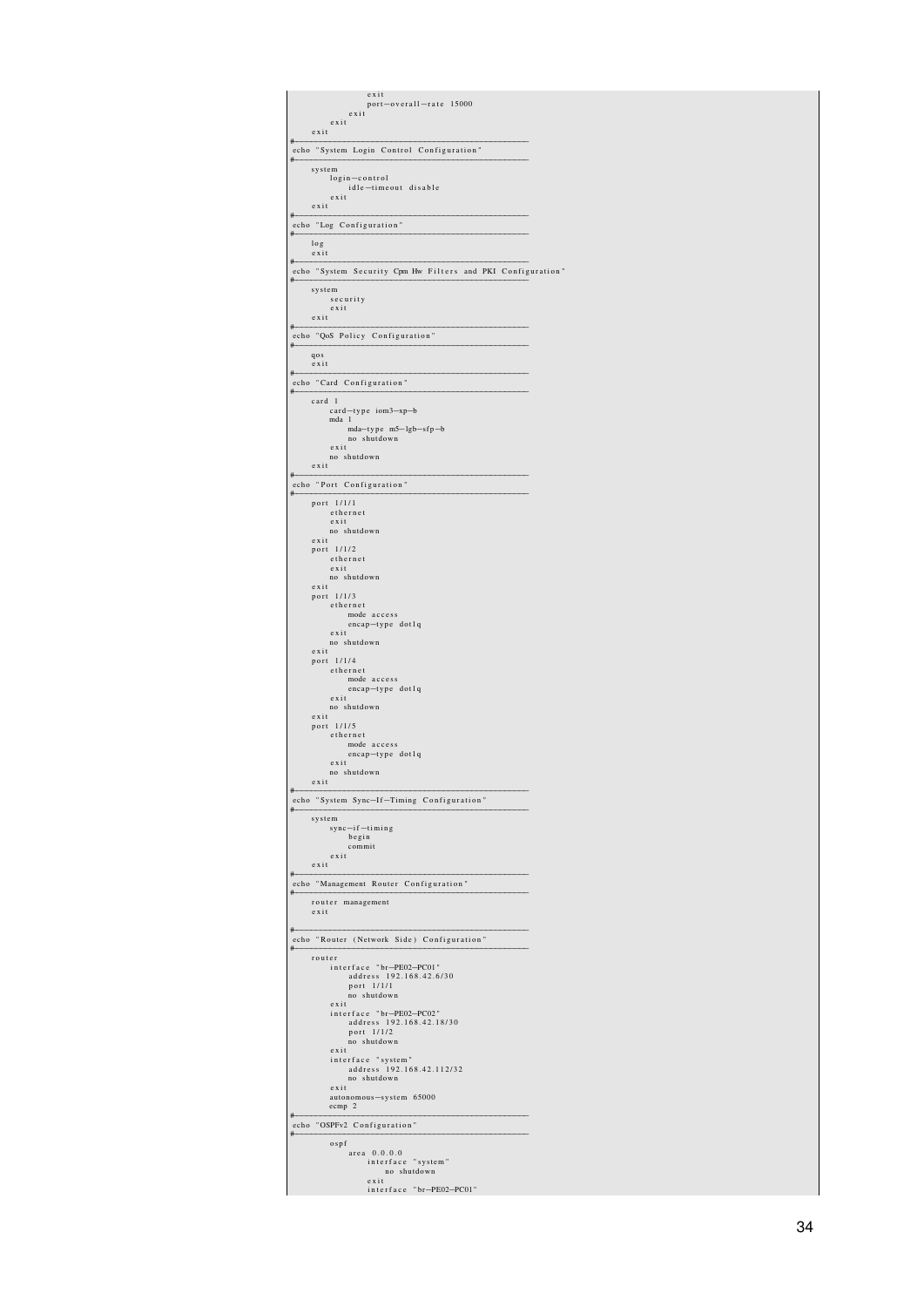| interface-type point-to-point<br>no shutdown<br>exit                                            |  |
|-------------------------------------------------------------------------------------------------|--|
| interface "br-PE02-PC02"<br>interface-type point-to-point<br>no shutdown                        |  |
| exit<br>exit                                                                                    |  |
| $e$ x i t<br>#                                                                                  |  |
| echo "LDP Configuration"<br>#                                                                   |  |
| ldp<br>interface-parameters                                                                     |  |
| interface "br-PE02-PC01"<br>exit                                                                |  |
| interface "br-PE02-PC02"<br>exit                                                                |  |
| exit<br>targeted-session                                                                        |  |
| exit<br>no shutdown                                                                             |  |
| exit<br>#<br>echo "Web Portal Protocol Configuration"                                           |  |
| #<br>exit                                                                                       |  |
| #                                                                                               |  |
| echo "Service Configuration"<br>#                                                               |  |
| service<br>sdp 21 mpls create                                                                   |  |
| far-end 192.168.42.111<br>ldp                                                                   |  |
| keep-alive<br>shutdown                                                                          |  |
| exit<br>no shutdown                                                                             |  |
| exit<br>sdp 23 mpls create                                                                      |  |
| far-end 192.168.42.113<br>ldp                                                                   |  |
| keep-alive<br>shutdown                                                                          |  |
| exit<br>no shutdown                                                                             |  |
| exit<br>customer 1 create                                                                       |  |
| description "Default customer"<br>exit<br>vpls 100 customer 1 create                            |  |
| shutdown                                                                                        |  |
| description "Regular VPLS"<br>stp<br>shutdown                                                   |  |
| exit<br>mesh-sdp 21:100 create                                                                  |  |
| no shutdown<br>exit                                                                             |  |
| mesh-sdp 23:100 create<br>no shutdown                                                           |  |
| exit<br>exit                                                                                    |  |
| vpls 200 customer 1 create<br>description "EVPN Service"<br>vxlan vni 200 create                |  |
| exit<br>bgp                                                                                     |  |
| route-distinguisher 65000:200<br>route-target export target: 65000:200 import target: 65000:200 |  |
| exit<br>bgp-evpn                                                                                |  |
| vxlan<br>no shutdown                                                                            |  |
| $ext{exit}$<br>exit                                                                             |  |
| stp<br>shutdown                                                                                 |  |
| exit<br>sap 1/1/3:0 create                                                                      |  |
| exist<br>sap 1/1/4:0 create                                                                     |  |
| exist<br>sap 1/1/5:0 create                                                                     |  |
| exit<br>no shutdown                                                                             |  |
| exist<br>exit<br>#                                                                              |  |
| echo "Router (Service Side) Configuration"<br>#                                                 |  |
| router<br>#                                                                                     |  |
| echo "OSPFv2 Configuration"<br>#                                                                |  |
| ospf<br>$ext{exit}$<br>#                                                                        |  |
| echo "BGP Configuration"<br>#                                                                   |  |
| bgp<br>family evpn                                                                              |  |
| group "internal"<br>peer—as 65000                                                               |  |
| neighbor 192.168.42.111<br>exit                                                                 |  |
| neighbor 192.168.42.113<br>exit                                                                 |  |
| exit<br>no shutdown                                                                             |  |
| exit<br>exit                                                                                    |  |
|                                                                                                 |  |
| exit all<br># Finished WED JUN 25 13:13:20 2014 UTC                                             |  |
|                                                                                                 |  |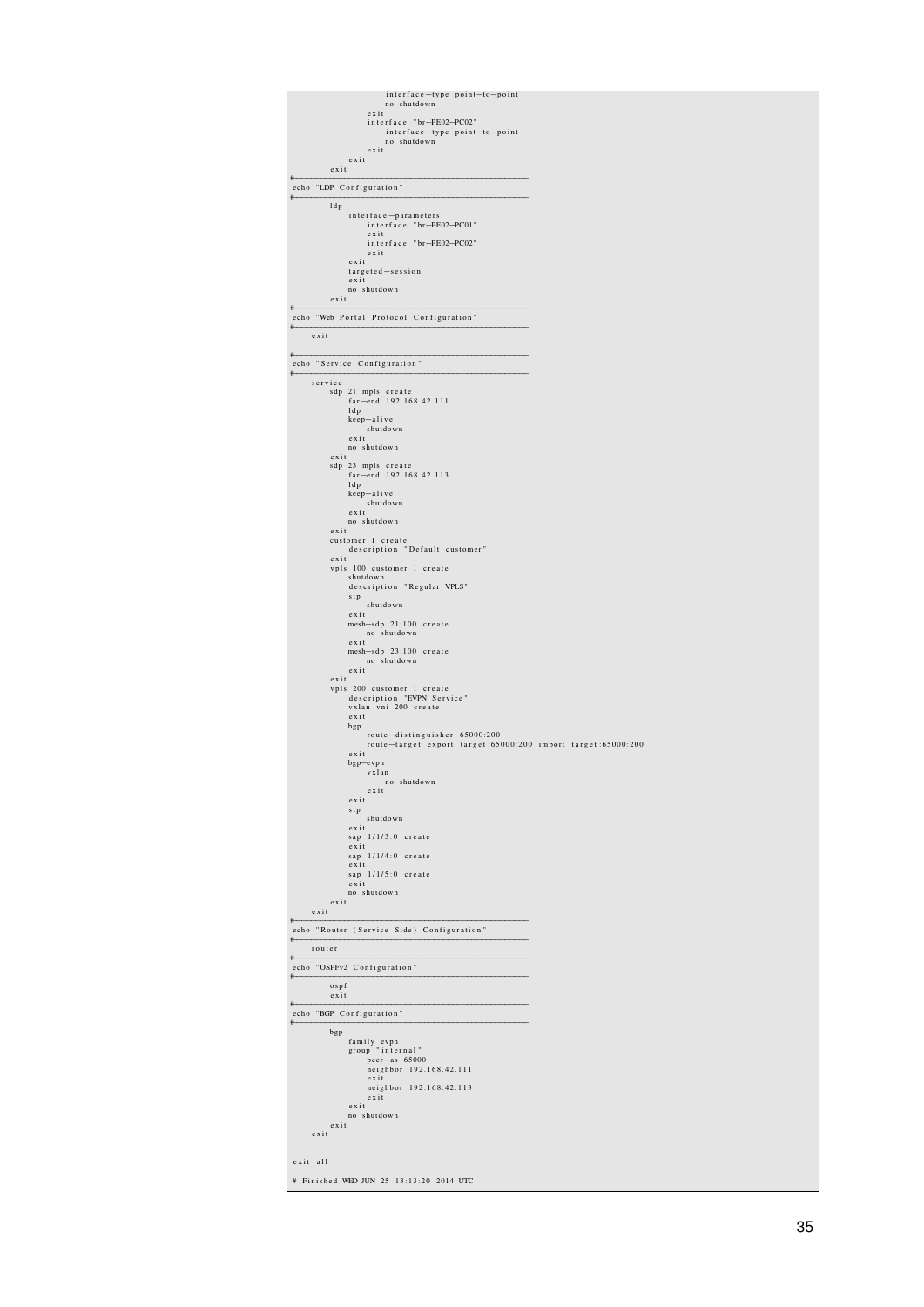# **PE-03**

| # Generated WED JUN 25 13:13:35 2014 UTC                         |  |
|------------------------------------------------------------------|--|
| exit all                                                         |  |
| configure<br>#<br>echo "System Configuration"                    |  |
| #<br>system                                                      |  |
| name "PE-03"<br>chassis-mode d                                   |  |
| dns                                                              |  |
| exit<br>snmp                                                     |  |
| exit<br>time                                                     |  |
| sntp<br>shutdown                                                 |  |
| exit                                                             |  |
| zone UTC<br>exit                                                 |  |
| thresholds<br>rmon                                               |  |
| exit<br>exit                                                     |  |
| exit                                                             |  |
| #<br>echo "System Security Configuration"                        |  |
| #<br>system                                                      |  |
| security<br>no per-peer-queuing                                  |  |
| cpu-protection<br>link-specific-rate max                         |  |
| policy 254 create<br>exit                                        |  |
| policy 255 create                                                |  |
| exit<br>port-overall-rate 15000                                  |  |
| exit<br>$ext{exit}$                                              |  |
| exit<br>#                                                        |  |
| echo "System Login Control Configuration"<br>#                   |  |
| system<br>login-control                                          |  |
| idle-timeout disable<br>exit                                     |  |
| $ext{exit}$                                                      |  |
| #<br>echo "Log Configuration"                                    |  |
| #<br>log                                                         |  |
| $ext{exit}$                                                      |  |
| #<br>echo "System Security Cpm Hw Filters and PKI Configuration" |  |
| #<br>system                                                      |  |
| security                                                         |  |
| $ext{exit}$<br>exit                                              |  |
| #<br>echo "QoS Policy Configuration"                             |  |
| #<br>qos                                                         |  |
| $ext{exit}$<br>#                                                 |  |
| echo "Card Configuration"<br>#                                   |  |
| card 1<br>card-type iom3-xp-b                                    |  |
| mda 1<br>mda-type m5-lgb-sfp-b                                   |  |
| no shutdown                                                      |  |
| exit<br>no shutdown                                              |  |
| exit<br>#                                                        |  |
| echo "Port Configuration"<br>#                                   |  |
| port 1/1/1<br>ethernet                                           |  |
| exit<br>no shutdown                                              |  |
| exit                                                             |  |
| port 1/1/2<br>ethernet                                           |  |
| exit<br>no shutdown                                              |  |
| exit<br>port 1/1/3                                               |  |
|                                                                  |  |
| ethernet                                                         |  |
| mode access                                                      |  |
| encap-type dotlq<br>exit                                         |  |
| no shutdown<br>exit                                              |  |
| port 1/1/4<br>ethernet                                           |  |
| mode access                                                      |  |
| encap-type dotlq<br>exit                                         |  |
| no shutdown<br>exit                                              |  |
| port 1/1/5<br>ethernet                                           |  |
| mode access                                                      |  |
| encap-type dotlq<br>exit<br>no shutdown                          |  |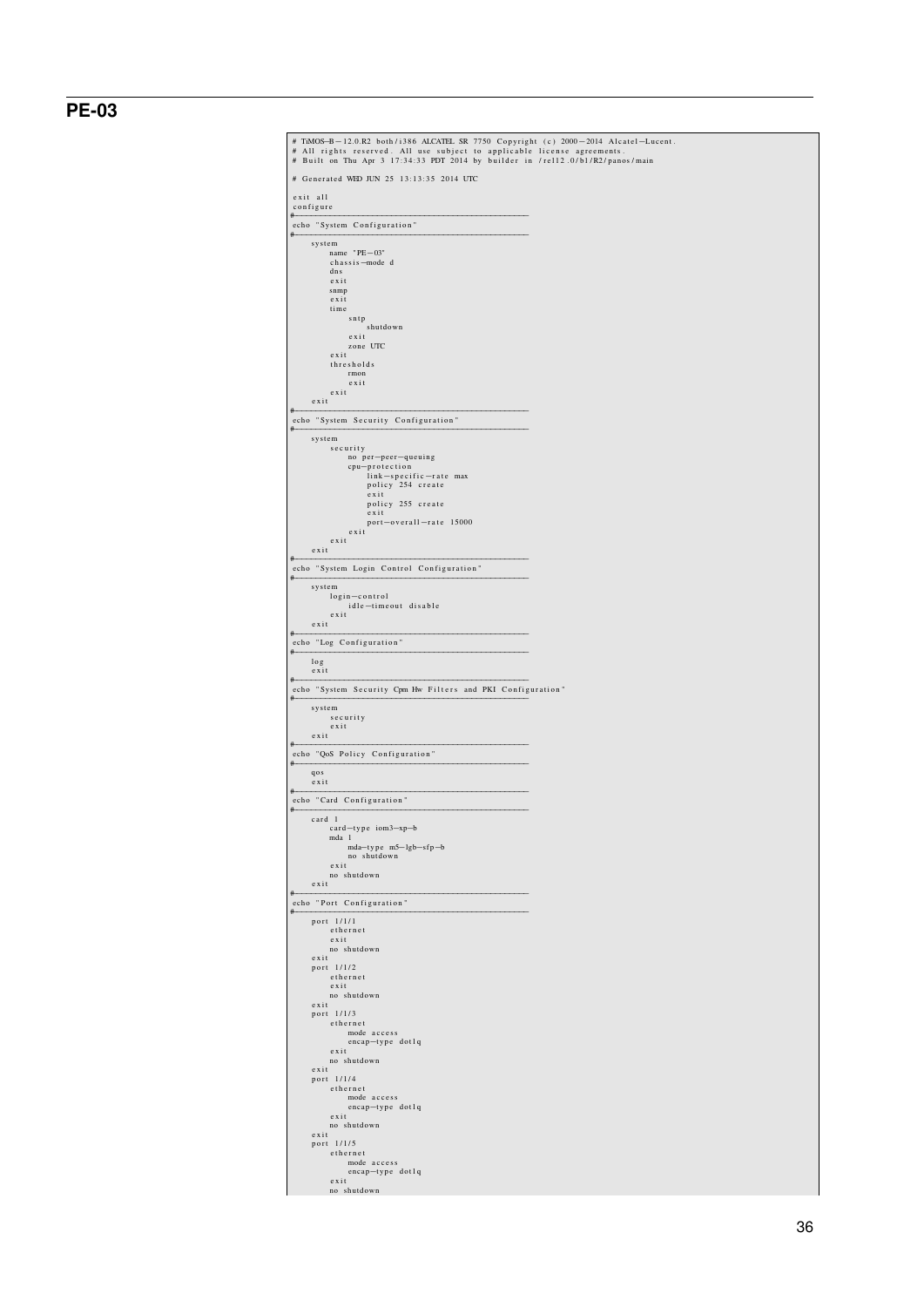| exit<br>#<br>echo "System Sync-If-Timing Configuration"                                               |  |
|-------------------------------------------------------------------------------------------------------|--|
| #<br>system<br>sync-if-timing                                                                         |  |
| begin<br>commit                                                                                       |  |
| exit<br>exit<br>#                                                                                     |  |
| echo "Management Router Configuration"<br>#                                                           |  |
| router management<br>exit                                                                             |  |
| #<br>echo "Router (Network Side) Configuration"<br>#                                                  |  |
| router<br>interface "br-PE03-PC01"                                                                    |  |
| address 192.168.42.10/30<br>port 1/1/1<br>no shutdown                                                 |  |
| exit<br>interface "br-PE03-PC02"                                                                      |  |
| address 192.168.42.22/30<br>port 1/1/2<br>no shutdown                                                 |  |
| exit<br>interface "system"<br>address 192.168.42.113/32                                               |  |
| no shutdown<br>exit                                                                                   |  |
| autonomous-system 65000<br>ecmp 2                                                                     |  |
| echo "OSPFv2 Configuration"<br>#                                                                      |  |
| ospf<br>area 0.0.0.0<br>interface "system"                                                            |  |
| no shutdown<br>exit                                                                                   |  |
| interface "br-PE03-PC01"<br>interface-type point-to-point<br>no shutdown                              |  |
| exit<br>interface "br-PE03-PC02"                                                                      |  |
| interface-type point-to-point<br>no shutdown<br>exit                                                  |  |
| exit<br>exit                                                                                          |  |
| #<br>echo "LDP Configuration"<br>#                                                                    |  |
| ldp<br>interface-parameters                                                                           |  |
| interface "br-PE03-PC01"<br>exit<br>interface "br-PE03-PC02"                                          |  |
| exit<br>exit                                                                                          |  |
| targeted-session<br>exit<br>no shutdown                                                               |  |
| exit<br>#                                                                                             |  |
| echo "Web Portal Protocol Configuration"<br>#<br>exit                                                 |  |
| #<br>echo "Service Configuration"                                                                     |  |
| #<br>service                                                                                          |  |
| sdp 31 mpls create<br>far-end 192.168.42.111<br>ldp                                                   |  |
| keep-alive<br>shutdown                                                                                |  |
| exit<br>no shutdown<br>exit                                                                           |  |
| sdp 32 mpls create<br>far-end 192.168.42.112                                                          |  |
| ldp<br>keep-alive<br>shutdown                                                                         |  |
| exist<br>no shutdown                                                                                  |  |
| exist<br>customer 1 create<br>description "Default customer"                                          |  |
| exit<br>vpls 100 customer 1 create                                                                    |  |
| shutdown<br>description "Regular VPLS"<br>stp                                                         |  |
| shutdown<br>exit                                                                                      |  |
| mesh-sdp 31:100 create<br>no shutdown<br>exit                                                         |  |
| mesh-sdp 32:100 create<br>no shutdown                                                                 |  |
| exit<br>exit                                                                                          |  |
| vpls 200 customer 1 create<br>description "EVPN Service"<br>vxlan vni 200 create                      |  |
| exit<br>bgp                                                                                           |  |
| route-distinguisher 65000:200<br>route-target export target:65000:200 import target:65000:200<br>exit |  |
| bgp-evpn<br>vxlan                                                                                     |  |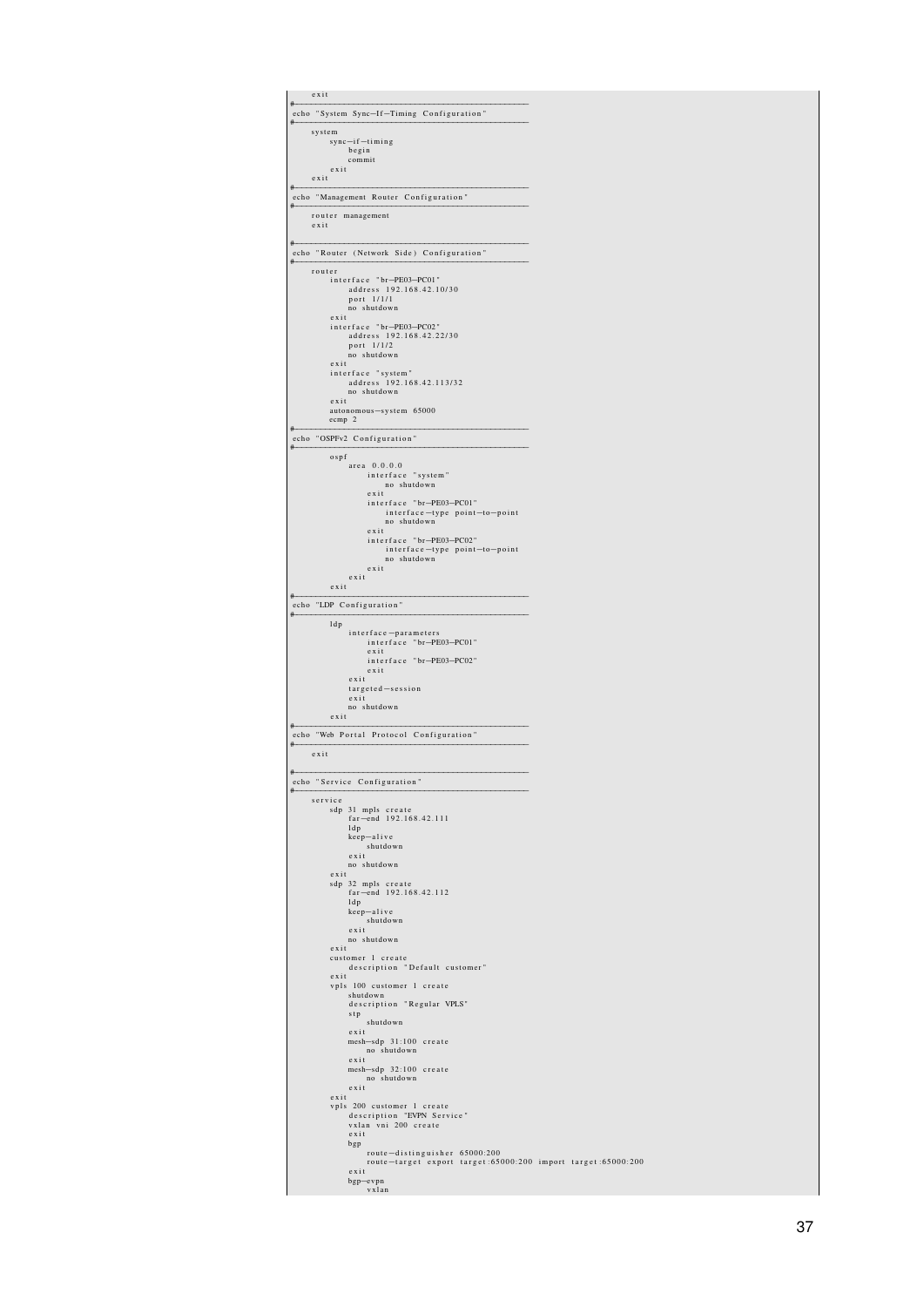| no shutdown                                |  |
|--------------------------------------------|--|
| $e$ x i t                                  |  |
| exit                                       |  |
| stp                                        |  |
| shutdown                                   |  |
| exit                                       |  |
| sap $1/1/3:0$ create<br>exit               |  |
| sap $1/1/4:0$ create                       |  |
| exit                                       |  |
| sap 1/1/5:0 create                         |  |
| exit                                       |  |
| no shutdown                                |  |
| exit                                       |  |
| $e$ x i t                                  |  |
| #                                          |  |
| echo "Router (Service Side) Configuration" |  |
| router<br>#                                |  |
| echo "OSPFv2 Configuration"<br>#           |  |
| $o$ spf                                    |  |
| exit                                       |  |
| #                                          |  |
| echo "BGP Configuration"<br>#              |  |
| bgp                                        |  |
| family evpn                                |  |
| group "internal"                           |  |
| peer-as 65000                              |  |
| neighbor 192.168.42.111                    |  |
| exit                                       |  |
| neighbor 192.168.42.112                    |  |
| $e$ x i t                                  |  |
| $e$ x i t                                  |  |
| no shutdown                                |  |
| exit                                       |  |
| exit                                       |  |
|                                            |  |
| exit all                                   |  |
| # Finished WED JUN 25 13:13:35 2014 UTC    |  |

 $PC-01$ 

| # Generated WED JUN 25 13:14:02 2014 UTC                              |  |
|-----------------------------------------------------------------------|--|
| exit all                                                              |  |
| configure                                                             |  |
| #                                                                     |  |
| echo "System Configuration"<br>#                                      |  |
| system                                                                |  |
| name "PC-01"                                                          |  |
| dns                                                                   |  |
| exit                                                                  |  |
| snmp<br>exit                                                          |  |
| time                                                                  |  |
| sntp                                                                  |  |
| shutdown                                                              |  |
| exit                                                                  |  |
| zone UTC                                                              |  |
| exit                                                                  |  |
| thresholds                                                            |  |
| rmon<br>exit                                                          |  |
| exist                                                                 |  |
| exit                                                                  |  |
| #                                                                     |  |
| echo "System Security Configuration"<br>#                             |  |
| system                                                                |  |
| security                                                              |  |
| no per-peer-queuing                                                   |  |
| cpu-protection                                                        |  |
| link-specific-rate max                                                |  |
| policy 254 create                                                     |  |
| exit                                                                  |  |
| policy 255 create<br>exit                                             |  |
| port-overall-rate 15000                                               |  |
| exit                                                                  |  |
|                                                                       |  |
| exit                                                                  |  |
| exit                                                                  |  |
| echo "System Login Control Configuration"                             |  |
|                                                                       |  |
| system                                                                |  |
| #<br>#<br>login-control<br>idle-timeout disable                       |  |
| exit                                                                  |  |
| exit                                                                  |  |
|                                                                       |  |
| #<br>echo "Log Configuration"<br>#                                    |  |
| log                                                                   |  |
| exit                                                                  |  |
|                                                                       |  |
| #<br>echo "System Security Cpm Hw Filters and PKI Configuration"<br># |  |
| system<br>security                                                    |  |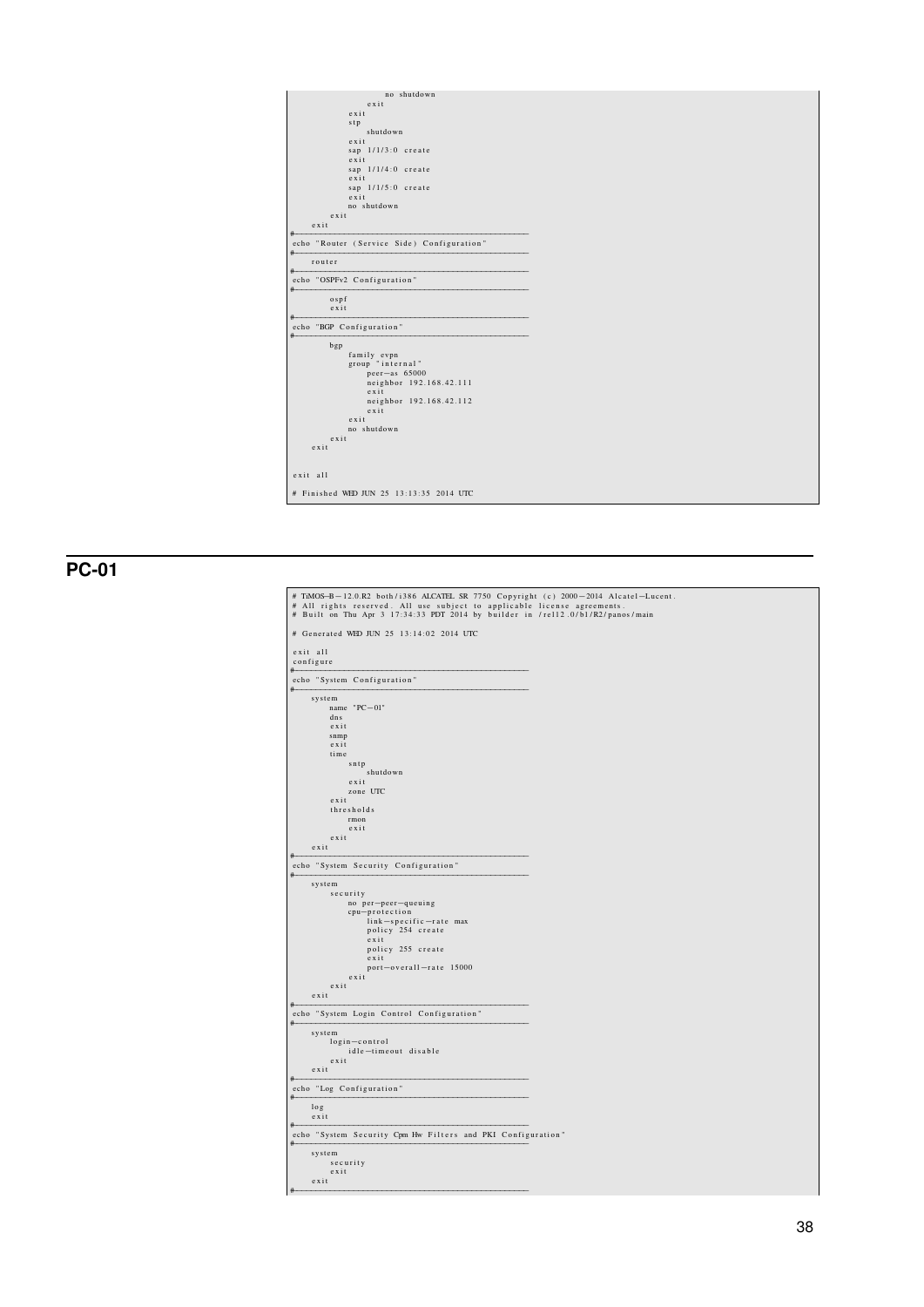| #            | echo "QoS Policy Configuration"                           |
|--------------|-----------------------------------------------------------|
| qos          |                                                           |
| exit         |                                                           |
| #            | echo "Card Configuration"                                 |
| card         | $\mathbf{1}$<br>card-type iom3-xp-b                       |
|              | mda 1<br>mda-type m5-lgb-sfp-b                            |
|              | no shutdown<br>exit                                       |
| exit         | no shutdown                                               |
|              | echo "Port Configuration"                                 |
| #            | port 1/1/1                                                |
|              | ethernet                                                  |
|              | exit<br>no shutdown                                       |
| exit<br>port | 1/1/2                                                     |
|              | ethernet<br>exit                                          |
| exit         | no shutdown                                               |
| port         | 1/1/3<br>ethernet                                         |
|              | exit<br>no shutdown                                       |
| exit<br>port | 1/1/4                                                     |
|              | shutdown<br>ethernet                                      |
| exit         | exit                                                      |
| port         | 1/1/5<br>shutdown                                         |
|              | ethernet                                                  |
| exit<br>#    | exit                                                      |
|              | echo "System Sync-If-Timing Configuration"                |
| #            | system                                                    |
|              | sync-if-timing<br>begin                                   |
|              | commit<br>exit                                            |
| exit<br>#    |                                                           |
|              | echo "Management Router Configuration"                    |
| exit         | router management                                         |
| #            |                                                           |
| #            | echo "Router (Network Side) Configuration"                |
|              | router<br>interface "br-PE01-PC01"                        |
|              | address 192.168.42.1/30<br>port 1/1/1                     |
|              | no shutdown<br>exist                                      |
|              | interface "br-PE02-PC01"<br>address 192.168.42.5/30       |
|              | port 1/1/2                                                |
|              | no shutdown<br>exit                                       |
|              | interface "br-PE03-PC01"<br>address 192.168.42.9/30       |
|              | $ort$ $1/1/3$<br>no shutdown                              |
|              | exit<br>interface "system"                                |
|              | address 192.168.42.101/32<br>no shutdown                  |
|              | $e$ x i t                                                 |
|              | echo "OSPFv2 Configuration"                               |
| #            | ospf<br>area 0.0.0.0                                      |
|              | interface "system"                                        |
|              | no shutdown<br>exit                                       |
|              | interface "br-PE01-PC01"<br>interface-type point-to-point |
|              | no shutdown<br>exit                                       |
|              | interface "br-PE02-PC01"<br>interface-type point-to-point |
|              | no shutdown<br>exit                                       |
|              | interface "br-PE03-PC01"<br>interface-type point-to-point |
|              | no shutdown<br>exit                                       |
|              | exit                                                      |
| #            | exit                                                      |
| #            | echo "LDP Configuration"                                  |
|              | ldp<br>interface-parameters                               |
|              | interface "br-PE01-PC01"<br>exit                          |
|              | interface "br-PE02-PC01"<br>exit                          |
|              | interface "br-PE03-PC01"<br>exit                          |
|              | exit                                                      |
|              | $targeted - session$<br>exit                              |
|              | no shutdown<br>exit                                       |
|              |                                                           |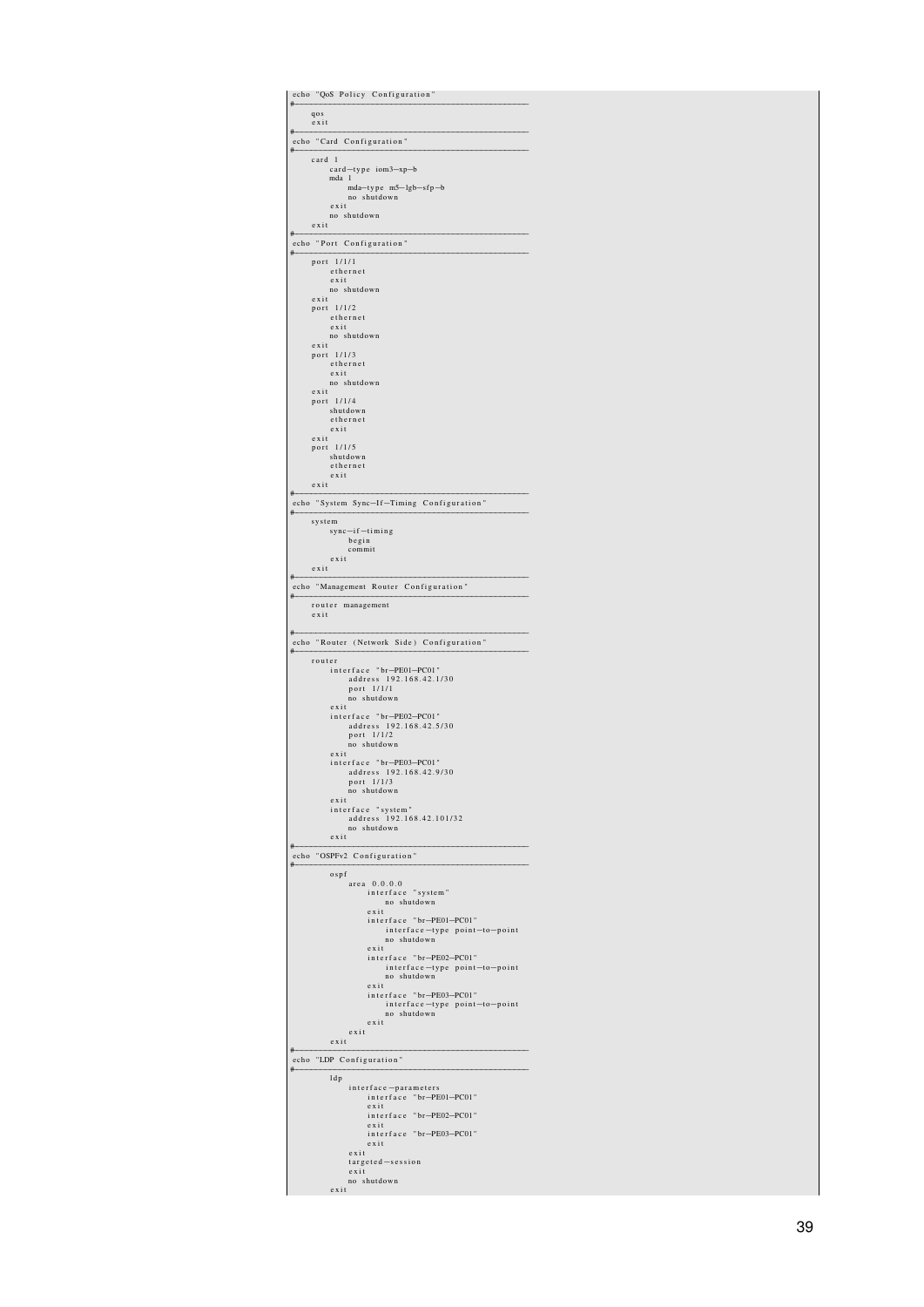| #                                                    |
|------------------------------------------------------|
| echo "Web Portal Protocol Configuration"<br>#        |
| exit                                                 |
|                                                      |
| #                                                    |
| echo "Service Configuration"<br>#                    |
| service                                              |
| customer 1 create                                    |
| description "Default customer"                       |
| $e$ x i t                                            |
| exit                                                 |
| #<br>echo "Router (Service Side) Configuration"<br># |
| router<br>#                                          |
| echo "OSPFv2 Configuration"<br>#                     |
| osp f                                                |
| $e$ x i t                                            |
| echo "WLAN Gateway Configuration"                    |
| exit                                                 |
|                                                      |
| exit all                                             |
| # Finished WED JUN 25 13:14:02 2014 UTC              |

# **PC-02**

| exit all<br>configure<br>#<br>echo "System Configuration"<br>#<br>system<br>name "PC-02"<br>dns<br>exit<br>snmp<br>exit<br>time<br>sntp<br>shutdown<br>exit<br>zone UTC<br>exit<br>thresholds<br>rmon<br>exit<br>exit<br>exit<br>echo "System Security Configuration"<br>system<br>security<br>no per-peer-queuing<br>cpu-protection<br>link-specific-rate max<br>policy 254 create<br>exit<br>policy 255 create<br>exit<br>port-overall-rate 15000<br>exit<br>exit<br>exit<br>echo "System Login Control Configuration"<br>system<br>login-control<br>idle-timeout disable<br>exit<br>exit<br>echo "Log Configuration"<br>log<br>exit<br>echo "System Security Cpm Hw Filters and PKI Configuration"<br>system<br>security<br>exit<br>exit<br>echo "QoS Policy Configuration"<br>qos<br>$ext{exit}$<br>echo "Card Configuration"<br>card 1<br>card-type iom3-xp-b |                     |  |
|--------------------------------------------------------------------------------------------------------------------------------------------------------------------------------------------------------------------------------------------------------------------------------------------------------------------------------------------------------------------------------------------------------------------------------------------------------------------------------------------------------------------------------------------------------------------------------------------------------------------------------------------------------------------------------------------------------------------------------------------------------------------------------------------------------------------------------------------------------------------|---------------------|--|
|                                                                                                                                                                                                                                                                                                                                                                                                                                                                                                                                                                                                                                                                                                                                                                                                                                                                    |                     |  |
|                                                                                                                                                                                                                                                                                                                                                                                                                                                                                                                                                                                                                                                                                                                                                                                                                                                                    |                     |  |
|                                                                                                                                                                                                                                                                                                                                                                                                                                                                                                                                                                                                                                                                                                                                                                                                                                                                    |                     |  |
| #<br>#<br>#<br>#<br>#<br>#<br>#<br>#<br>#<br>#<br>#                                                                                                                                                                                                                                                                                                                                                                                                                                                                                                                                                                                                                                                                                                                                                                                                                |                     |  |
|                                                                                                                                                                                                                                                                                                                                                                                                                                                                                                                                                                                                                                                                                                                                                                                                                                                                    |                     |  |
|                                                                                                                                                                                                                                                                                                                                                                                                                                                                                                                                                                                                                                                                                                                                                                                                                                                                    |                     |  |
|                                                                                                                                                                                                                                                                                                                                                                                                                                                                                                                                                                                                                                                                                                                                                                                                                                                                    |                     |  |
|                                                                                                                                                                                                                                                                                                                                                                                                                                                                                                                                                                                                                                                                                                                                                                                                                                                                    |                     |  |
|                                                                                                                                                                                                                                                                                                                                                                                                                                                                                                                                                                                                                                                                                                                                                                                                                                                                    |                     |  |
|                                                                                                                                                                                                                                                                                                                                                                                                                                                                                                                                                                                                                                                                                                                                                                                                                                                                    |                     |  |
|                                                                                                                                                                                                                                                                                                                                                                                                                                                                                                                                                                                                                                                                                                                                                                                                                                                                    |                     |  |
|                                                                                                                                                                                                                                                                                                                                                                                                                                                                                                                                                                                                                                                                                                                                                                                                                                                                    |                     |  |
|                                                                                                                                                                                                                                                                                                                                                                                                                                                                                                                                                                                                                                                                                                                                                                                                                                                                    |                     |  |
|                                                                                                                                                                                                                                                                                                                                                                                                                                                                                                                                                                                                                                                                                                                                                                                                                                                                    |                     |  |
|                                                                                                                                                                                                                                                                                                                                                                                                                                                                                                                                                                                                                                                                                                                                                                                                                                                                    |                     |  |
|                                                                                                                                                                                                                                                                                                                                                                                                                                                                                                                                                                                                                                                                                                                                                                                                                                                                    |                     |  |
|                                                                                                                                                                                                                                                                                                                                                                                                                                                                                                                                                                                                                                                                                                                                                                                                                                                                    |                     |  |
|                                                                                                                                                                                                                                                                                                                                                                                                                                                                                                                                                                                                                                                                                                                                                                                                                                                                    |                     |  |
|                                                                                                                                                                                                                                                                                                                                                                                                                                                                                                                                                                                                                                                                                                                                                                                                                                                                    |                     |  |
|                                                                                                                                                                                                                                                                                                                                                                                                                                                                                                                                                                                                                                                                                                                                                                                                                                                                    |                     |  |
|                                                                                                                                                                                                                                                                                                                                                                                                                                                                                                                                                                                                                                                                                                                                                                                                                                                                    |                     |  |
|                                                                                                                                                                                                                                                                                                                                                                                                                                                                                                                                                                                                                                                                                                                                                                                                                                                                    |                     |  |
|                                                                                                                                                                                                                                                                                                                                                                                                                                                                                                                                                                                                                                                                                                                                                                                                                                                                    |                     |  |
|                                                                                                                                                                                                                                                                                                                                                                                                                                                                                                                                                                                                                                                                                                                                                                                                                                                                    |                     |  |
|                                                                                                                                                                                                                                                                                                                                                                                                                                                                                                                                                                                                                                                                                                                                                                                                                                                                    |                     |  |
|                                                                                                                                                                                                                                                                                                                                                                                                                                                                                                                                                                                                                                                                                                                                                                                                                                                                    |                     |  |
|                                                                                                                                                                                                                                                                                                                                                                                                                                                                                                                                                                                                                                                                                                                                                                                                                                                                    |                     |  |
|                                                                                                                                                                                                                                                                                                                                                                                                                                                                                                                                                                                                                                                                                                                                                                                                                                                                    |                     |  |
|                                                                                                                                                                                                                                                                                                                                                                                                                                                                                                                                                                                                                                                                                                                                                                                                                                                                    |                     |  |
|                                                                                                                                                                                                                                                                                                                                                                                                                                                                                                                                                                                                                                                                                                                                                                                                                                                                    |                     |  |
|                                                                                                                                                                                                                                                                                                                                                                                                                                                                                                                                                                                                                                                                                                                                                                                                                                                                    |                     |  |
|                                                                                                                                                                                                                                                                                                                                                                                                                                                                                                                                                                                                                                                                                                                                                                                                                                                                    |                     |  |
|                                                                                                                                                                                                                                                                                                                                                                                                                                                                                                                                                                                                                                                                                                                                                                                                                                                                    |                     |  |
|                                                                                                                                                                                                                                                                                                                                                                                                                                                                                                                                                                                                                                                                                                                                                                                                                                                                    |                     |  |
|                                                                                                                                                                                                                                                                                                                                                                                                                                                                                                                                                                                                                                                                                                                                                                                                                                                                    |                     |  |
|                                                                                                                                                                                                                                                                                                                                                                                                                                                                                                                                                                                                                                                                                                                                                                                                                                                                    |                     |  |
|                                                                                                                                                                                                                                                                                                                                                                                                                                                                                                                                                                                                                                                                                                                                                                                                                                                                    |                     |  |
|                                                                                                                                                                                                                                                                                                                                                                                                                                                                                                                                                                                                                                                                                                                                                                                                                                                                    |                     |  |
|                                                                                                                                                                                                                                                                                                                                                                                                                                                                                                                                                                                                                                                                                                                                                                                                                                                                    |                     |  |
|                                                                                                                                                                                                                                                                                                                                                                                                                                                                                                                                                                                                                                                                                                                                                                                                                                                                    |                     |  |
|                                                                                                                                                                                                                                                                                                                                                                                                                                                                                                                                                                                                                                                                                                                                                                                                                                                                    |                     |  |
|                                                                                                                                                                                                                                                                                                                                                                                                                                                                                                                                                                                                                                                                                                                                                                                                                                                                    |                     |  |
|                                                                                                                                                                                                                                                                                                                                                                                                                                                                                                                                                                                                                                                                                                                                                                                                                                                                    | #                   |  |
|                                                                                                                                                                                                                                                                                                                                                                                                                                                                                                                                                                                                                                                                                                                                                                                                                                                                    |                     |  |
| mda-type m5-lgb-sfp-b                                                                                                                                                                                                                                                                                                                                                                                                                                                                                                                                                                                                                                                                                                                                                                                                                                              | mda 1               |  |
|                                                                                                                                                                                                                                                                                                                                                                                                                                                                                                                                                                                                                                                                                                                                                                                                                                                                    | no shutdown<br>exit |  |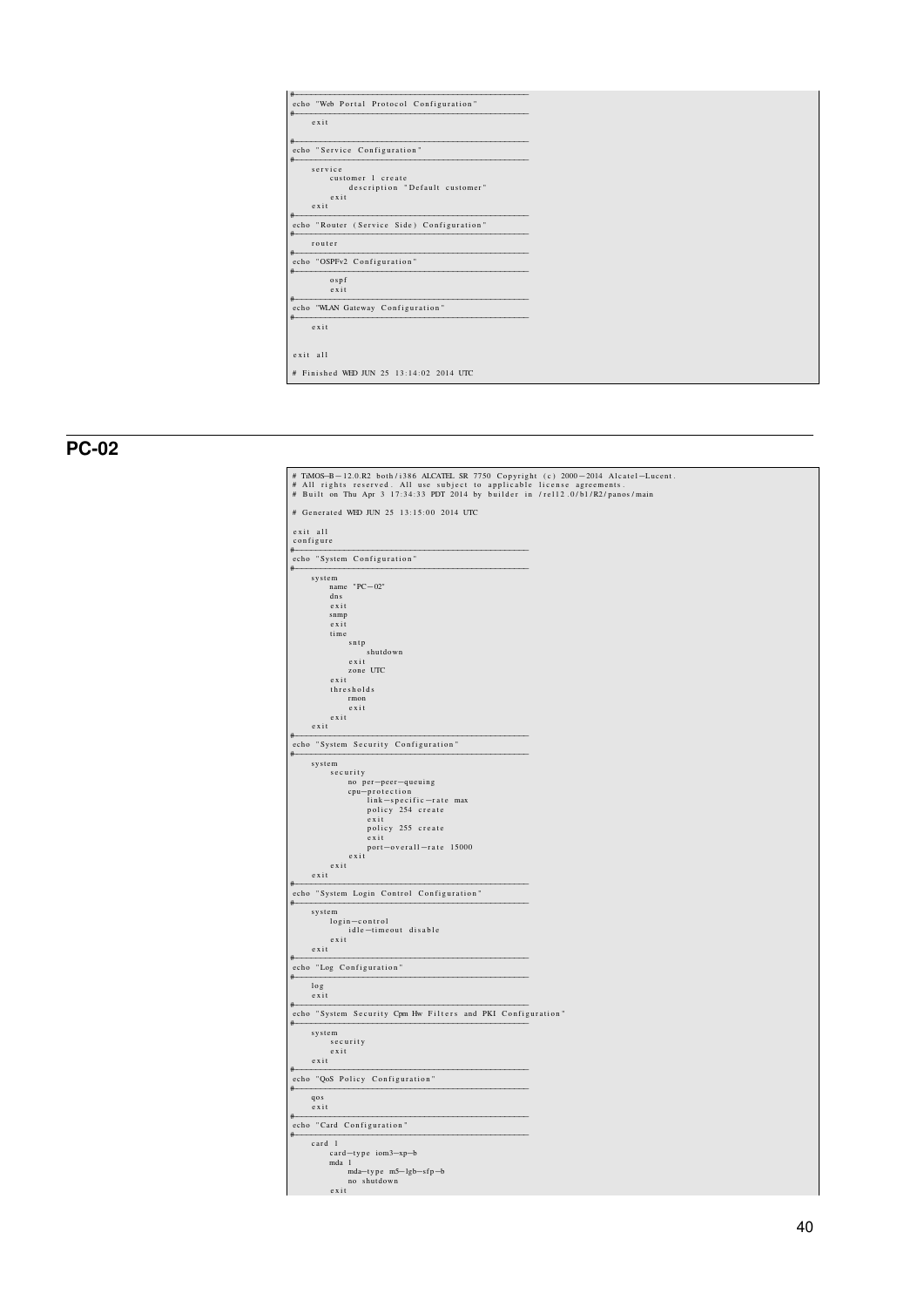| no shutdown<br>exit                                        |
|------------------------------------------------------------|
| echo "Port Configuration"                                  |
| #<br>port 1/1/1                                            |
| ethernet<br>exit                                           |
| no shutdown<br>exit                                        |
| port 1/1/2<br>ethernet                                     |
| exit<br>no shutdown                                        |
| exit<br>port 1/1/3                                         |
| ethernet<br>exit                                           |
| no shutdown<br>exit                                        |
| port 1/1/4<br>shutdown<br>ethernet                         |
| exit<br>exit                                               |
| 1/1/5<br>port<br>shutdown                                  |
| ethernet<br>exit                                           |
| exit                                                       |
| echo "System Sync-If-Timing Configuration"<br>#            |
| system<br>sync-if-timing                                   |
| begin<br>commit                                            |
| exit<br>exit                                               |
| echo "Management Router Configuration"<br>#                |
| router management<br>exit                                  |
| #                                                          |
| echo "Router (Network Side) Configuration"<br>#            |
| router<br>interface "br-PE01-PC02"                         |
| address 192.168.42.13/30<br>port 1/1/1                     |
| no shutdown<br>exit                                        |
| interface "br-PE02-PC02"<br>address 192.168.42.17/30       |
| port 1/1/2<br>no shutdown                                  |
| exit<br>interface "br-PE03-PC02"                           |
| address 192.168.42.21/30<br>port 1/1/3                     |
| no shutdown<br>exit<br>interface "system"                  |
| address 192.168.42.102/32<br>no shutdown                   |
| exit                                                       |
| echo "OSPFv2 Configuration"<br>#                           |
| ospf<br>area 0.0.0.0                                       |
| interface "system"<br>utdow<br>$\mathbf{S}$ <sub>III</sub> |
| exit<br>interface "br-PE01-PC02"                           |
| interface-type point-to-point<br>no shutdown               |
| exit<br>interface "br-PE02-PC02"                           |
| interface-type point-to-point<br>no shutdown               |
| exit<br>interface "br-PE03-PC02"                           |
| interface-type point-to-point<br>no shutdown               |
| exit<br>exit                                               |
| exit<br>echo "LDP Configuration"                           |
| #<br>ldp                                                   |
| interface-parameters<br>interface "br-PE01-PC02"           |
| exit<br>interface "br-PE02-PC02"                           |
| exit<br>interface "br-PE03-PC02"                           |
| exit<br>exit                                               |
| $targeted - session$<br>exit                               |
| no shutdown<br>exit                                        |
| echo "Web Portal Protocol Configuration"                   |
| #<br>exit                                                  |
| #                                                          |
| echo "Service Configuration"<br>#                          |
| service<br>customer 1 create                               |
| description "Default customer"<br>exit                     |
| exit                                                       |